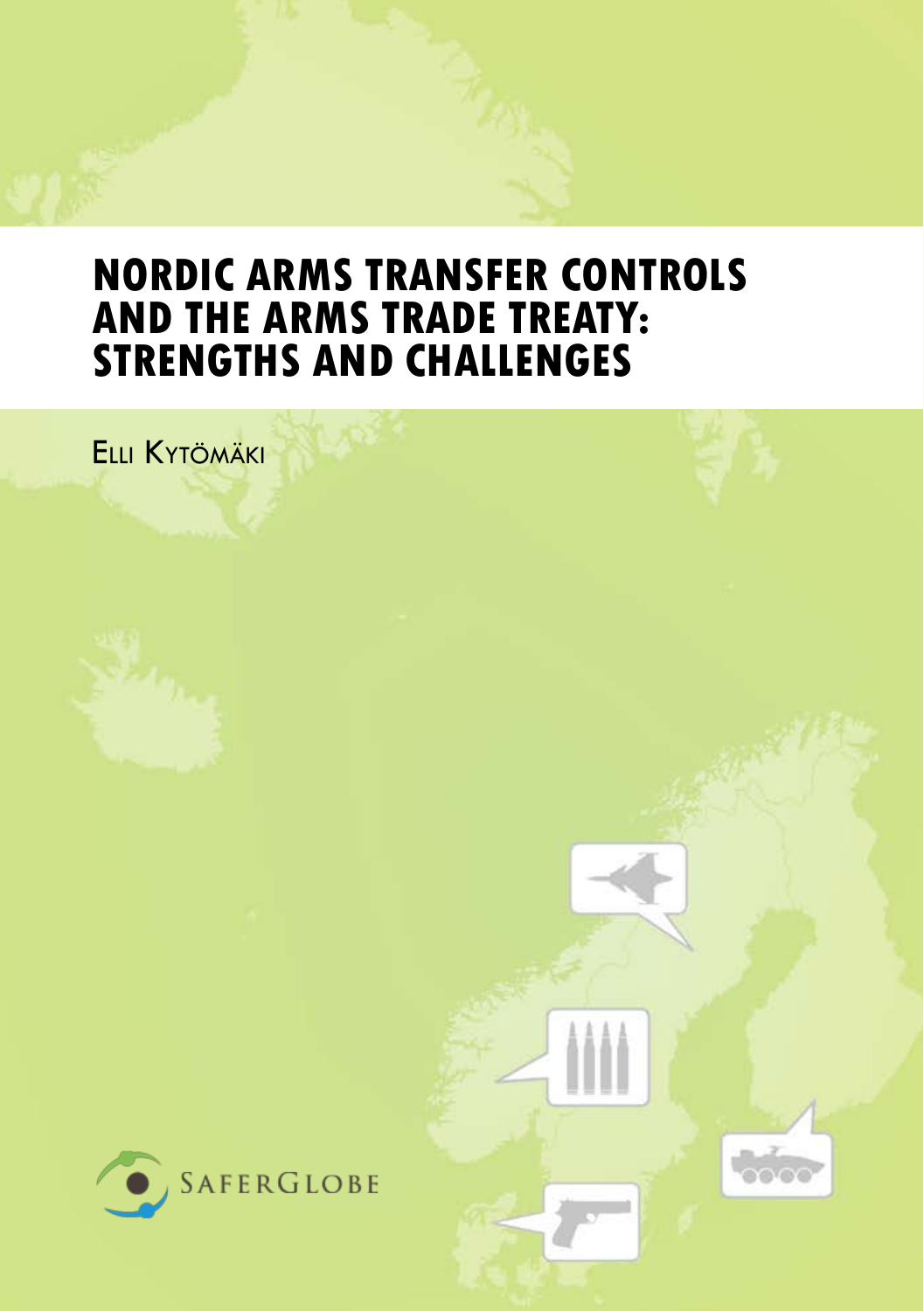SaferGlobe is an independent Finnish peace and security research network. The network, which consists of around 50 members from different academic disciplines, seeks to find and elaborate new perspectives for the world's security problems. It conducts research and offers expert services in a wide range of topical areas in the field of peace and security. SaferGlobe has published almost twenty reports, many of which have been recognized also in the Finnish or international media.

### **Ms. Elli Kytömäki**

Elli Kytömäki is an independent policy analyst and SaferGlobe researcher working on disarmament and arms control issues, most notably conventional arms control and nuclear non-proliferation. She is also Associate Fellow at Chatham House (UK) and the United Nations Institute for Disarmament Research (UNI D I R, Switzerland).

Prior to starting her own consultancy, Ms. Kytömäki worked as a Project Manager at UNI D I R, where she was in charge of activities to support the Arms Trade Treaty (ATT) negotiations. In 2006- 2009, Ms. Kytömäki was a politico-military officer at the Organization for Security and Cooperation in Europe (OSCE). She worked at UNIDIR also prior to 2006, specializing in small arms and explosive remnants of war. During her career, Ms. Kytömäki has also worked at the research institute Small Arms Survey, the UN Office for the Coordination of Humanitarian Affairs (OCHA), and the Permanent Mission of Finland to the UN Conference on Disarmament. She has authored several articles and papers on conventional arms trade and nuclear policy and eagerly follows international developments in these areas.

# **EXAMPLE OF CONTENTS**

#### 04 INTRODU

#### 06 **PA RT I - Backgrou nd to arms ransfer controls i the Nordic countries t n**

- 07 **HISTORY**
- 08 N ordic defence in dust ries
- 09 FIGURES OF ANNUAL EXPORTS FROM THE NORDIC COUNTRIE
- $13$ RTICIPATION IN EXPORT CONTROL RI
- 14 SUPPORT TO THE ATT NEGOTIATIONS AND TREATY IMPLE

#### 18 **PA RT II - Normative and s truc tur al fr amework**

- 19 Rele RELEVANT LEGISLATION
- 23 PONSIBLE A
- 28 DEFINING PRODUCTS, ACTIVITIES AND RECIPIE
- 29 Reci PIENTS OF NORDIC DEFENCE MATERIA
- 30 TYPES OF ACTIVITIES AND LI
- 33 LICENSING PARTS AND COMPC
- $34$ **VOKING APPROVED LI**
- 36 COORDINATION AND OUTRE.

#### 38 **PA RT III – Current Pr c tices i Selec ted Key Are s a n a**

- 39 RECORD-KEEPING AND TRANSPARENCY
- 42 CONTROLLING IMPORT
- 43 B ROKERS AND BROKERING ACTIVIT
- 44 TRANSIT AND TRANS-SHIPM
- 44 CONTROLLING RE-TRANSFERS: NOTIFICATIONS AND END-USE GUARA

#### 52 **RT IV – C o nclusio ns: Nordic Stre g ths and C h alle nges n**

- 57 **NOTES**
- 60 **BLIOGRAPHY**

## **AUTHOR** Elli Kytömäki

## **layout**

Mert Sasioglu

## **Publisher SaferGlobe**

#### **printing**

Kopio Niini Oy Höyläämötie 2 00380 HELSINKI 2015

### **photos**

United Nations The Nordic Council

This publication is funded by the Ministry of Foreign Affairs of Finland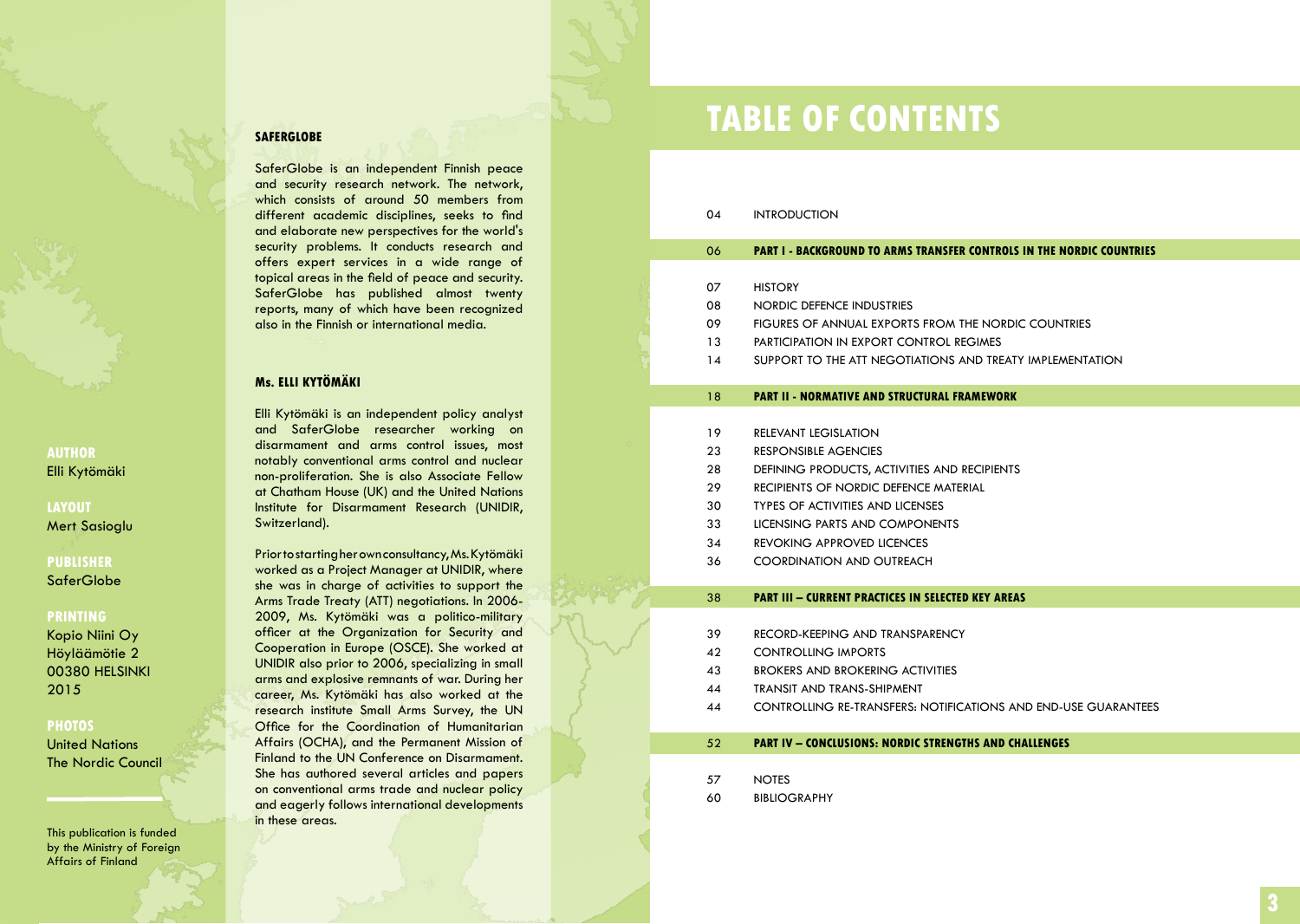## **introduction**

A legitimate and lucrative area of international business, the production and trade in defence material requires careful controls and constant monitoring in order to avoid the many potentially devastating consequences of a poorly controlled and illicit arms trade. With the arms trade becoming increasingly globalized, it is more and more difficult for individual states to exercise the necessary controls and to effectively monitor the production and transfers of their weapons and equipment. Global activities require global standards.

On Christmas Eve, 24 December 2014, the landscape of arms transfer controls gained an important addition with the entry into force of the Arms Trade Treaty (ATT, in the text also referred to as "the Treaty"), the first international, globally binding treaty to control the transfers of conventional arms.<sup>1</sup> The Nordic countries of Denmark, Finland, Iceland, Norway and Sweden were among the most active supporters of the Treaty and were among the first to join it. They also remain committed to promoting the active implementation and universalization of the Treaty, and the experience gained by them in developing and undertaking arms transfer controls can undoubtedly provide valuable lessons learned and good practices to be internationally utilized.

As the ATT enters into its second year, more research will be needed both on countries' strengths and on the practical challenges in implementing the Treaty, both nationally and in terms of promoting international compliance.

This report presents the legislative framework of Nordic conventional arms transfer controls<sup>2</sup> and discusses some practical measures taken by Denmark, Finland, Norway and Sweden<sup>3</sup> to implement effective export controls over these weapons. It is part of a project funded by the Ministry of Foreign Affairs of Finland and implemented between December 2014 and June 2015 to compare the arms transfer control structures of four Nordic countries. By analyzing the respective structures and practices, the report aims at identifying good practices and makes recommendations regarding some of the challenging aspects of the ATT's implementation. Information in the report is based on interviews with officials from the Nordic countries conducted in March-May 2015, together with a range of background material, including relevant national laws and regulations, included in the bibliography.4

The first part of the report presents a brief history of Nordic defence policies and cooperation and gives an overview of the region's

defence industry, especially in terms of conventional arms and equipment.<sup>5</sup> It also discusses the participation of Nordic countries in various multilateral export control regimes and support of the ATT.

The second part presents the ATT-related legislation that is relevant in the Nordic countries and discusses some of the general elements essential in its effective implementation, including the relevant national authorities and their cooperation, licensing procedures and the categorization of items and activities falling under the ATT.

The report places special emphasis on the definition and practical implementation of transit, re-transfer and end-use regulations, including addressing the risk of diversion. These are areas that remain challenging even in countries that have well-established transfer control systems, and can have devastating consequences on the ground. Transparency – already exercised at relatively high levels in the Nordic countries – is also one of the central themes in the report and its findings. These specific themes are discussed in the report's third part.

In selected sections the report presents brief practical case studies to illustrate the strengths and weaknesses of different aspects of Nordic transfer controls. The report concludes with a collection of findings and recommendations relevant to both general aspects of ATT implementation and some specific challenges potentially related to it, stemming from the body text.

The report demonstrates that despite having comprehensive and sophisticated arms transfer control systems in place, even the Nordic export controls have potential areas of weakness that, if exploited, could enable weapons, ammunition and parts and components manufactured in these countries to be diverted or retransferred to areas of war or conflict, or to recipients that might use them to commit serious violations of human rights. It argues that constant review and development of both the regulative framework and actual practices is required in order to ensure continued and improved implementation of the ATT and overall responsible, transparent and comprehensive controls over the international legal trade in conventional arms.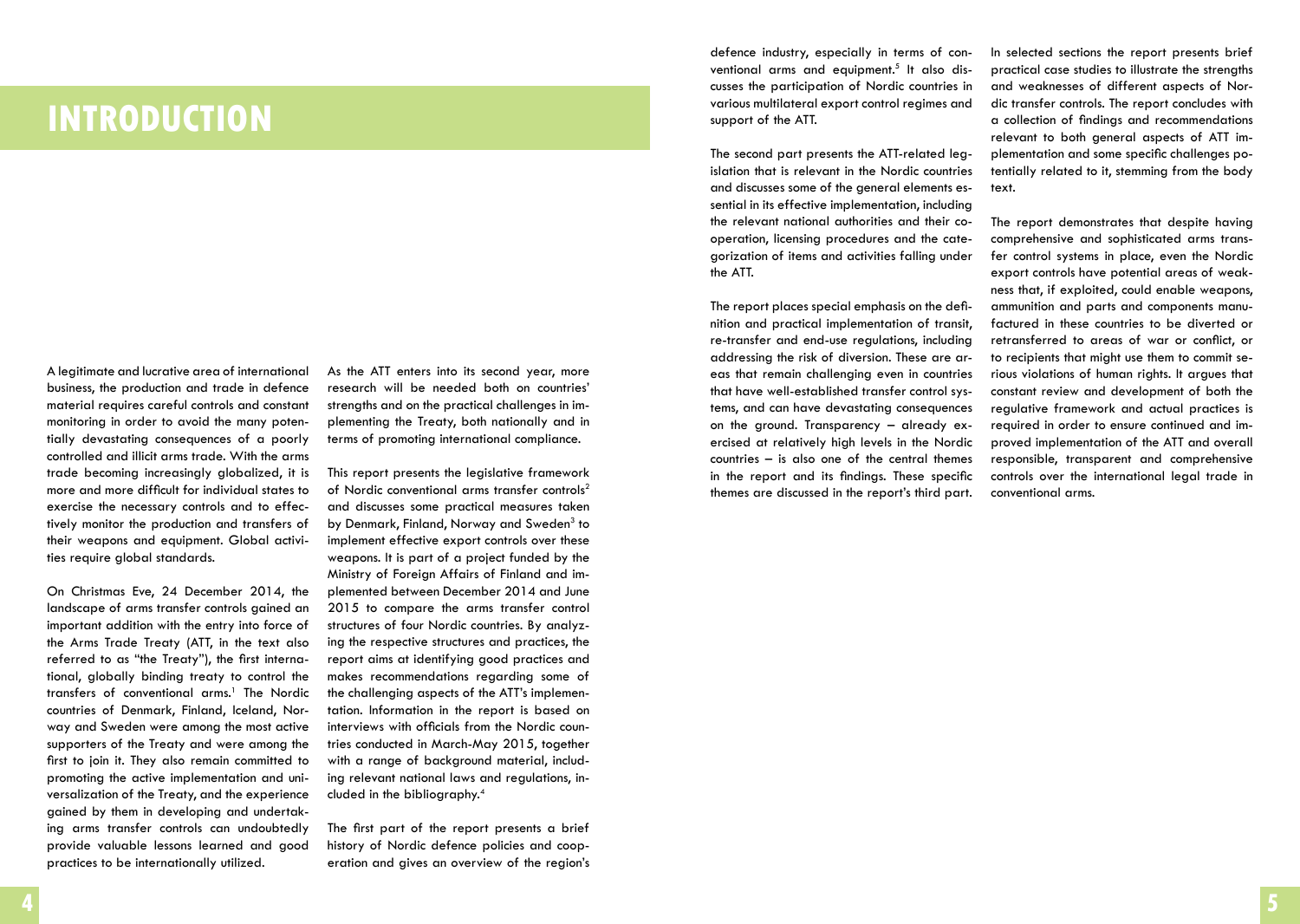# **RT** I

## **BACKGROUND TO ARMS t ransfer controls i n the Nordic countries**

The Nordic countries are often seen as a ho mogenous group, having partially undergone similar social and political developments. How ever, they each have their unique history and distinct national characteristics which have shaped their national defence policies: Den mark and Norway are long-standing members of NATO, while Finland and Sweden have re mained non-aligned and built their doctrine around 'total defence'. 6 Denmark, Finland and Sweden are members of the EU and – with the exception of Denmark – implement the Euro pean Security and Defence Policy (ESDP). D e spite their differences, the Nordic states have for decades systematically built their security and defence cooperation – a trend that today is possibly stronger than before. 7

All Nordic countries have indigenous nation al defence industries, albeit of very different magnitudes, and have over the decades de veloped comprehensive regulations concern ing transfers of arms and other war material. This section presents a brief history of Nordic defence policies and cooperation and gives an overview of the region's defence industry, especially in terms of conventional arms and equipment. It also discusses the participation of Nordic countries in various multilateral ex port control regimes and support of the ATT.

## **History**

The development of national defence policies and military industries in the four Nordic coun tries has undergone several transformations, mostly influenced by larger regional and in ternational developments. Until the early 19th century, Denmark (which at the time included Norway and Iceland) and Sweden (which at the time included Finland) were major – al though gradually declining – strategic play ers in Europe, and frequently competed and fought with each other for regional dominance. After the Napoleonic wars, when the larger European powers began to set the strategic agenda for northern Europe, 'Scandinavian -

ism' 8 became an increasingly important factor in Nordic culture and politics.

When the large European countries fought each other as part of the two World Wars, and the Cold War that followed divided the continent with an iron curtain, the Nordic coun tries took somewhat divergent paths in devel oping their security and defence needs. A key feature for all was some level of neutrality, however with national specificities and individ ual characteristics. In the 1960s, they started implementing what has been referred to as the 'Nordic balance': a combination of poli cies aimed at preserving a balance between the two superpowers while maintaining strong national defence, even with Norway and Den mark as members of NATO. 9 For much of the 20th century, emphasis was placed on forming and maintaining strong national armed forces based on conscription, which in turn required the establishment of strong national defence industries.

The economic downturn apparent across Eu rope since 2009 together with a perceived improved security situation in the Nordic states has led to a scaling down of defence struc tures and cutting down of the related budgets. Since 2014, rising tensions in Europe following Russian actions against Ukraine have started to turn the trend, but its full budgetary and operational impacts, for instance in terms of possible increases in defence spending and the number of military exercises, are yet to be seen at the time of writing.

Today, the Nordic countries have strong mutual ties in many fields of security and defence.<sup>10</sup> In terms of national defence structures, the earli er desire of especially Finland and Sweden to be self-sufficient with regard to military equip ment has been replaced by a growing need to cooperate, not only with their Nordic neigh bours but also with other like-minded countries, especially within the context of the European Union. As stated by Sweden in 2014, 'the interests of Swedish security policy lie in safe guarding long-term, continuous cooperation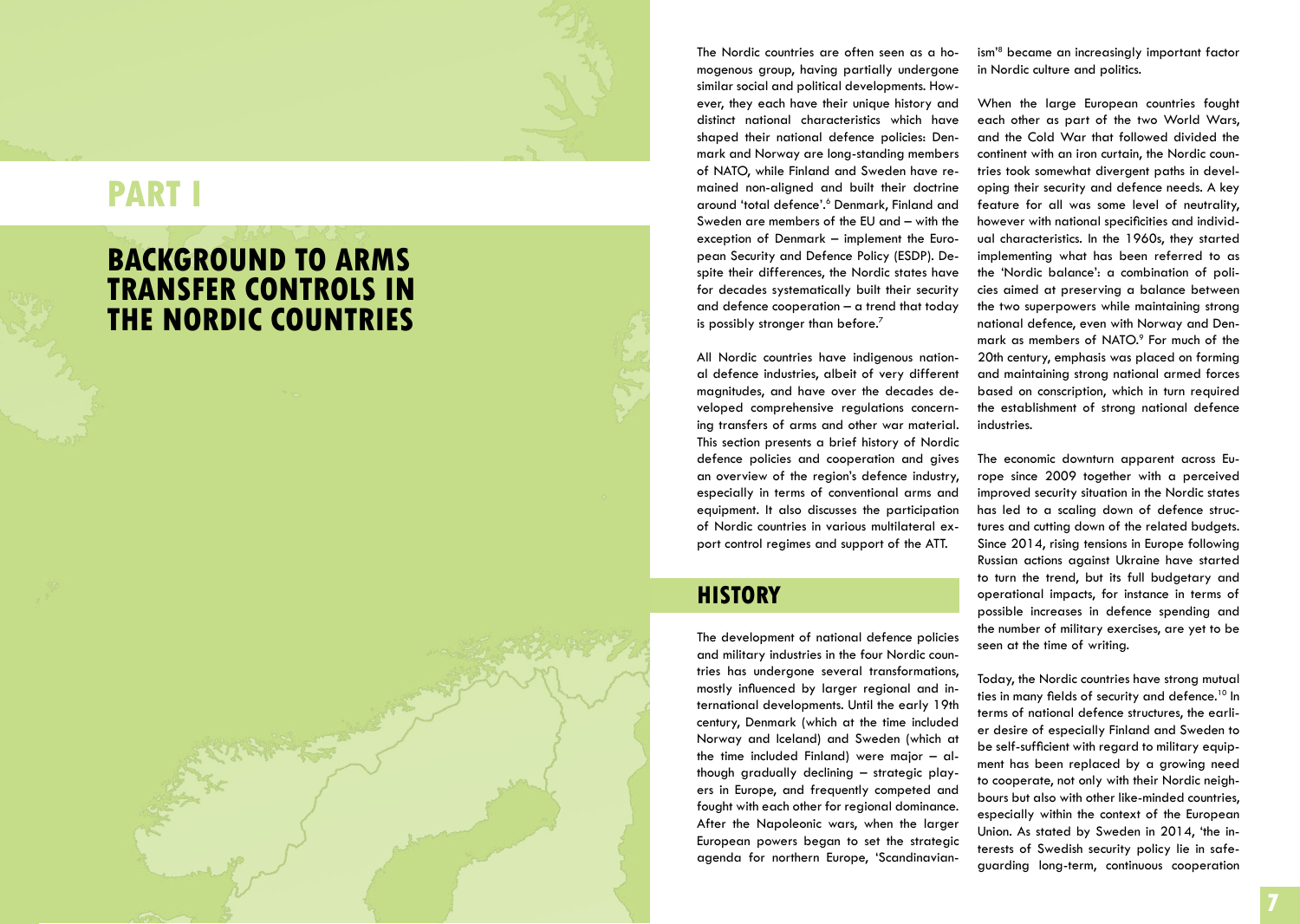with traditional partner countries. This mutual cooperation is based on both exports and imports of military equipment,<sup>'11</sup> and increasingly also on integrating parts of their defence industries. Even though they have remained outside NATO, Sweden and Finland have also moved closer to NATO in recent years and entered into a partnership agreements with the Alliance.

All four countries studied here have traditionally been active in peacekeeping operations in various parts of the world, especially as part of UN operations, and also in the form of combined Nordic units, where the similarities and compatibility of their technical systems have been noted to improve their operational effectiveness.12 Recently, the emphasis has shifted from traditional peacekeeping towards both military and civilian crisis management and cooperation in related missions abroad.<sup>13</sup>

As noted in a joint statement by the defence ministries of the Nordic countries in April 2015, 'a closer cooperation in the Nordic and solidarity dealings with the Baltic countries helps to strengthen security in our region, and raises the threshold for military events to occur. By acting determined, predictable and consistently together, we can contribute to peace and security in our part of the world. Simultaneously, we can strengthen the cohesion of NATO and the EU, and help to maintain the transatlantic link.'14

## **Nordic defence industries**

For much of the 20th century, emphasis in the Nordic countries was placed on forming and maintaining effective national armed forces based on conscription, $15$  which in turn required some national equipment production capabilities. As a consequence Sweden, Finland and Norway all have relatively strong national defence industries, including for the export markets. Denmark's industry, by contrast, has never been very large, and ranks as the smallest of the four Nordic nations'. National authorities

have provided innovation policy support to the domestic defence industry, believing that defence companies can foster economic growth and international competitiveness by introducing technologically advanced products. They have also supported the respective national industries so that defence companies can provide the armed forces with access to high-end technological expertise and ensure that the countries have a steady supply of equipment, parts, components and ammunition in times of possible crisis.

The Nordic countries are also home to relatively active groups of sport and hunting shooters, and the levels of civilian ownership of firearms are higher than in many other parts of the world,<sup>16</sup> which for its part keeps up in particular the production of highly sophisticated civilian-type small arms, related ammunition, and parts and components.

Sweden has by far the largest defence industry in the region. This has been the case since it was a more active military power. During the Second World War, Sweden was cut off from foreign imports and became entirely self-sufficient in defence procurement. Today, the Swedish defence industry employs some 30,000 people, many of them in towns where arms factories are the largest private sector employer. All in all, around 130 Swedish companies are licensed to manufacture and supply military equipment, of which over 50 are active exporters, including large companies such as Saab AB. 17 According to the national report of the Swedish export control authorities, the value of Swedish exports in 2009-2013 was on average EUR 1 billion per year.<sup>18</sup> As with companies in other Nordic countries, the ownership of Swedish defence industry organizations has internationalized, mostly through mergers with foreign companies.<sup>19</sup> Swedish companies have also increasingly been entering into various forms of leasing agreements with foreign customers and concluding armament cooperation agreements with other EU countries most notably through the European Defence Agency (EDA).<sup>20</sup>

The second largest defence industry in the Nordic region is in Norway, with around 120 members – mostly smal and medium enterprises (SMEs) – of the national defence industrial association, representing a combined total of more than  $25,000$  employees.<sup>21</sup> The turnover in defence is estimated at more than NOK 12 billion (EUR 1.4 billion) per year, of which approximately NOK 4.4 billion (EUR 500 million) is exported. $22$  As in Sweden, an increasing share of the business in Norway comes from participation in joint ventures, with the production chain distributed across countries and continents, and where Norwegian parts and components are used in various products assembled abroad.

In Finland, as noted by the country's Association of Defence and Aerospace Industries, the defence sector is seen as a fundamental element of an overall credible national defence. A major part of the country's army and air force maintenance has been outsourced to private companies, many of which act as close partners to the Defence Forces. Most of the roughly 100 Finnish defence, aerospace and security companies are privately owned SMEs that directly employ around 7,000 people. In 2013, their cumulative turnover was approximately EUR 1.4 billion, around half of which was directed to exports. $23$  In recent years, Finland`s exports have been roughly about EUR 100 million, with notable peaks caused by large individual deals, such as a contract between the Finnish company Patria and the Swedish armed forces worth some EUR 260 million for 2013-2014. Because of this, the approximate value of Finnish exports in 2013 was EUR 224 million.<sup>24</sup>

Denmark is the smallest Nordic exporter of military goods, with export values of approximately EUR 12 million in 2009, 9 million in 2010 and 17 million in  $2011.^{25}$  The country's defence industry employs just over 1,000 people and involves approximately 25 active companies, mainly focused on high-technology radar and sensory equipment and other niche supplies, also on DUI. Danish market leaders in the field include Terma A/S and Systematic  $A/S<sup>26</sup>$  The primary area of interest of the Danish defence industry is naval shipbuilding and transportation activities, as well as strategic and military products.

All of the Nordic countries have their own national defence industry associations, with the participation of most companies operating in the field in their respective countries: The Association of Defence Manufacturers in Denmark (FAD), The Association of Finnish Defence and Aerospace Industries (AFDA) in Finland, the Association of Norwegian Defence and Security Industries (FSi, Forsvars- og Sikkerhetsindustriens forening), and the Swedish Security and Defence Industry Association (SOFF). The region's industry has also seen some mergers and development of mutual cooperation initiatives in the area of the defence industries. For an example of a company with a joint Nordic identity, ownership and operations, see Box 1 on Nammo AS.

## **Figures for annual exports from the Nordic countries<sup>27</sup>**

The global volume of international transfers of major conventional weapons grew by 16 per cent in 2010–14 compared to 2005–2009. The flow of arms to Africa, the Americas, Asia and Oceania and the Middle East increased significantly, while there was a notable decrease in arms transfers to Europe.28 Export statistics from Nordic countries have some distinctive national characteristics, mostly due to the nature of the respective national industries and individual large business deals.

With the largest defence industry in the Nordic region, Sweden is also the biggest exporter in the region, with roughly three times more exports than Norway, which comes in second, followed by Finland. Denmark's exports are quite limited, and the country's most notable involvement in the international conventional arms trade comes through freight and trans-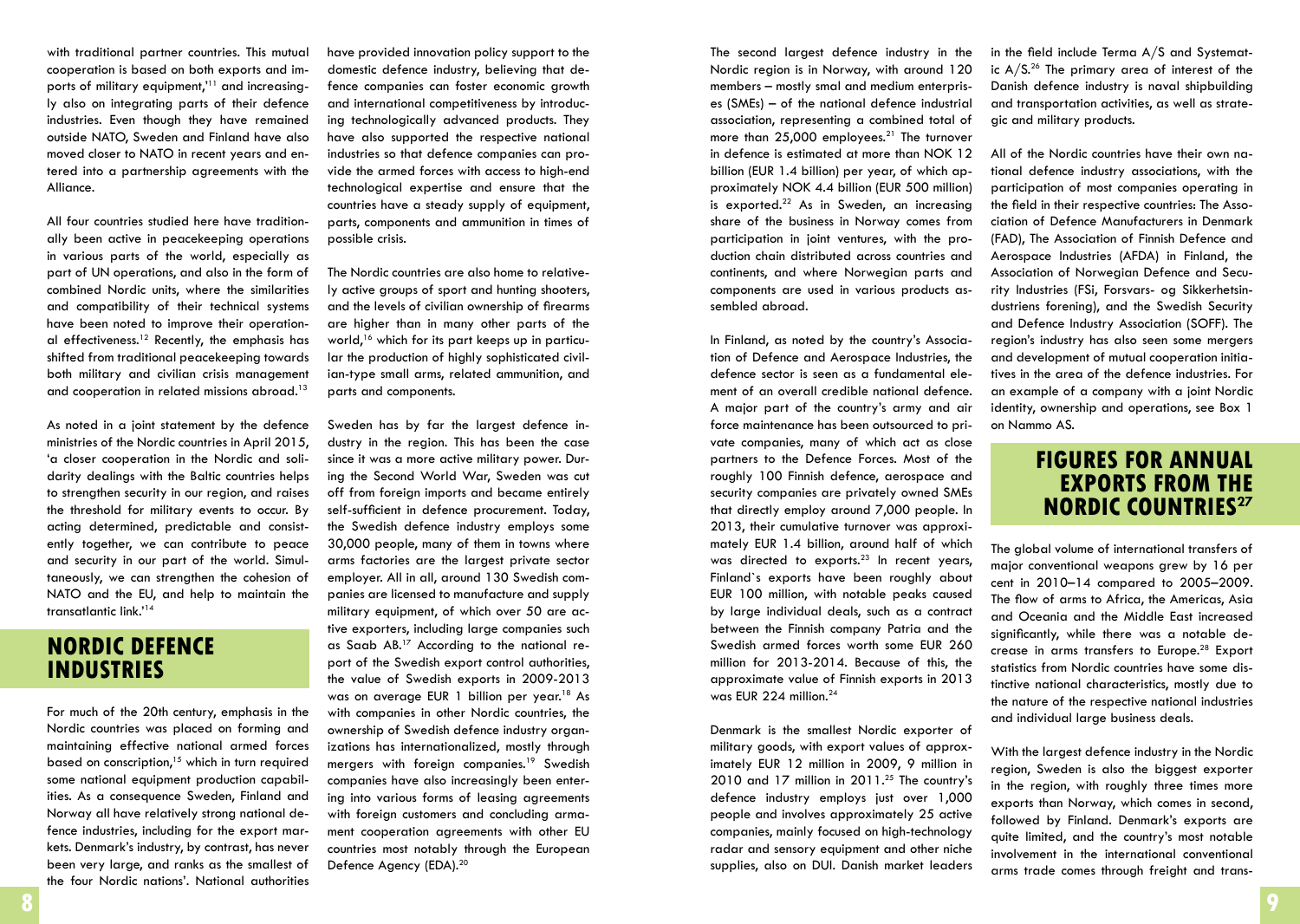### **Box 1: Nordic Ammunition Company Nammo – Spearheading Joint Nordic defence industry1**

One of the most prominent Nordic companies exporting defence equipment is the Norwegian-Finnish aerospace and defence group Nammo AS, which specializes in the production of ammunition, rocket motors and space applications, as well as demilitarization. With three fully owned subsidiaries in Sweden, Finland and Norway, the company has two shareholders: 50 per cent of its ownership belongs to the Norwegian Government represented by the Ministry of Trade, Industry and Fisheries, and 50 per cent to Patria Industries Oyj of Finland. Nammo was formed in 1998 through a merger of three Nordic companies, the State-owned Swedish Celsius AB and Finnish Patria Oyj, and the Norwegian Raufoss ASA. After a few years, the Raufoss ASA ownership was taken over by the Norwegian State, and Celsius AB was acquired by SAAB AB. In 2006, SAAB sold their 27,5 percent of shares to Patria and to the Norwegian State, who both became 50-50 owners of the Nammo Group.

Nammo's main products are shoulder-launched munitions systems, military and sports ammunition, rocket motors for military and space applications and environmentally friendly demilitarization services. With over 20 production sites and sales offices in ten countries, the company employs around 2,200 personnel and has an annual revenue of roughly USD 650 million (EUR 490 million). The company's main customers are national and international armed forces and other defence industry actors. About 15 per cent of the products are specifically developed for civilian purposes, for distributors of, for example, sport and hunting ammunition and sea safety systems, as well as specialized aerospace products for the US and European aerospace industries. All exports of Nammo products require an export licence from the respective national authorities.

In its company vision and values, Nammo profiles itself as an ethical and responsible actor with a long-term vision on how to improve security through defence. It also supports the UN Global Compact, which promotes Global Corporate Social Responsibility.

One of the best known amongst Nammo's products is the 12.7mm (.50 calibre) multi-purpose ammunition, commonly referred to as simply the Multi Purpose round or the Raufoss round, referring to one of Nammo's original parent companies. From an ethical export control perspective, this is probably also

the company's most challenging product. Originally developed for use towards aircraft, helicopters and vehicles, it has in the past decades become increasingly the ammunition of choice in sniper rifles used by law enforcement personnel and military, leading it to also be used specifically to target personnel. The International Committee of the Red Cross (ICRC) has sought to have the ammunition banned, claiming that its incendiary and explosive components and their effect when used against people would make it illegal under international law. Trials conducted by Forsvarets Forskningsinstitutt (Norwegian Defence Research Establishment) have concluded that the ammunition most likely does not have an unlawful effect if unintentionally used against personnel, and the stance of the Norwegian Government is that the ammunition should not be used against personnel, within an exception for snipers. According to officials, the ammunition is being exported strictly in an anti-matériel capacity. Nammo has also licensed other companies to manufacture this ammunition abroad, for instance in the US.

1 Information in the box is based on NAMMO (n.d.) and Holm and Marsh (2006).

portation activities. Of the Nordic countries, only Sweden ranks amongst the 20 largest exporters of conventional arms, being in  $11<sup>th</sup>$ place in statistics covering 2010-2014. The Nordics do not feature as major importers of weapons.<sup>29</sup>

The Nordic states rank relatively high in global export statistics in terms of exports of small arms and light weapons (SALW): in 2012, the latest year for which information was available at the time of writing, Norway ranked as the  $12<sup>th</sup>$  largest exporter of SALW, with exports estimated to be worth at least USD 129 million (EUR 115 million), followed by Finland  $(18<sup>th</sup>$  with exports of at least USD 87 million -EUR 77 million), Sweden  $(24<sup>th</sup>$  with exports of at least USD 48 million – EUR 43 million) and Denmark (37<sup>th</sup> with exports of at least USD 11 million – EUR 9.8 million). The main SALW export products from the Nordic states are small arms ammunition, sporting and hunting weapons as well as military firearms such as sniper rifles, and parts and accessories. The Nordic countries also import SALW, albeit relatively less than what they export: internationally in 2012, Norway ranked as the  $14<sup>th</sup>$  largest SALW importer with Denmark 22<sup>nd</sup>, Sweden  $26<sup>th</sup>$  and Finland  $38<sup>th</sup>$ .<sup>30</sup>

Even though the group of the largest recipient countries of conventional arms varies from year to year – especially as large single orders can have a very sharp impact on statistics - the overwhelming majority of Nordic military exports of major conventional weapons and equipment go to EU member states, other European countries and (other) NATO members. According to the SIPRI Arms transfer database, approximately 30 per cent of the military exports in 2009-2013 from Denmark, Norway and Sweden went to Europe. In Finland the number was even higher, over 80 per cent. Within Europe, the most important export partners for Finland were Poland, Croatia and Sweden, and outside Europe, North America, with 11 per cent in 2009-2013. Outside Europe, Sweden also exports considerable amounts to the Middle East (12 per cent of total exports in 2009-2013) and to Sub-Saharan Africa (6 per cent of total exports in 2009-2013). Seventy-four per cent of Norway`s exports in the same period went to other NATO countries and 15 per cent to Sweden and Finland. Denmark`s most important market area is Europe, with Lithuania and the Netherlands its most significant export partners in 2009-2013.

#### Figure 1: Exports of defence material from Nordic countries in 2009-2013 (TIV value)



Source: SIPRI Arms Transfers Database. Last accessed in March 2015.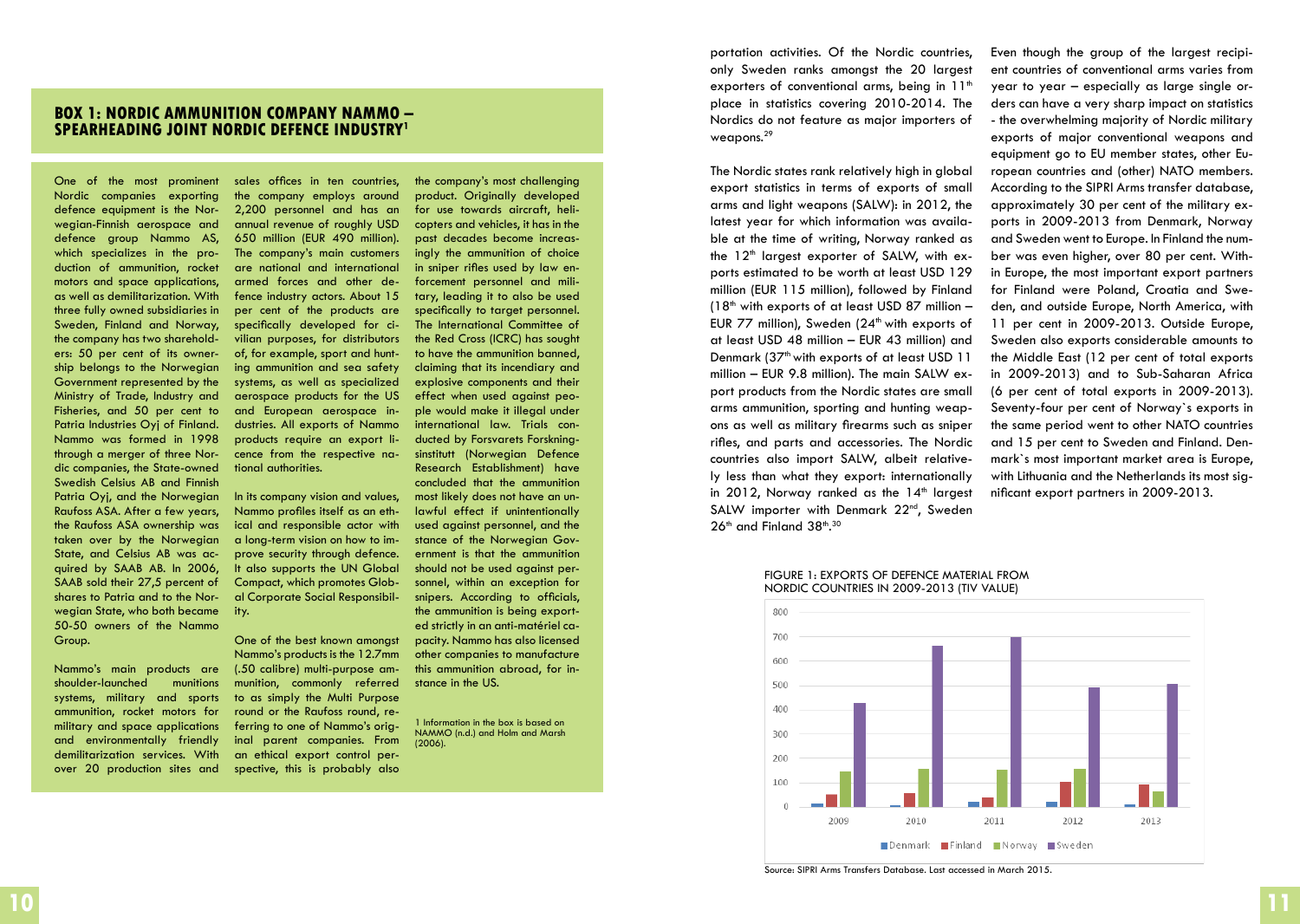#### Figure 2: Value of defence material exports from Nordic countries in 2009-2013 (in EUR million)



Source: SIPRI yearbook of 2014 and national reports from Finland, Norway and Sweden; in current prices with each year's average exchange rates.

Because of the recent global economic downturn and the cuts in defence budgets in many of their traditional EU and Western trade partner countries, the Nordic defence sector is facing the same challenge as many others in today's world: there is a constant need to search for new markets and reach out, not only to new products and technologies, but also to new geographical regions. Asia has continuously raised its importance as a recipient region. Reports from Finnish and Swedish authorities show that while in 2009 roughly 24 per cent of Swedish and 0.3 per cent of Finnish exports went to Asia, the percentages for 2013 were 38 and 3.5 respectively. This 'branching out' has led some observers of arms transfers to make the charge that, despite the strengthening of international control regimes, the Nordic countries have also become more inclined to arm non-democratic regimes and countries accused of human rights abuses, as demand from Western nations has declined.

The SIPRI Arms transfer database allows a closer comparison of the total military exports from the Nordic countries and makes it possible to calculate trends in international arms transfers over particular periods of time.<sup>31</sup> The Trend Indicator Value (TIV) chart of Nordic military exports of major conventional arms in 2009-2013 shows Sweden as the leading exporter, and reveals a general trend whereby – mostly affected by the volume of Swedish exports – the total Nordic exports of military products increased continuously from 2009 (639 in TIV) to 2011 (918 in TIV), after which they reduced in 2013 (672) almost back to the level of 2009, again with national specificities (see Figure 1).

Figure 2 presents the trends in exports of defence materiel from the four Nordic countries studied here in 2009-2013.<sup>32</sup> Comparing the values of Nordic exports in actual currency is challenging because reporting practices and definitions vary, and publicly available information is sometimes incomplete (see the section on transparency in this report). Therefore the illustration should be used mostly to depict trends rather than to indicate absolute values.

The Nordic countries export a variety of conventional arms, with a notable proportion coming from the production of armoured combat vehicles and battle tanks, as well as their components. Among the most exported Swedish products are ground vehicles, including miscellaneous equipment and material (ML 6 and

#### Figure 3: Imports of defence material into the Nordic countries, 2009-2013 (in TIV)



ML 17) and aircraft (ML 10). Norway exports missiles and missile launchers in particular, but also armoured combat vehicles, aircraft and ships. In addition, the country exports large numbers of military parts and components. In 2009-2013, 65 per cent of Finland`s military exports consisted of ground vehicles and components (ML6). Denmark`s limited exports consist largely of military sensors and ships. Three Nordic companies appear in the SIPRI Top 100 arms-producing and military services companies list: the Swedish Saab  $(31<sup>st</sup>$  in ranking), Kongsberg Gruppen from Norway (67<sup>th</sup>) and Patria Industries from Finland (73rd).

In terms of imports of defence material, Norway is the biggest Nordic actor, with a TIV of over 600 in 2011 (Figure 3). In 2009-2013, Norway`s imports consisted mostly of armoured combat vehicles from Italy and Germany, and aircraft from the USA. The SIPRI TIV table shows that 2011 was a statistical peak and the value of Norway`s imports decreased dramatically in the following two years. The amounts of military imports of Denmark, Finland and Sweden during this time fell far behind those of Norway.

Denmark`s imports were characterized by product categories such as armoured combat vehicles from Sweden and Switzerland, battle tanks from Germany and large-calibre artillery systems from Israel. Finland imported mostly from Italy, the USA, France and Sweden. The main product categories were aircraft, missiles and sensors. Norway`s most important trade partners are other NATO countries, and imported products include ships, sensors and aircraft. Sweden`s main imports in 2009-2013 were aircraft, missiles and sensors from the USA, Germany and France.

## **Participation in export control regimes**

Since the Second World War, the Nordic countries chosen different paths with regard to membership in international organizations. However, in their policies they all emphasize the importance of regional and international security cooperation and the development of common norms on arms control and disarmament. All four countries have a long and active history of participating in different multilateral export control regimes.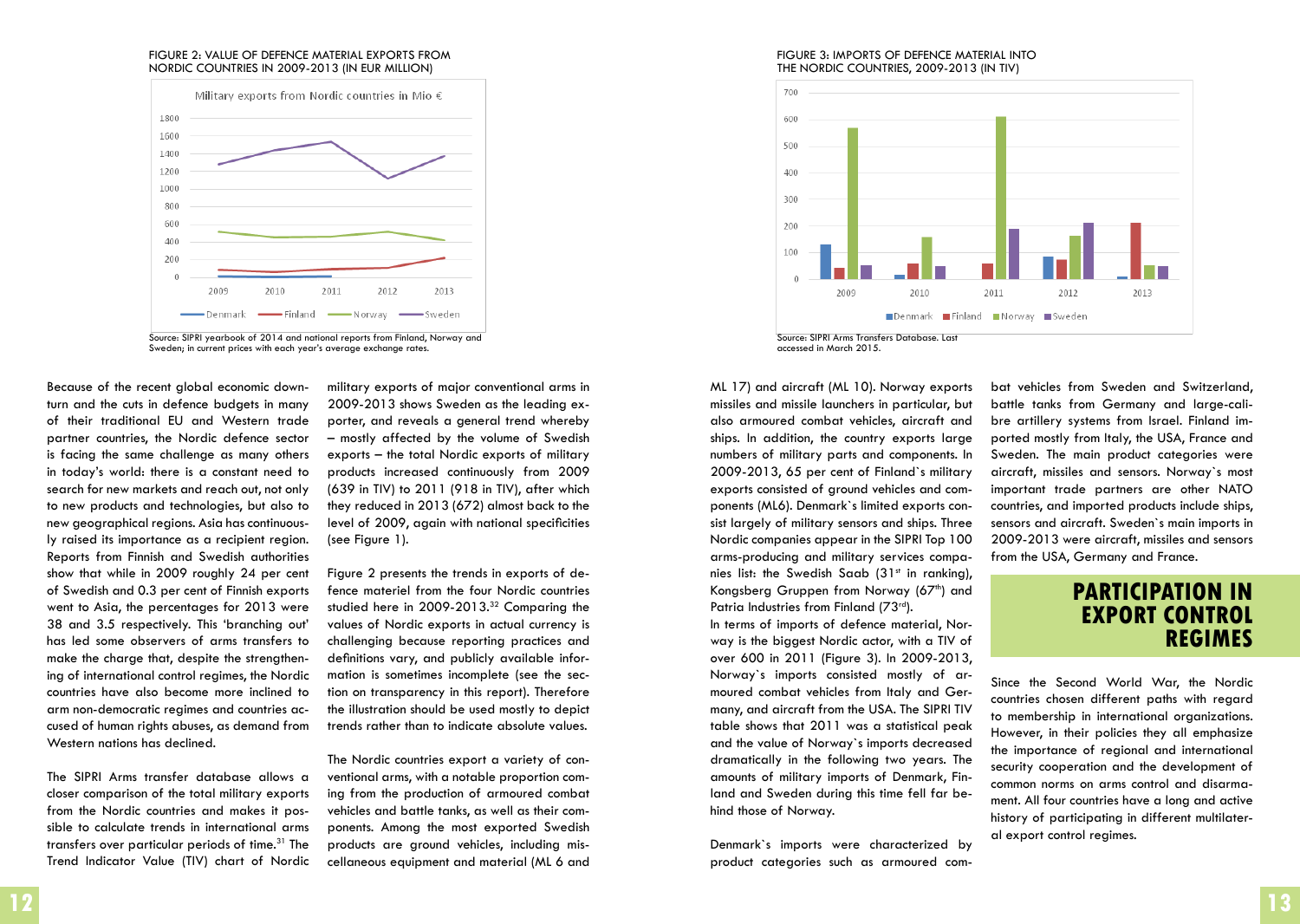All of the Nordic countries, including the non-EU member, Norway, abide by the EU Common Position on Arms Exports and have incorporated its eight criteria into their national legislation.33 The Nordic EU member states participate in EU coordination and information exchanges relevant to conventional arms ex ports.34 The Nordic countries also participate in the work of the Wassenaar Arrangement on Export Controls for Conventional Arms and D u al-Use Goods and Technologies (WA), includ ing in its information exchanges, and take the WA guidelines and procedures into account in their national control systems.

The countries are also participating States of the OSCE<sup>35</sup> and have agreed to be bound by its Criteria on Conventional Arms Transfers of 1993, the Document of Small Arms and Light Weapons of 2000, and the Document on Stockpiles of Conventional Ammunition of 2003, together with a number of related D e cisions. In addition, the OSCE has its own con fidential information exchange on exports and imports of conventional weapons, in which all Nordic countries participate.

## **Support for the ATT negotiations and Treaty im plementatio**

The four Nordic countries have been firm sup porters of the ATT since the beginning of the process at the UN: Finland was one of the initi ative's co-authors and was invited to take part in the work of the ATT Group of Governmental Experts (GGE), while Denmark, Sweden and Norway also all voted in favour of the five UN resolutions preceding the Treaty<sup>36</sup> and actively participated in its preparatory work. They all co-sponsored the 2013 resolution adopting the Treaty.37 Nordic civil society organizations provided strong support to the Treaty negoti ations and were also on some occasions includ ed in national delegations.

During the treaty process, the Nordic countries held a number of coordination meetings and working lunches in addition to –mostly with the exception of Norway – participating in the EU coordination. The countries' views on the feasibility, goals and scope of the Treaty as well as the export criteria to be included in it were largely analogous with national priori ties, with some slight differences in views con cerning, for example, the inclusion of hunting and sport weapons, parts and components and the extent to which the Treaty should in clude import regulations. The Nordic countries also had their own individual national prior ities: Norway was especially active on ques tions related to the potentially humanitarian effects of an ATT, including human rights and international humanitarian law considerations in export licence assessments, and following the example of, amongst others, the Conven tion on Cluster Munitions (CCM), promoted the inclusion of 'victim assistance', which however was in the end only included in the Treaty's preamble. Transparency measures and accu rate yet flexible categorization of items were spearheaded amongst others by Sweden and Finland, who also actively supported the initi ative promoted by Iceland, among others, to include gender-based violence (GBV) in the Treaty as an export control criterion. Finland also called for the strengthening of ATT's Arti cle 6 on prohibitions in addition to war crimes and crimes against humanity to include grave and systematic violations of human rights. The strong support for the development of an ATT was in many ways a logical continuation of the Nordic countries' policy towards combating the illicit trade and proliferation of SALW as well as their support of a number of regional and multilateral arms transfer controls initiatives. All of the Nordic countries supported a strong Article 7 on human rights and humanitarian law criteria for export authorization.

All of the Nordic countries signed the Treaty immediately when it opened for signature, and ratified it during the first half of 2014 following the necessary national and - as relevant for Denmark, Finland and Sweden – EU administrative processes.<sup>38</sup> Joining the ATT and starting its implementation did not require any changes in the respective national legislations,

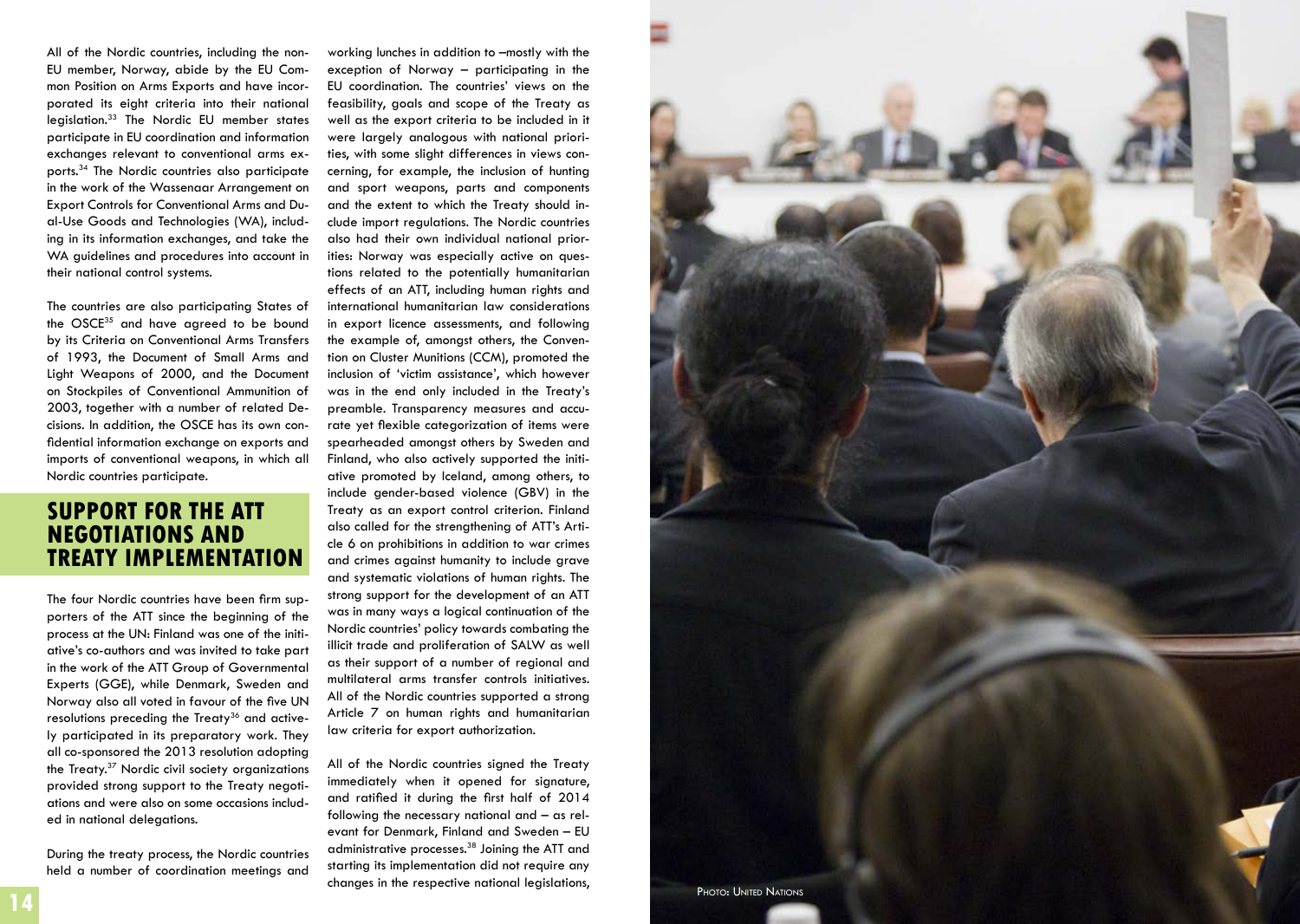#### TABLE 1: NORDIC FUNDING IN SUPPORT OF THE ATT IN 2010–2015

| <b>COUNTRY</b> | YEAR(S)   | <b>INSTITUTION AND/OR PROJECT</b>                                                                                                                                                                                                                                                                                                                                                                                                         | <b>AMOUNT</b>                         |
|----------------|-----------|-------------------------------------------------------------------------------------------------------------------------------------------------------------------------------------------------------------------------------------------------------------------------------------------------------------------------------------------------------------------------------------------------------------------------------------------|---------------------------------------|
| Denmark        | 2014      | Support for UNSCAR (UN Trust Facility Supporting Cooper-<br>ation on Arms Regulation)                                                                                                                                                                                                                                                                                                                                                     | USD 1 million (EUR<br>823,000)        |
| Finland        | 2010      | Saferworld: ATT seminar in Kazakhstan                                                                                                                                                                                                                                                                                                                                                                                                     | EUR 15,000                            |
|                | 2012      | Saferworld: Seminar on ATT reporting                                                                                                                                                                                                                                                                                                                                                                                                      | EUR 10,000                            |
|                | 2012-2013 | Parliamentarians for Global Action: Workshops in Africa                                                                                                                                                                                                                                                                                                                                                                                   | EUR 35,000                            |
|                | 2013      | IANSA (international Action Network on Small Arms); ATT<br>conferences in Africa                                                                                                                                                                                                                                                                                                                                                          | EUR 50,000                            |
|                | 2013      | ATT Conference - Support for additional interpretation<br>services                                                                                                                                                                                                                                                                                                                                                                        | EUR 10,000                            |
|                | 2015      | SaferGlobe: Nordic Arms Transfer Controls and the Arms<br>Trade Treaty: Present Practice and Future Challenges                                                                                                                                                                                                                                                                                                                            | EUR 37,500                            |
|                |           | 2015-2019   Support for UNSCAR                                                                                                                                                                                                                                                                                                                                                                                                            | EUR 4 million (1<br>million per year) |
| Norway         | 2010      | Support for Oxfam (NGO Secretariat for ATT process),<br><b>SIPRI</b>                                                                                                                                                                                                                                                                                                                                                                      | NOK 2.3 million<br>(EUR 293,000)      |
|                | 2011      | Support for Oxfam, Saferworld                                                                                                                                                                                                                                                                                                                                                                                                             | NOK 1.2 million<br>(EUR 155,000)      |
|                | 2012      | Support for Oxfam, Control Arms, SIPRI, World Council of<br>Churches                                                                                                                                                                                                                                                                                                                                                                      | NOK 4.1 million<br>(EUR 556,000)      |
|                | 2013      | Support for Saferworld, Oxfam, Control Arms, GICHD,<br>Stimson Center                                                                                                                                                                                                                                                                                                                                                                     | NOK 2.3 million<br>(EUR 273,000)      |
|                | 2014      | Support for Control Arms                                                                                                                                                                                                                                                                                                                                                                                                                  | NOK 5 million<br>(EUR 553,000)        |
|                | 2015      | Support for Control Arms, sponsorship programme UNDP                                                                                                                                                                                                                                                                                                                                                                                      | NOK 3.5 million<br>(EUR 407,000)      |
| Sweden         | 2015      | Support to UNSCAR                                                                                                                                                                                                                                                                                                                                                                                                                         | EUR 1 million                         |
|                | 2014      | Saferworld: Hitting the ground running: promoting effective<br>implementation of the Arms Trade Treaty (ATT). Project to<br>support ATT implementation so as to enhance its positive<br>impact on human security.                                                                                                                                                                                                                         | SEK 600,000 (EUR<br>64,000            |
|                | 2014      | SIPRI: Supporting ATT-related cooperation and assistance<br>activities in arms transfer controls. Project to help the future<br>ATT Secretariat, states, NGOs, international organizations<br>and regional organizations to form an understanding of the<br>types of cooperation and assistance that are relevant for<br>supporting ATT implementation efforts as well as access to<br>relevant best practice guides and training modules | SEK 160,000 (EUR<br>17,000)           |
|                | 2014      | UNDP: ATT Sponsorship-program to enable the participants<br>of delegates from [79] eligible low-income countries to<br>attend informal and formal consultations in the preparatory<br>process in advance of the first CSP                                                                                                                                                                                                                 | SEK 2 million(EUR<br>211,000)         |
|                | 2013      | Support for UNSCAR                                                                                                                                                                                                                                                                                                                                                                                                                        | SEK 860,000 (EUR<br>96,000)           |
|                | 2012      | SIPRI: ATT project that produced a written report and held<br>a seminar on treaty implementation, especially regarding<br>outreach and assistance activities                                                                                                                                                                                                                                                                              | SEK 270,000 (EUR<br>30,000)           |
|                | 2012      | University of Georgia, Center for International Trade &<br>Security (UGA-CITS): Contribution to a project producing a<br>paper on the US position towards ATT and on the issue of<br>ammunition and national control                                                                                                                                                                                                                      | <b>USD 4,900 (EUR</b><br>3,700        |
|                | 2010      | SIPRI: Project to facilitate a workshop and produce reports<br>for the UN ATT conference in 2012                                                                                                                                                                                                                                                                                                                                          | SEK 450,000 (EUR<br>50,000)           |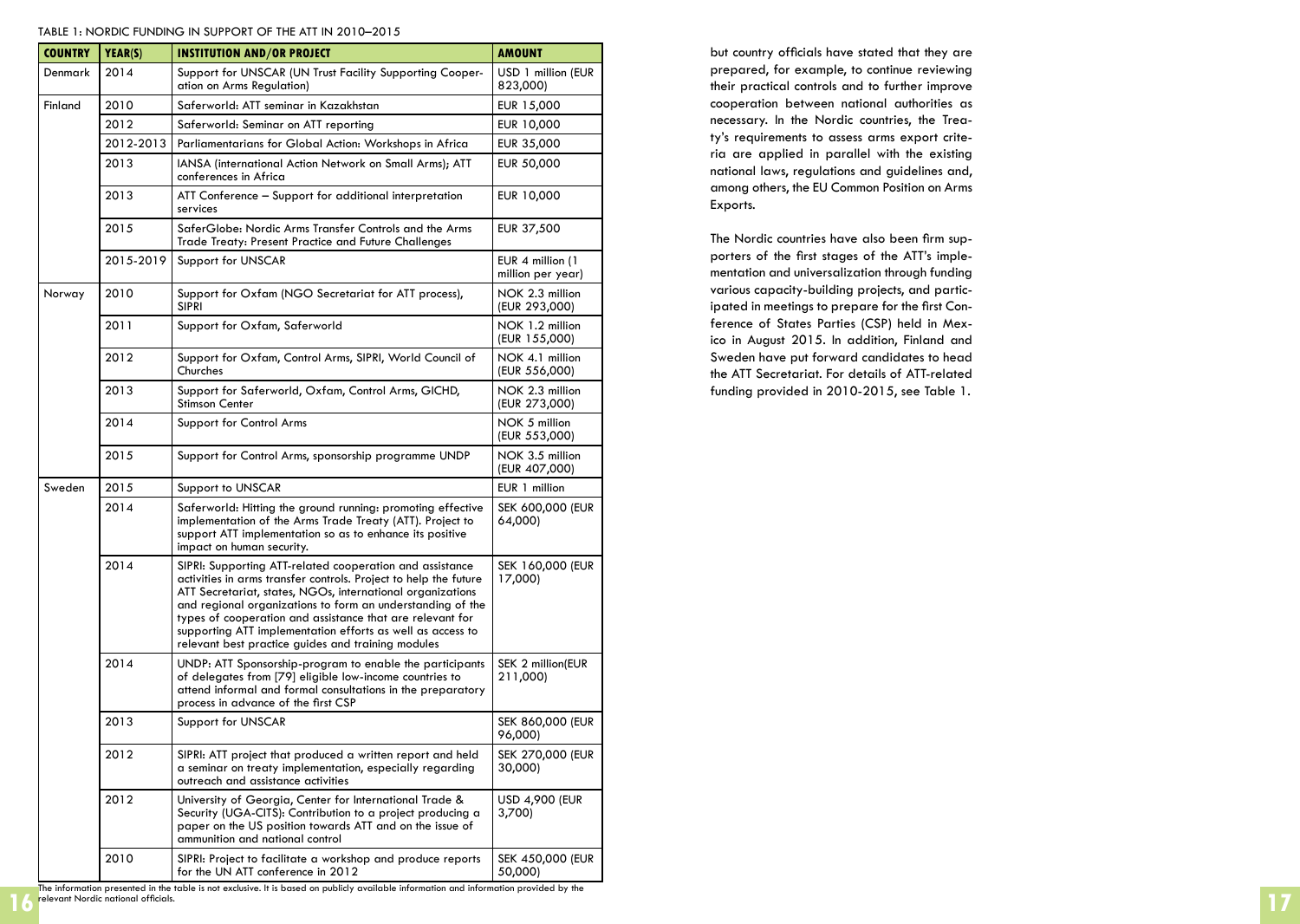# **RT 2**

# **normative and structural fr amework**

The main channel through which ATT states par ties are to implement the Treaty's requirements is through their national legislation and reg ulations relevant to international transfers of conventional arms. All of the Nordic countries have a long history of arms transfer controls, with laws first introduced almost a hundred years ago. This section presents the legisla tion relevant to the ATT and discusses some of the general elements essential in effectively implementing it, including the relevant nation al authorities and their cooperation, licensing procedures and the categorization of items and activities falling under the ATT. After pre senting each of the themes, the report makes some recommendations and presents lessons learned through comparing the different as pects of the Nordic control structures, building upon the presented features.

## **Relevant legislatio**

The Nordic countries have a long history of na tional controls in this area, as they had already started developing the basis of their current legislation on conventional arms exports dur ing the two World Wars: the origins of modern Swedish export controls date back to the late 1910s and in Finland the first law on exports of war material was introduced in 1938.39 The basis for Norwegian transfer controls is a 1959 Government statement. Even though Denmark introduced its first Laws on War Materials lat er than the other Nordic countries, its exports of military material were already previously defined by a regulation set in 1937, as well as specific parts of other legislation, for instance prohibiting exports to embargoed destina tions.

During the first decades of modern arms trans fer controls, the main considerations about where arms could be sold were based on national security and procurement consider ations. However, the Nordic countries have a relatively long background of also taking into account the potential consequences of arms transfers: One of the primary guidelines for

Swedish arms exports is a 1971 parliamenta ry decision that recipient nations must respect international human rights, and early Danish policy regulations state that Denmark is not to export weapons to countries at war, areas of tension or countries where human rights are suppressed. In Norway, the export control sys tem is based on the Government's statement from 1959, which states that when considering exports of arms and munitions, 'importance shall be attached to foreign and domestic pol icy assessments, and the primary consideration should be that Norway will not permit the sale of arms or munitions to areas where there is a war or the threat of war, or to countries where there is a civil war.'40 This principle was updat ed in 1997 to include human rights concerns and a consideration of issues relating to dem ocratic rights.

Today, all of the Nordic countries apply the eight criteria of the EU Common Position's Ar ticle 2, and Articles 6 and 7 of the ATT in their licensing assessment. The grounds for refus ing a licence as well as factors to be taken into account regarding the possible negative consequences of arms transfers on issues such as grave and systematic violations of human rights and the risk that the transfer would ag gravate conflicts and violations of internation al humanitarian law (IHL) are also included in detail in their national laws. However, as will be discussed later in the report, Nordic arms exports have at times come under severe pub lic scrutiny and criticism precisely for allegedly having violated the criteria for assessing an export to be permitted.

The export control regulations in all of the Nordic countries come under regular review and are frequently updated and complement ed. In the past, amendments and changes have usually been initiated after public criticism concerning particular arms transfer decisions, as well as to follow regional and international developments such as new regulations intro duced by the EU, or most recently through the adoption of the ATT in 2013.<sup>41</sup> For an overview of the relevant laws and regulations, see Table 2.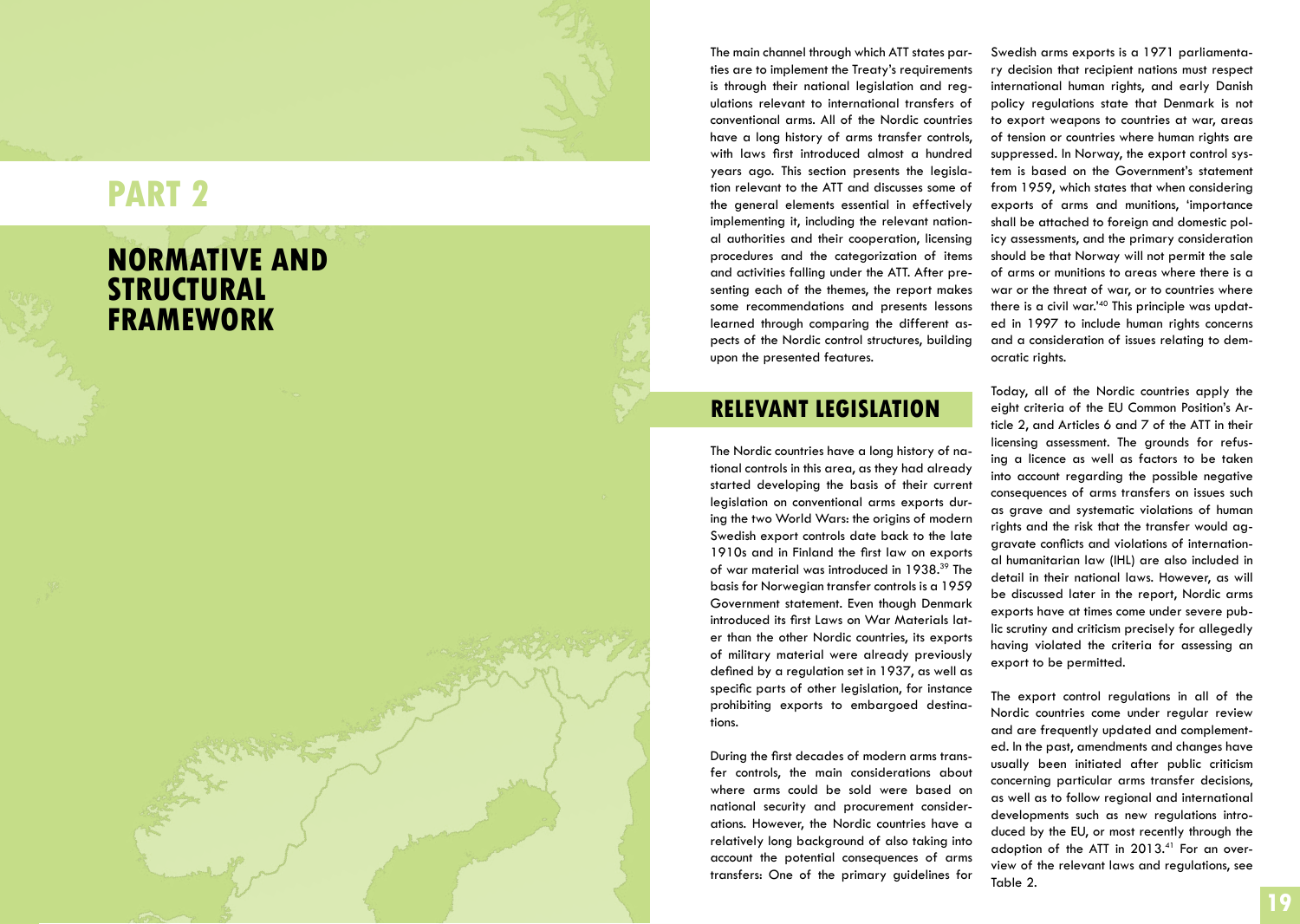#### Table 2: ATT-relevant legislation in Denmark, Finland, Norway and Sweden

| <b>COUNTRY</b> | <b>TITLE</b>                                                                                                                                                                                                                                                      | <b>YEAR</b> |  |  |
|----------------|-------------------------------------------------------------------------------------------------------------------------------------------------------------------------------------------------------------------------------------------------------------------|-------------|--|--|
| Denmark        | War Material Act (Act no. 1004 of 22 October 2012)                                                                                                                                                                                                                |             |  |  |
|                | Weapons and Explosives Act (Act no. 1005 of 22 October 2012 with subse-<br>quent changes)                                                                                                                                                                         |             |  |  |
|                | Weapons and Ammunition Circular (Circular no. 9597 of 30 October 2013)                                                                                                                                                                                            |             |  |  |
|                | Weapons and Ammunition Order (Order no. 1248 of 30 October 2013 with<br>subsequent changes)                                                                                                                                                                       |             |  |  |
| Finland        | Act on the Export of Defence Material(282/2012)                                                                                                                                                                                                                   |             |  |  |
|                | Government Decree on the General Conditions for the Permit Procedure for the<br>Export of Military Equipment (311/2013)                                                                                                                                           |             |  |  |
|                | Firearms Act $(1/1998)$                                                                                                                                                                                                                                           | 1998        |  |  |
|                | Firearms Decree (145/1998)                                                                                                                                                                                                                                        |             |  |  |
|                | General Guidelines for the Export and Transit of Defence Material<br>(1000/2002)                                                                                                                                                                                  | 2002        |  |  |
| Norway         | Act of 18 December 1987 relating to control of the export of strategic goods,<br>services, technology, etc., cf. Royal Decree No. 967                                                                                                                             |             |  |  |
|                | Guidelines of 28 February 1992 for the Ministry of Foreign Affairs when deal-<br>ing with applications concerning the export of defence-related products, as<br>well as technology and services for military purposes (most recently amended<br>28 November 2014) |             |  |  |
|                | Implementing legislation of 19 June 2013 under Section 1 of the Act of 18<br>December 1987 relating to control of the export of strategic goods, services,<br>technology                                                                                          | 2013        |  |  |
| Sweden         | Military Equipment Act (SFS1992:1300)                                                                                                                                                                                                                             | 1992        |  |  |
|                | Military Equipment Ordinance (SFS1992:1303)                                                                                                                                                                                                                       | 1992        |  |  |
|                | Ordinance SFS 2013:707 concerning the control of certain firearms, parts of<br>firearms and ammunition                                                                                                                                                            | 2013        |  |  |

As of 31 March 2015. The English translations of titles are to be considered as informal. For full references for the documents mentioned in the table, see the bibliography.

Finland, Norway and Sweden have implemented bifurcated legislation on items commonly considered as conventional arms and included in the EU Military List (ML): military items are covered as part of acts relating to the export of defence items or war materials, whereas civilian weapons and related equipment, including ammunition, intended, for example, for hunting and sporting purposes are controlled by a separate law specifically on 'firearms', or for example on 'weapons and ammunition'. In Denmark, the Weapons and Explosives Act regulates the export of both military and civilian products, regardless of the products' recipient or their intended use. Denmark has also gone furthest in incorporating its national legislation into European controls: the country uses the EU's common legal basis directly as part of its legislation, complemented by national criminal and administrative provisions.42

In Sweden, an on-going review of legislation initiated by the Government in 2012 is undertaken by a specifically appointed parliamentary committee ('Krigsmaterielexportöversynskommittén', KEX). Sparked largely by the Arab Spring of 2011, the committee's task is to conduct a comprehensive overview of Swedish legislation in light of piecemeal developments and revisions made since 1992, including the EU Common Position and the ATT, and to prepare a proposal for new military equipment legislation with the aim of increasing controls over, among other matters, exports

to non-democratic states. In addition, the committee examines what should in the future be considered as follow-on deliveries and what rules should apply to these, and scrutinizes and charts export control systems in partner countries such as the other Nordic countries. At the time of writing, the committee was due to present its findings on 30 June 2015. For an example of the development of arms transfer policy in Sweden, see Case 1.

On paper, the countries differ in their approaches to the right to manufacture, import and export conventional arms, but in practice the legislations seem to work pretty similarly: for example, in Denmark and Sweden, the laws state that in principle it is prohibited to manufacture or export military equipment, firearms or ammunition, but individual licences for manufacture of weapons may be granted based on a case-by-case evaluation. The production ban does not apply to military authorities or the Police, and the export ban does not apply to the police or armed forces and military personnel carrying out military services. Finland, then again, does not refer to the production or transfer of weapons being prohibited, but all weapon-related commercial activities require licensing and exports of defence material and its transit are only allowed if authorization (an export licence) has been granted. According to the law, such an authorization will only be granted in cases which do not jeopardize Finland's security and are in line with the country's foreign policy.

All of the Nordic countries have also developed supporting documents and instructions on how their laws are to be interpreted and implemented. In Sweden, for instance, the relevant Act and Ordnance are supported by the Government's guidelines on exports of military equipment as approved by the Parliament. They detail the principles applied when examining licence applications for the exportation of military equipment and foreign cooperation agreements.

In addition to national legislation, all of the Nordic countries take into account and apply a number of international commitments applicable to them, such as the EU Common Position on Arms Exports,<sup>43</sup> its updated User's Guide, WA guidelines and procedures, $44$  as well as the OSCE decisions.45 For example, all of the Nordic countries revisited their relevant laws following a new EU Directive on intra-Community transfers of defence-related products, adopted in May 2009 (2009/43/EC), and made the necessary amendments to their rules governing exports of civilian weapons to complement the 2012 EU Regulation (No 258/2012),<sup>46</sup> which now regulates authorization to transfer civilian firearms, their component parts and ammunition outside the EU. The ATT, in force since late 2014, is the latest addition to the web of international commitments taken into account in Nordic national regulations and implemented nationally through relevant legislation and regulations.

The Swedish case study and the overall review of the Nordic arms transfer legislation shows that:

 **To remain accurate and effective, arms control legislation and regulations have to be regularly reviewed and updated. A national system that is based on constant pro-active re-evaluation of risks and follows international and regional developments is likely to be more successful and reliable than one reviewed only after gaps are identified through unintended transfers or media scandals.** 

In addition to conducting periodic full legislational reviews:

 **Regulations, guidelines and user guides are an efficient way of complementing and concretizing legislation, as they allow for more timely and small adjustments and can give**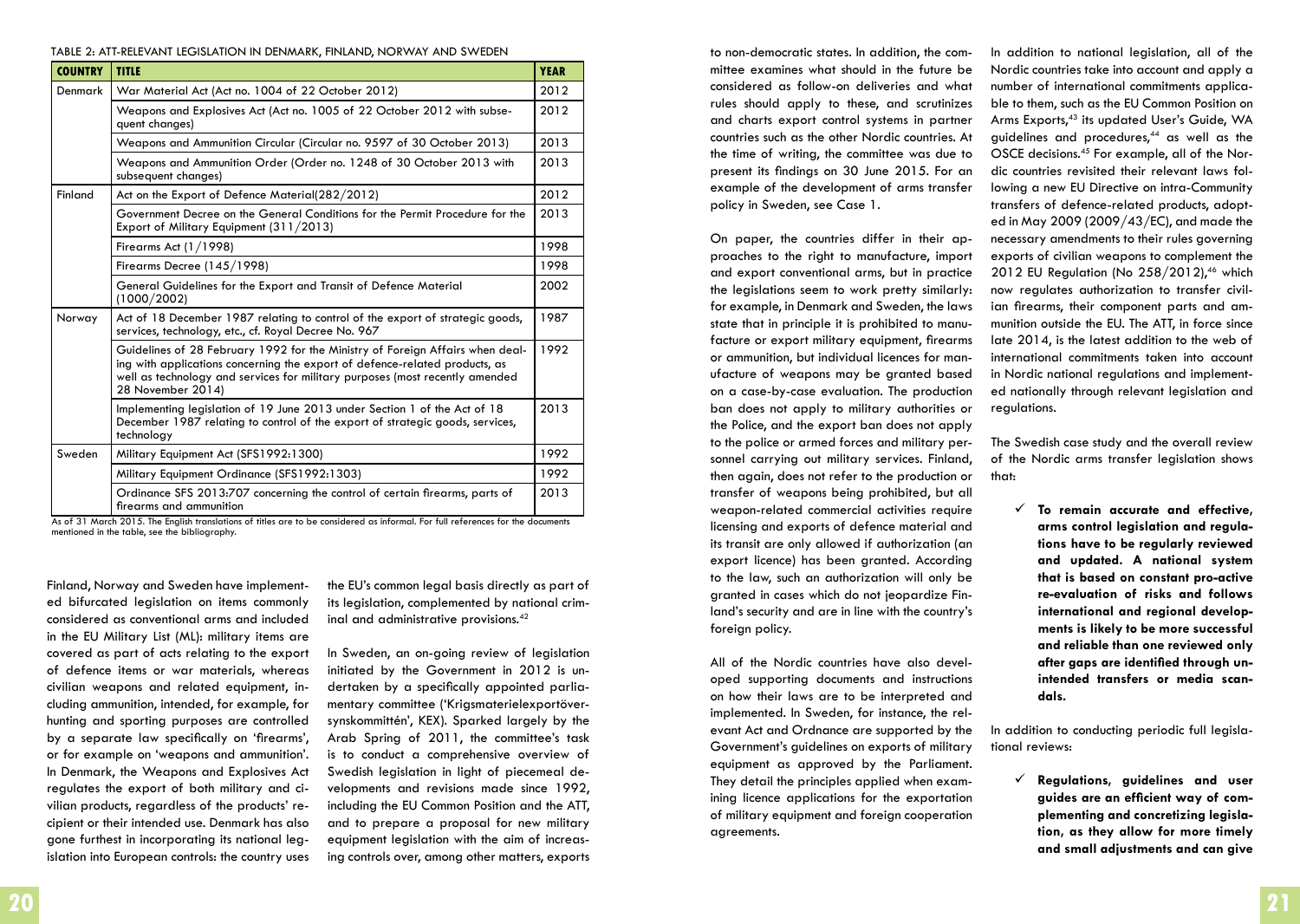### **Case 1: Giving human rights a chance? Sweden decides not to prolong military cooperation with Saudi Arabia**

The most talked about arms exports case in Sweden in recent years has been the country's ten-year long military cooperation agreement with Saudi Arabia. Dating back to 2005 and extended for another five years in 2010, the agreement – wide in its coverage and application – covered amonst other things exports of defence material, research and training and transfer of military technology. Between 2009 and 2013, Sweden exported weapons to Saudi Arabia worth over SEK 4.8 billion (EUR 513 million). Most of this came from exports of the airborne reconnaissance radar system 'Erieye' and anti-tank robot 'Bill'.

In 2011, Sweden decided to review its policy regarding exporting arms and defence materials to non-democratic states. The study, still in preparation at the time of publication of this report, is expected to be presented by 30 June 2015. Saudi Arabia has long been criticized for systematic human rights violations, including towards religious minorities and women, but also for instance for the lack of transparency in the country's legal system.

As the second term of the fiveyear cooperation agreement drew towards a close at the beginning of 2015, its renewal became an item of intense discussion in the Swedish Government, which at the time was composed of social democrats and the environment party. Two months before the set renewal in May 2015, the Government announced that Sweden would not renew the contract for now. The announcement was met with wide approvement but also with

scepticism and disappointment both in Sweden and abroad. The media coverage of the decision to suspend the cooperation agreement concentrated mainly on exports of military products from Sweden to Saudi Arabia and linked the decision not to supply them with the on-going review of arms control policy. For example, Professor of political science at Gothenburg University, Dr. Ulf Bjereld, commented on the decision: 'Sweden has shown the world that when we talk about human rights it is not just words but also actions, which could lead to a picture of Sweden as a state with great integrity on these issues'.<sup>1</sup> Despite being debatable, his statement seemed to echo many others who felt that the non-renewal of the Saudi contract was a first instrumentalization of the items that Sweden's Foreign Minister Margit Wallström had raised in her March speech to the Parliament. She noted the safeguarding of human rights as a 'cornerstone of Swedish foreign policy' and said that a strategy for human rights, democracy and the rule of law was being drafted. She also talked about making a 'feminist foreign policy' an 'integral part of activities throughout the Swedish foreign service', aiming to strengthen women's rights, improve access to resources and increase women's representation internationally.2

On the other hand, some politicians and many export control practitioners called the Government's decision risky and going too far, and criticized also the media's concentration on only one aspect of the defence cooperation agreement. Taking a business-orientated stance on

the decision, Mr. Carl Bildt, a former Swedish foreign minister, wrote in his blog that terminating the agreement was a mistake that damaged Sweden's credibility as a trading partner and gave an upper hand to its competitors in the market. He described the hope that Sweden's stance in the affair would change the human rights situation in Saudi Arabia as 'a pure illusion', and called for the continuation of diplomacy and dialogue also with countries whose views Sweden does not share.<sup>3</sup> The view was partially shared by the country's current Prime Minister Mr. Stephen Löfvren, who underlined that the decision whether to extend or not the military agreement with Saudi Arabia depended on several points, not only on the country's poor human rights situation. 'The situation was such that we did not want to keep the military agreement, but it does not mean that Sweden would not want to have good relations with Saudi Arabia or other countries like it. Having a good relationship, even if we disagree, is extremely important,' he said.4 The decision not to renew the arms agreement was met by a stunned silence from Sweden's top business leaders, more than 30 of whom signed an open letter in March imploring the Government to honour the agreement and maintain the country's reputation as a trading partner. $5$ 

1 See Crouch (2015). 2 Wallström (2015). 3 Bildt (2015}. 4 See Westin, Hansson, and Asplund (2015). 5 Gerdfeldter (2015).

### **helpful guidance to practitioners on how to implement the relevant laws.**

Finally, as the Nordic examples show, there is necessarily no direct or linear link between on-paper laws and regulations and their implementation in practice, because:

 **National export licensing criteria are always likely to contain both objective and subjective (i.e. political) considerations, depending on a country's national policy priorities and circumstances. Such differences in criteria are also both implementable and acceptable under the ATT, as long as they meet the Treaty's requirements in terms of both prohibitions and factors taken into account in export assessments, and are implemented responsibly and transparently.** 

## **Responsible agencies**

According to the ATT (Article 5.5), its states parties shall take the necessary measures to implement the Treaty and 'shall designate competent national authorities in order to have an effective and transparent national control system regulating the transfer of conventional arms'. The four Nordic countries have taken somewhat different structural approaches to the task of implementing their national transfer controls, dating back to the times where national legislations were developed and ranging from a single central authority in Sweden to a highly divided control structure in Denmark. The differences in approach can on one hand be explained by the way in which domestic regulative frameworks have developed and on the other hand by the structure and scale of defence industries in the respective countries (see also the section on 'Nordic defence industries'). As with laws and regulations, the practical application of export controls works very similarly across the Nordic countries despite their structural differences. The enforcement of

transfer controls in all of the Nordic countries lies with the national customs authorities and the judicial system.

In Denmark, several Government units and agencies are involved in the export and import of conventional arms. As is also the case in Finland and Norway, the main division between the responsible agencies is drawn based on the categorization of the exported product as either 'military' or 'civilian'. The Danish Ministry of Justice administers the export control legislation in relation to arms and war material, and is also the main licensing authority. Permission for export of weapons and related equipment falling under the Arms Act is to be requested from the Ministry of Justice. If there is doubt as to whether the product to be exported is subject to licensing under the Arms Act, the Danish Defence Acquisition and Logistics Organization (DALO) can advise and liaison with the Ministry of Defence on behalf of the Ministry of Justice to specify the correct categorization. The final decision to approve or deny a licence is taken by the Ministry of Foreign Affairs after considering relevant foreign and security factors and taking into account Denmark's international commitments. In general, few denials are issued, largely due to pre-authorization consultations. The authorities strive to provide a reply within a few weeks in complicated matters, and within one week in matters that are not complicated. Exporters also have the opportunity to obtaining advice and guidance if they are in doubt about the procedures, and can also consult in cases of licence denials.<sup>47</sup>

The Danish Business Authority (Erhvervsstyrelsens) is the authority in charge of the administration of the international export control on dual-use products and works in close coordination with the Ministry of Justice (MoJ) and the Ministry of Foreign Affairs (MFA) on matters related to exports of military equipment.

Similarly to Denmark, the export licensing authority in Finland is divided between three official agencies depending on the type of ma-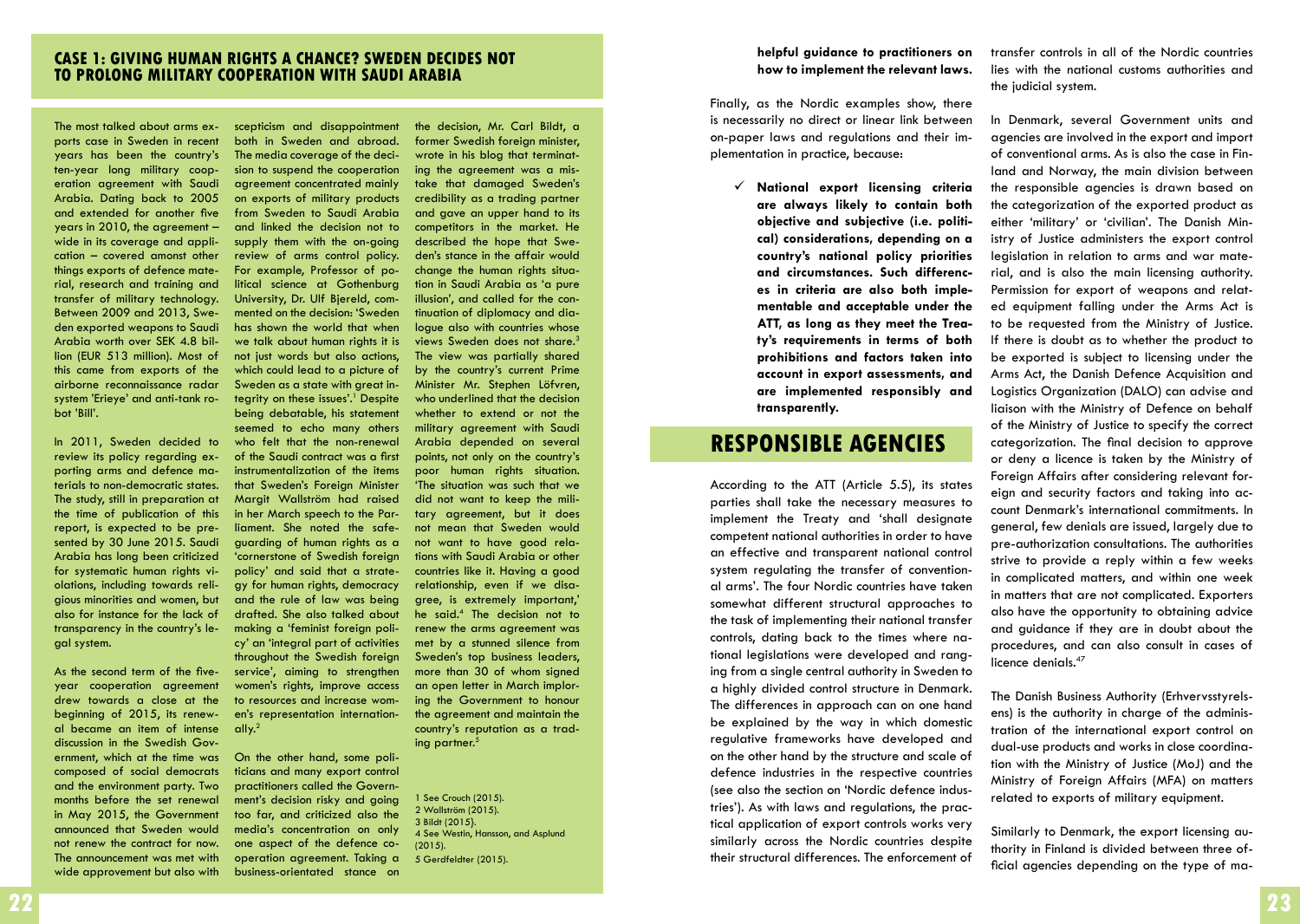terial to be exported, its intended use and the value and political importance of the potential transfer. The primary authority in charge of export licensing for defence material is the Ministry of Defence (MoD). It has the authority to take decisions on all exports to the countries of the European Economic Area (EEA) as well as to other countries classified as being of 'low political risk'. When making its decision on exports to other countries than the ones specified above, the MoD consults the Ministry of Foreign Affairs for advice on any possible foreign and security policy related aspects related to the application. In addition, the MoD convenes meetings of the relevant authorities to discuss relevant licence applications (see also 'Coordination and outreach'). Export applications for defence material (EU ML categories 1-10 and 12) of a significant value (de facto over EUR 1 million) are subject to approval by the Council of State. According to the law, this approval is also needed if the proposed exports have potentially significant foreign and security policy implications. Finland processes around 200 licence applications annually for defence items. In 2013, five licence applications sent to the MoD were rejected. Detailed information about the reasons behind denying licences is not publicly available.

In Finland, commercial exports and imports under the Firearms Law are processed by the National Police Board, which in recent years has processed hundreds of licences. Even though it is primarily in charge of licences for civilian weapons, the National Police Board also authorizes exports to armies and security forces, depending on the type of material to be exported. Similarly to Denmark, exports of dual-use technology are processed by the Ministry of Foreign Affairs. For an example of some of the practical challenges of having the authority to control exports authorities divided between different actors, see Case 2 on Finland.

In Norway, the licensing authority for exports of war material is the Royal Ministry of Foreign Affairs, Section for Export Control. When it is seen to be necessary or desirable, it may consult other bodies, such as the Ministry of Defence (for instance its Defence Research Establishment), Ministry of Finance, customs authorities, or the Security Service (Politiets Sikkerhetstjeneste). In cases that are considered sensitive or problematic, the Section usually asks the MFA's relevant regional desk(s) to provide an analysis of the situation in the proposed country of destination. In particularly sensitive cases, the final decision about the export may be taken at a high political level by the Secretary of State or the Minister of Foreign Affairs. The Police grant exports of hunting and sports weapons. Norway processes about 2,000 military export licences per year, of which 19 were met with a refusal in 2013.48 Ten people in the MFA's Section for Export Control process these licences.

Unlike in, for example, Sweden, the Norwegian Parliament is not involved in routinely scrutinizing arms exports prior to their licensing. In addition to receiving an annual export report, the Parliament holds regular briefings on export controls, and there is a practice of consulting it in cases that have specific foreign policy or principal importance. The time for processing export application in Norway is noted to be a maximum of twelve weeks for category A products (see Figure 4 below) and six weeks for other applications.

Sweden's system differs from those of its neighbours in that the country has a special dedicated authority, the Inspectorate of Strategic Products, ISP (Inspektionen för strategiska produkter).49 Established in 1996, this is an independent agency in charge of overseeing the licensing of exports of all military and dual-use items as well as civilian firearms, in accordance with the Military Equipment Act. Since 30 September 2013, the ISP is the licensing authority not only for military equipment but also for cases in accordance with Regulation No 258/2012 of the European Parliament and of the Council of 14 March 2013, regulating licence applications to export civilian firearms, their parts and components and ammunition

outside of the EU and certain import and transit measures. The ISP's 25 staff members process approximately 2,000 licences annually. Other institutions, such as the Swedish Military Intelligence and Security Directorate (Must) and the Swedish Security Service (Säpo), supply the ISP with information. The ISP also has an established partnership with Swedish Customs, according to which some of the ISP's supervisory inspections, for example, are carried out jointly with the customs authority, and the two bodies also exchange information on export licences.

The Government provides support for the ISP in the form of a parliamentary oversight body called the Export Control Council (ECC). The ECC was established in the 1980s to increase transparency and consultation on matters relating to exports of military equipment. All parliamentary parties are represented on the 12-member ECC, which is chaired by the ISP Director-General (DG). Based on his political and risk analysis, he selects the cases that are brought to the consultation at the ECC, which normally meets between four and six times annually and discusses one or two cases at each meeting. In addition, the DG has to consult the Council before the ISP submits an application to the Government for assessment under the Military Equipment Act or the dual-use items and Technical Assistance Control Act. The ECC does not have the power to overrule the ISP's decisions, only to provide advice and express its opinion.

At the ECC's meetings, the ISP DG presents the cases and usually invites the MFA to give its assessment of the relevant purchasing countries and the MoD to assess the defence policy aspects of the applications. The ISP DG may also summon other experts. Since it would harm the exporting companies commercially if their plans were made known before they had concluded a deal, the ECC's discussions are not made public. In addition to the ECC's guidance, the ISP has the possibility of taking export control-related issues for governmental consideration. This option has been used very

rarely, mostly related to mergers of Swedish defence companies with their international partners.

In determining its position regarding export authorizations, the ISP conducts a political and risk assessment similar to those undertaken by the relevant authorities in the Ministry of Justice in Denmark, the MoD in Finland and the MFA in Norway. The intention of the Swedish system, unique in international terms in that representatives of political parties can discuss a number of potential arms exports in advance, is to build a broad consensus on export control policy and promote its continuity.

The examples from the Nordic systems show that, given the different historical developments in the respective countries, in their legislative and administrative practices and, for example, the structure of national defence industries:

 **There is no 'one-size-fits all' approach to the establishment and functioning of authorities in charge of national arms transfer controls. The ingredients of a well-functioning transfer control agency include adequate resources and technical know-how, access to all relevant information, openness and dialogue, as well as readiness to reassess both structures and practices whenever necessary.**

The leading system in the Nordic countries is to keep the licensing systems of war material and civilian arms separate from each other. While this can be a functioning solution:

 **Combining the licensing authorities in charge of all conventional weapons and related equipment regardless of their specification as 'military' or 'civilian' does seem to have many positive consequences. These range from optimization of resources to clarity of controls and the com-**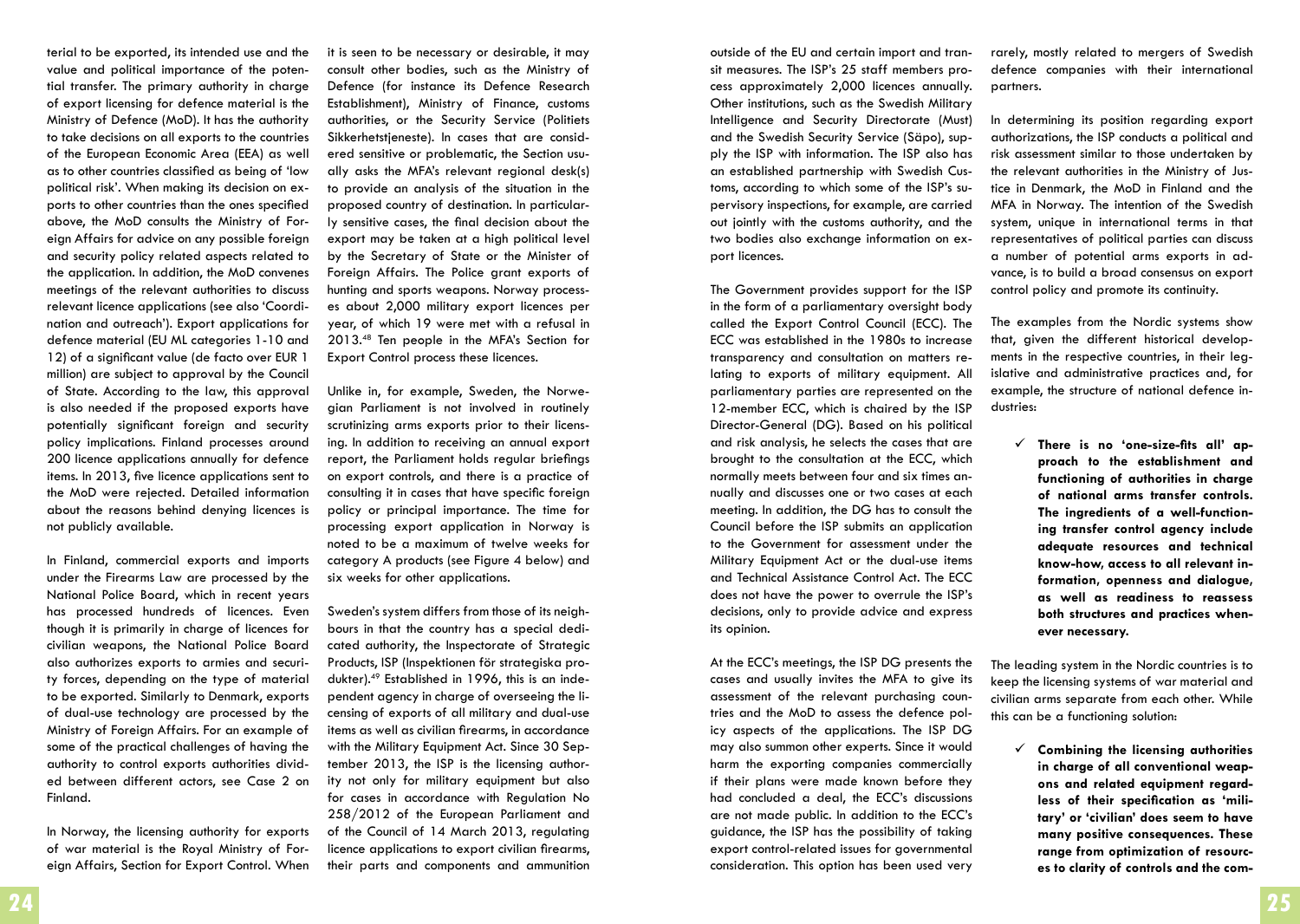One of the arms trade-related issues most widely covered in the Finnish press during recent years has been a series of licences granted for Bahrain. As reported in the annual statistics on export licenses issued for military items in September 2010, the Finnish Ministry of Defence granted a licence for 205 sniper rifles to be exported to the Bahraini armed forces. According to the authorization data, the transaction amounted to EUR 872,000. The arms for which the MoD licence was sought were exported by a Finnish company, Sako Oy, the subsidiary company of the Italian Fabbrica d'Armi Pietro Beretta that produced the rifles. The export was not considered to be significant in terms of Finland's foreign and security policy and its economic value did not exceeded EUR 1million, so the licence application was not put forward as requiring an approval by the Council of State.

What raised interest in the national media was that according to the Finnish customs statistics from 2013, six other, assumingly related military exports to Bahrain took place simultaneously with the MoD export licence process (see Table 3). For instance, Finland shipped over 13,000 kilograms of ammunition, confirmed to be for types TRG-22 and TRG-42 sniper rifles that were the subject of the MoD licensing procedure.<sup>2</sup> According to customs data, Bahrain also received about EUR 950,000 worth of weapons parts and accessories. The exact content of the cargo was not indicated in the customs statistics, but the tariff category mentioned may include, for example, arms logs and trunks, triggers, springs, front supporst

(bipods) and magazines. Bahrain also received optics including 205 binoculars worth EUR 670,000. These are commonly used together with sniper rifles to improve accuracy to hit a telescopic sight and with light amplifiers meant to improve the ability to shoot in low light conditions or in the dark. Finally, the export statistics revealed the export of about EUR 245,000 worth of what were likely weapon carrier and transport bags.

The exports, together with a series of licence approvals of smaller financial value from preceding years, were criticized in the Finish media after the statistics became known. The criticism was made especially against the backdrop of the 2011 Arab Spring, the developments for which could in the case of Bahrain be traced back to the country's constitutional reform of 2002, which according to the authorities was to set a roadmap towards a democratic society. The implementation of the reform was delayed due to reluctancy on the part of the leading national authorities. As a result, Bahrain's internal situation and its ranking in international stability and development reports dropped drastically after 2007. The tensions continued to rise in spring 2010 and culminated in the general elections held later that year. The Government started systematically pressing the opposition after the so-called Manama incident involving the arrest of a number of female human rights protestors at a shopping mall in Manama, and during the events of late 2010, hundreds more people were arrested.

It is not known for how long Bahrain was negotiating the pur-

chase of the sniper rifles with the manufacturing company. The export licence application was submitted to the Ministry of Defence just before the incident in Manama, and the export permit was granted only a few weeks after the hostilities. The arms were shipped to Bahrain in January 2011. Extensive violence broke out in Bahrain in mid-February 2011.

The Managing Director of the Finnish company Sako Oy, Mr. Raimo Karjalainen, defended the sale of these particular weapons, citing the fact that the company operates strictly according to the instructions and guidelines of the Finnish Ministry of Foreign Affairs and the Ministry of Defence. 'All permits were in order with the exports to Bahrain. The deliveries took place in accordance with the granted export licenses and mention what products were exported.'

The licensing authorities could not predict the outbreak of violence and the resulting mass movements of the Arab Spring – they also came as a surprise to the majority of the international research community. The export licences were granted because the starting point of the Finnish law on the export of military items is that licences are granted unless there is serious ground to believe that they would, for example, be used to commit war crimes or serious human rights violations. A general suspicion about a possibility is not enough, but the authorities must be able to prove the link between the specific exported product and likely violations. One must, for instance, prove that the recipient of the items has previously committed human rights violations or that the product in question has previously been used several times to commit such violations. Bahrain's armed forces have not been reported to have committed human rights violations, even though the country's National Security Agency (NSA, the National Security Apparatus) has,

according to reports, infringed human rights. $^3$ 

After the outbreak of largescale violence in countries affected by the Arab Spring, the Finnish MFA re-evaluated all export licences granted to the region. However, the Bahrain deliveries had already been shipped.

1 The box, including the COMTRADE statistics in Table 1 is based on Kytömäki and Pykälä (2013), pp. 11–13. 2 YLE (2013). 3 BICI (2011).

| <b>TIME</b> | <b>HS CODE</b> | <b>TITLE</b>                                                                                                                                                  | <b>EUR VALUE</b> | KG      | <b>AMOUNT</b> |
|-------------|----------------|---------------------------------------------------------------------------------------------------------------------------------------------------------------|------------------|---------|---------------|
| 1/2011      | 93033000       | Other sporting, hunting or target-shooting<br>rifles                                                                                                          | 872 165          | 1 086   | 205           |
|             | 93052900       | Other parts of shotguns or rifles                                                                                                                             | 954 604          | 2 3 8 3 |               |
|             | 93063010       | Cartridges and parts thereof for revolvers<br>and pistols of heading 9302 and for sub-<br>machine-guns of heading 9301                                        | 812 250          | 13512   |               |
|             | 90051000       | <b>Binoculars</b>                                                                                                                                             | 467 211          | 225     | 205           |
|             | 90139090       | Parts and accessories for lasers and other<br>instruments, apparatus and appliances not<br>specified or included elsewhere                                    | 210 615          | 133     |               |
|             | 42021250       | Trunks, suitcases, vanity cases, executive<br>cases, briefcases, school satchels and<br>similar containers, with outer surface of<br>moulded plastic material | 80 220           | 2050    |               |
|             | 42029211       | Travelling-bags, toilet bags, rucksacks and<br>sports bags, with outer surface of plastic<br>sheeting                                                         | 167728           | 1 640   |               |
|             |                | Annual total                                                                                                                                                  | 3 564793         | 21 0 29 |               |
| 7/2009      | 93063010       | Cartridges and parts thereof for revolvers<br>and pistols of heading 9302 and for sub-<br>machine-guns of heading 9301                                        | 77 747           | 1850    |               |
|             | 93063091       | Centrefire cartridges for rifle-barrelled<br>shotguns                                                                                                         | 95849            | 1717    | 100 000       |
|             | 93063093       | Rimfire cartridges for rifle-barrelled<br>shotguns                                                                                                            | 7 368            | 271     | 80 000        |
| 1/2009      | 93063091       | Centrefire cartridges for rifle-barrelled<br>shotguns                                                                                                         | 6 300            | 93      | 2 0 0 0       |
|             |                | Annual total                                                                                                                                                  | 187 264          | 3 9 3 1 |               |
| 2/2007      | 93063030       | Cartridges and parts thereof for military<br>weapons                                                                                                          | 76 509           | 1762    |               |
|             |                | Annual total                                                                                                                                                  | 76 509           | 1762    |               |
| 9/2006      | 93063010       | Cartridges and parts thereof for revolvers<br>and pistols of heading 9302 and for sub-<br>machine-guns of heading 9301                                        | 16 456           | 544     |               |
|             | 93063091       | Centrefire cartridges for rifle-barrelled<br>shotguns                                                                                                         | 47 997           | 1 202   | 70 000        |
|             | 93063093       | Rimfire cartridges for rifle-barrelled<br>shotguns                                                                                                            | 1 2 3 8          | 68      | 20 000        |
| 3/2006      | 93063030       | Cartridges and parts thereof for military<br>weapons                                                                                                          | 15 565           | 510     |               |
|             |                | Annual total                                                                                                                                                  | 81 256           | 2 3 2 4 |               |
| 3/2005      | 93063010       | Cartridges and parts thereof for revolvers<br>and pistols of heading 9302 and for sub-<br>machine-guns of heading 9301                                        | 15 900           | 579     |               |
|             |                | Annual total                                                                                                                                                  | 15 900           | 579     |               |
| 4/2004      | 93063091       | Centrefire cartridges for rifle-barrelled<br>shotguns                                                                                                         | 30 540           | 858     | 50 000        |
|             |                | Annual total                                                                                                                                                  | 30 540           | 858     |               |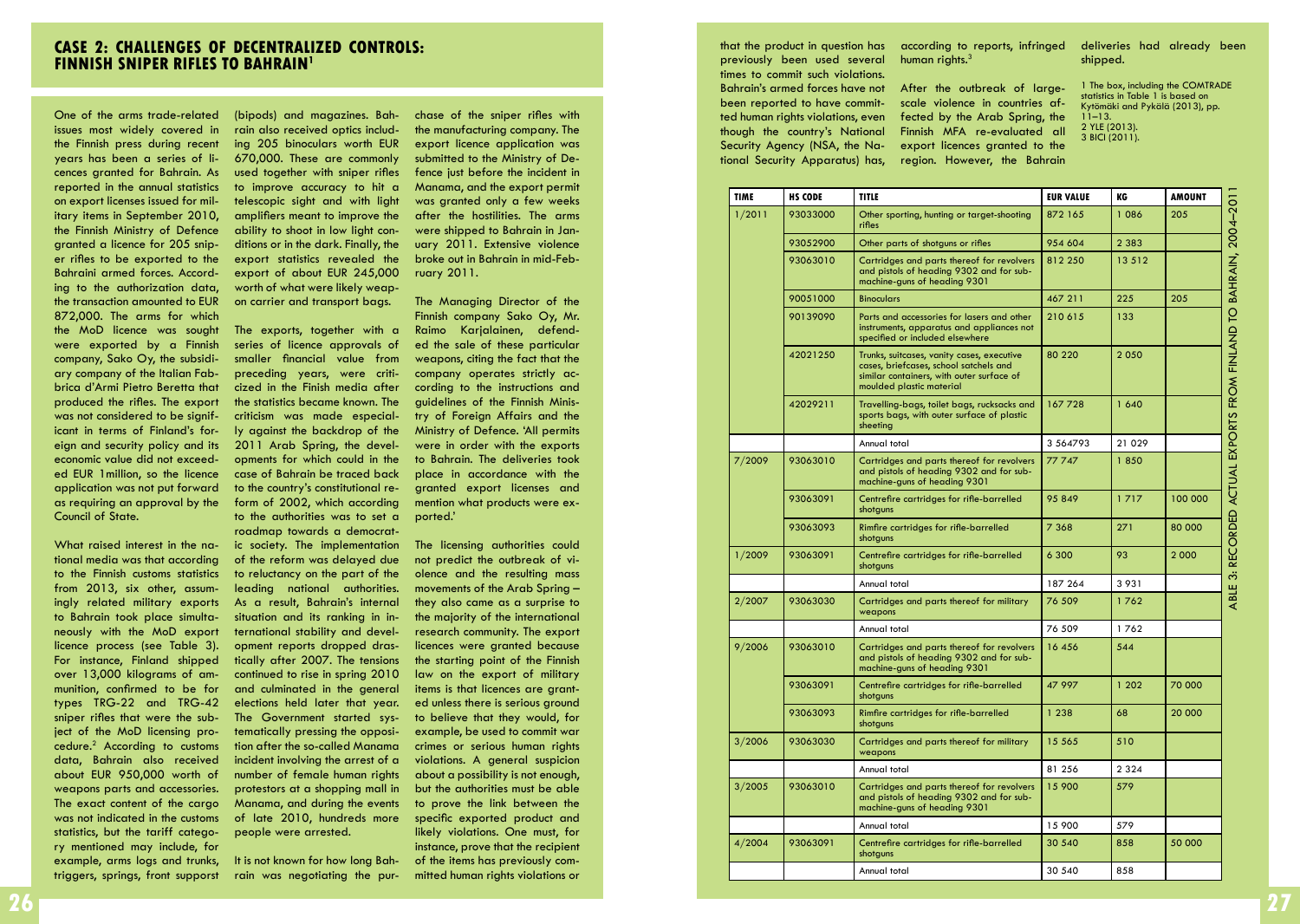**prehensiveness of risk assessments. In cases where a centralized body is not seen as being feasible, a key to effective controls is regular coordination and dialogue between the different authorities.**

Examples from the different Nordic countries show that:

 **Having a parliamentary committee or other form of practical and timely guidance on licensing decisions is a good way to ensure parliamentary oversight of arms transfers and to increase their public legitimacy. Given the number of licences processed by many countries, a functioning model could be to subject a selected, limited number of licence applications for parliamentary discussion prior to their processing, and circulate overall statistics and information about other cases to it after they have been processed.**

## **Defining products, activities and recipients**

The ATT, according to its Article 2, applies to 'all conventional arms within the following categories: (a) Battle tanks; (b) Armoured combat vehicles; (c) Large-calibre artillery systems; (d) Combat aircraft; (e) Attack helicopters; (f) Warships; (g) Missiles and missile launchers; and (h) Small arms and light weapons'.50 In its Articles 3 and 4 it also covers national export controls of ammunition, parts and components for the categories above and in its Article 5.2 specifies that all states parties shall 'establish and maintain a national control system, including a national control list, in order to implement the provisions of this Treaty'. The categorization was left deliberately open so that already existing recording and reporting categories such as those used by the WA, the EU or customs authorities could all fit within and be consistent with the ATT.

## **Product categories**

All of the Nordic countries including Norway follow the EU Common Military List (ML) in their categorization of items. $51$  There are also some national additions and further divisions:, in addition to being consistent with the EU categorization, Norwegian exports of strategic goods and technology are divided into two product categories for licensing purposes – 'category A' and 'category B' – depending on their strategic importance (see Figure 4).

Similarly, Sweden controls its export items according to a national list of 'military equipment and technical assistance', which is included as an appendix in its Military Equipment Ordinance. In terms of conventional arms, the national categories are identical to the EU ML, with a complementary division into military equipment for combat purposes (MEC) and other military equipment (OME). The MEC category includes equipment with a destructive impact, including sights for such equipment and fire control equipment. The OME category includes parts and components for MEC, as well as equipment that does not have a directly destructive impact in a combat situation. The Danish legislation has directly incorporated the EU ML.

Division of weapons into 'military' and 'civilian' differs depending on countries' national specifications, and while the division is for the most part clear-cut, there are no product-based simplified lists, etc. based on which the categorization could be determined, as products and their specifications change frequently and it might prove challenging to keep a detailed list up to date. As noted in the section discussing relevant legislation, the division of items into either 'military' (defence/war material) and 'civilian' determines the law under which they fall, and respectively affects (with the exception of Sweden) the authority that han-

dles licence applications regarding them. In Finland, the division into 'military' and 'civilian' weapons is decided based on their category and intended use: while there is no list of national defence products or categorization that could automatically be used to define the division of responsibilities between the MoD and the Police Board, the scope of civilian firearms is defined in the Firearms Act. The EU ML is used as a tentative guidance to define military items, but decisions are made on a caseby-case basis. For example, Finland produces items falling under the EU categories ML 1, ML 2 and ML  $3^{52}$  that can be exported for civilian purposes, the licensing of which in those cases falls under the authority of the National Police Board. Under ML 1, items that are classified as 'defence material' include fully automatic weapons, sniper rifles, smoothbore weapons and tubeless guns, as well as equipment, parts and components designed for these categories. For example, all pistols and revolvers are classified as 'civilian' under Finnish legislation. Under ML 3, defence material includes only those under point 3b, and in ML 2 weapons of calibre 12.7mm or greater, as well as the associated parts and components, armour piercing, inflammable and tracer ammunition and other equipment and components marked according to military standards.

Similarly, in Norway, the categorization of items into category 'A' or category 'B' (see Figure 4) is not based on detailed lists. Instead, decisions on categorization are taken on a case-by-case basis and the classification is decided during the evaluation of the licence in question. The MFA keeps a record of previous licensing decisions according to the categorization of items, so that it can follow precedent when confronted with subsequent transfers of identical pieces of equipment. The country has specific guidelines for exports of equipment originally designed or modified for military use, but which are no longer considered to be of any military use. In addition, the guidelines note that the licensing rules do not apply to the export of 'insignificant quantities of goods which are not intended for military or police use'.

Despite their long-standing cooperation and coordination as EU member states, Sweden, Finland and Denmark have only relatively recently started using the EU ML categorization directly as a basis for their decision-making as opposed to developing their national control lists in conformity with EU ML. In 2013 Norway moved from the national list to the EU Common Military List and also agreed to start implementing it in English instead of translating it into Norwegian. One reason behind maintaining the English list was said to be the MFA's wish to facilitate the possibilities for Norwegian industry to participate in European trading under the same terms and conditions as EU member states.

As with the other Nordic countries, Denmark also applies the EU definition of the term 'designed for military purpose' as 'equipment specifically designed or adapted for military purposes and intended for use as an arm, munitions or war material'.53 In practical terms, this does not result in differences in practice, as the Danish Weapons and Explosives Act regulates the export of both military and civilian products.

## **Recipients of Nordic defence material**

With the exception of Norway (see Figure 4), the Nordic countries do not apply an explicit category- or list-based approach to the recipient countries of their material. In practice however, the approaches in this area are also very similar, despite being expressed differently. Like Norway, Denmark, Finland and Sweden differentiate between exports to EU/ EEA countries and other countries considered as low-risk and/or being of special strategic importance. Export licence applications in all four countries are considered on a case-bycase basis within the set national frameworks.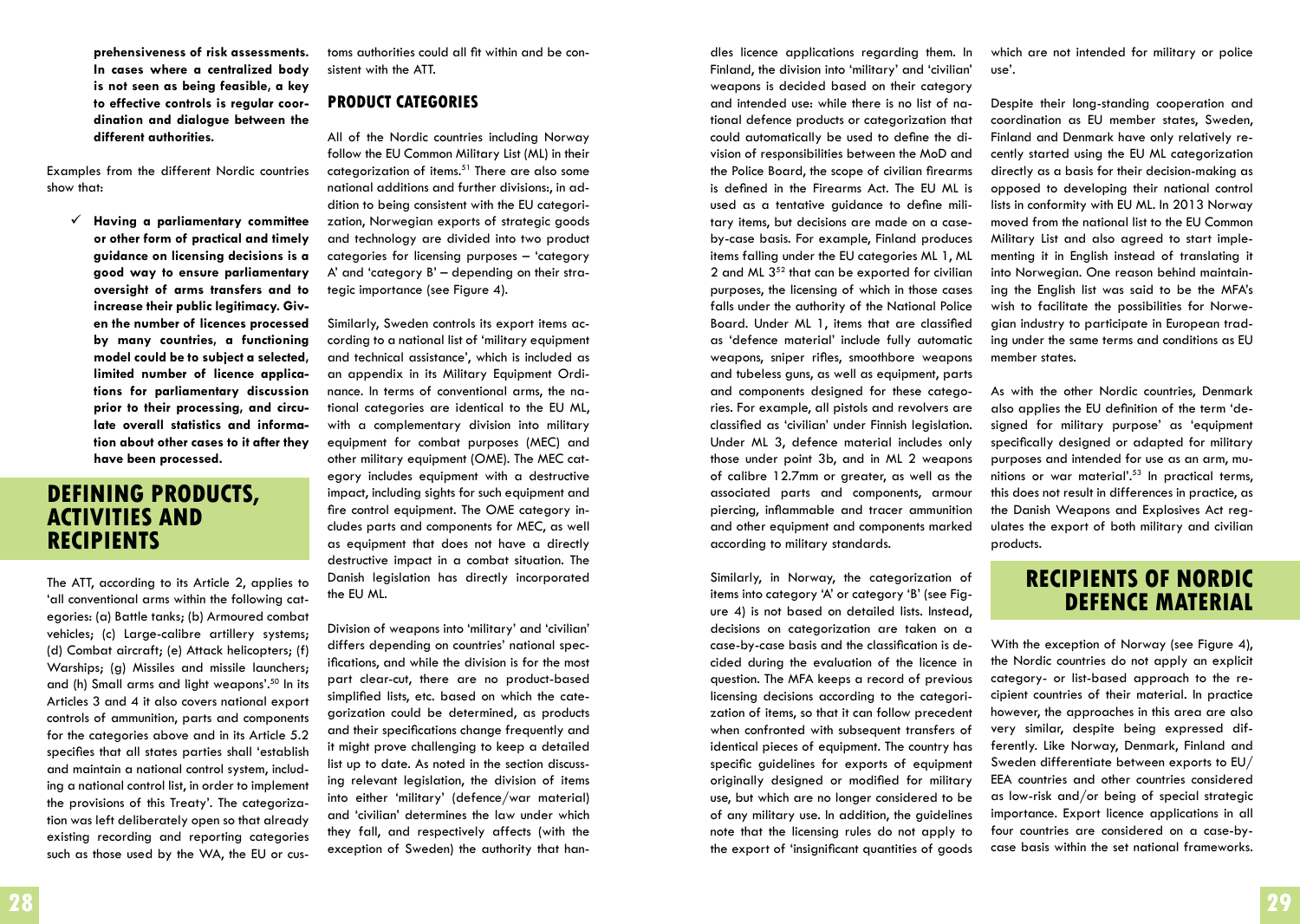For example, Sweden states in its regulations that 'there are no obstacles in terms of foreign policy to cooperation with, or exports to, the Nordic countries and the traditionally neutral countries of Europe. In principle, cooperation with these countries may be considered consistent with Sweden's security policy. As cooperation with the other countries in the European Union develops, the same principles regarding cooperation with foreign partners and exports should be applied to these countries.'

Denmark follows a different procedure in its licensing depending on whether the exports applied for are intended for other EU member states, for seven countries closely related to Denmark, or for third countries. The type of the recipient country also guides the decision on the type of authorization required.54 The Danish Weapons and Explosives Act does not list the conditions to be fulfilled for an export licence to be granted or any particular set of countries to which Danish products may or may not be exported. For a number of years, however, export licences have, as a general rule, not been granted to countries involved in armed conflicts or to areas with such a level of unrest and instability that an outbreak of violent conflict must be reckoned with.

As a general rule, licences in the Nordic systems may only be granted to governments, central Government authorities or Government-authorized recipients, depending on the type of material in question as well as on the country or region to which it would be exported.

The Norwegian guidelines specify different assessment criteria for products in category A and category B. Category A items can only be exported to governmental end-users, with the exception of hunting and competition weapons, which 'may be exported to recipients approved by the authorities in the recipient state', also including private/commercial entities. The guidelines further specify that a licence to export category A items must be dealt with by the Government, except if the recipient country belongs to Group 1, seemingly referring to Group 2 as the only other group of countries eligible to receive this equipment. In these cases an officially confirmed EUC with a non-reexport clause is also required.

## **Types of activity and licence**

The legislation in all four countries specifies that the export and transit of defence material are allowed only if authorization (an export licence) has been granted. The primary responsibility for determining whether a licence is needed or not lies with the exporter, who has to assess whether the items they want to export fall into one of the controlled categories. Regulation of the documentation is mainly conducted by national customs authorities which, upon actual export, may question the need for a licence and enquire about the legality of the export.

In addition to following similar product categorization, the Nordic countries have adopted similar approaches to defining both 'exports' and the exported/transited items. The most important recent modification to the classification of activities was caused by the introduction of the European Commission's Intra-Community Transfer Directive 2009/43/EC from 2009 (ICT Directive),<sup>55</sup> after which the Nordic countries modified their legislation to incorporate the ICT directive into their national legislation. For example, Finland modified its export control legislation on EU ML items following the introduction of the ICT directive to comprise two main categories of licences – transfer licences and export licences. Of those, transfer licences apply to exports to other EEA countries, and can be of three varieties:

- 1. An *individual transfer licence* allows the export of a specified amount of products mentioned in the licence for a specified end-user.
- 2. A *combined transfer licence* is similar to the individual licence, but allows the





#### **Group 1**

Nordic countries (Denmark, Finland, Iceland, Sweden) and member countries of NATO, as well as certain like-minded countries. May receive Category A and Category B items.

#### **Group 2**

Countries other than those included in Group 1, which have been approved as recipients of products in both Category A and Cat- egory B following consideration by the Government.

**Recipient countries**

#### **Group 3**

Countries that do not belong to Group 1 or Group 2 and to which Norway does not sell Category A weapons and ammunition, but which may, after an assessment, receive products belonging to Category B.

#### **Group 4**

Countries to which Norway does not sell Category A or Category B products because of a situation of war, binding sanctions, etc.

defined products to be exported multiple times to different end-users.

3. A *general transfer licence* consists of five different types, which vary depending on the end-user and material classes. Before using a general licence, the prospective exporter has to be registered at the MoD. In processing registrations in this category of exporters, the MoD evaluates the nature of the business activity in question and

the capability of the exporter to comply with export regimes. Approved companies can download general licence application forms online.

Export licences apply when Finnish companies wish to export to countries outside the EEA. They allow exports of a specific number of products for a specified end-user. Export licences always require a political risk analysis implemented by the MFA (see 'Responsible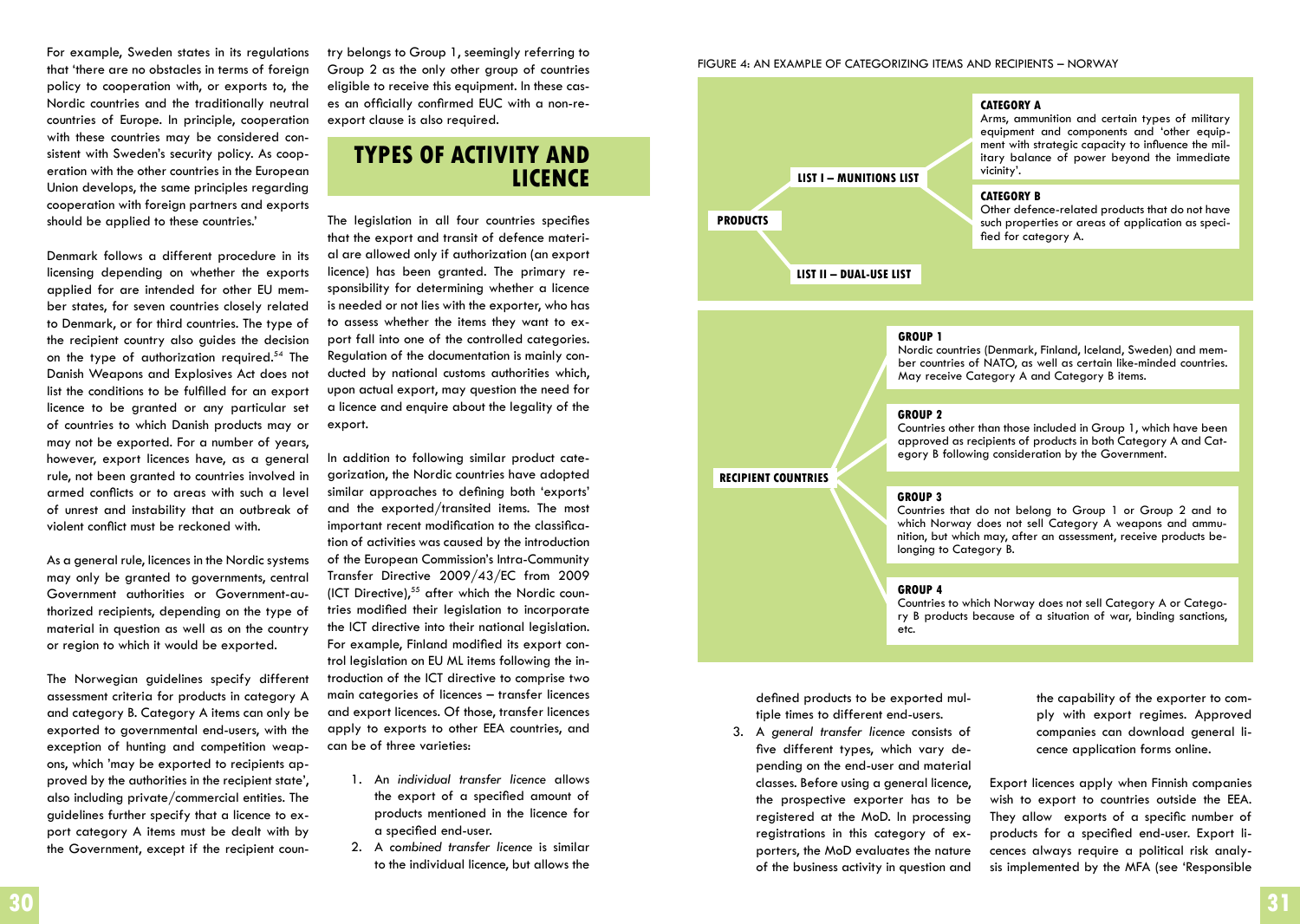

agencies' above). A risk analysis is not needed when goods are to be exported to countries that are defined as reliable by the Govern ment. At the time of writing in 2015, these countries are: Australia, Japan, Switzerland, New Zealand, Canada and the USA.

The necessary documentation for obtaining an export licence depends, among other things, on the type and status of the exporter and the recipient, the importing country, the number of weapons, the intended use and quantity.

In Denmark, according to the country's inter national reporting, an end-user statement 'may' be required, depending on the circum stances. An export application has to contain information on the exporter's name, address, contact person, destination, country of transit if relevant, information on the importer, and the end-user (name, address if known), $56$  information about the product, intended use, place ment on the EU Common List and the value in DKK or EUR. The application shall also include information on whether the export is perma nent or temporary (test, demonstration, exhibi tion, damage control or service, maintenance). In addition, the application could contain other relevant information, such as previous applica tions or whether the product is for military or civilian use.

In Sweden and Denmark, it is possible to trans mit licence applications electronically as an al ternative to exchanging hard copy documents. In addition, Norway has since 2012 worked to develop an electronic service to modernize its licensing and record-keeping system and to make it more secure and effective. The new system is scheduled to become fully operation al in the course of 2015.

## LICENSING THE<br>TRANSFER OF PARTS AND **comPONENTS**

In today's world, military equipment is rarely fully manufactured in one country and then ex -

ported to another. Instead, parts and compo nents for sophisticated weapons systems such as fighter jets or warships are sourced from across the globe and assembled in one country with technology purchased from another. This globalization of the supply chain presents sev eral challenges to all countries involved in the arms trade. For the Nordic countries, this be comes apparent especially through increased involvement in joint ventures with other coun tries, both within the EU and in third countries, potentially magnifying the numbers of exports of controlled items.

Globalization also requires that Nordic laws and regulations on the production and export of parts, components and intangible technolo gy are kept up to date to ensure that military equipment containing Nordic strategic compo nents does not end up in places where it could be used against the principles of the ATT. Fur ther problematic areas are licensed production of Nordic defence equipment abroad as well as the control of foreign-based wholly owned subsidiaries of Nordic companies operating as intermediaries in international transfers.

The ATT covers parts and components in its Article 4, which requires all states parties to 'establish and maintain a national control sys tem to regulate the export of parts and com ponents where the export is in a form that provides the capability to assemble the con ventional arms covered under Article 2 (1)'. The Treaty also extends the application of its export prohibitions and assessment criteria to such parts and components.

In Finland, just as with weapons and equip ment, the regulation and licensing of parts and components also falls under two differ ent laws depending on their type: According to the Firearms Act, a 'part' of a weapon is its standalone piece such as the body, barrel, magazine, shutter and its body, silencer and functionally corresponding items. The Firearms Act does not use the term 'component', but the definition of 'parts' also includes components.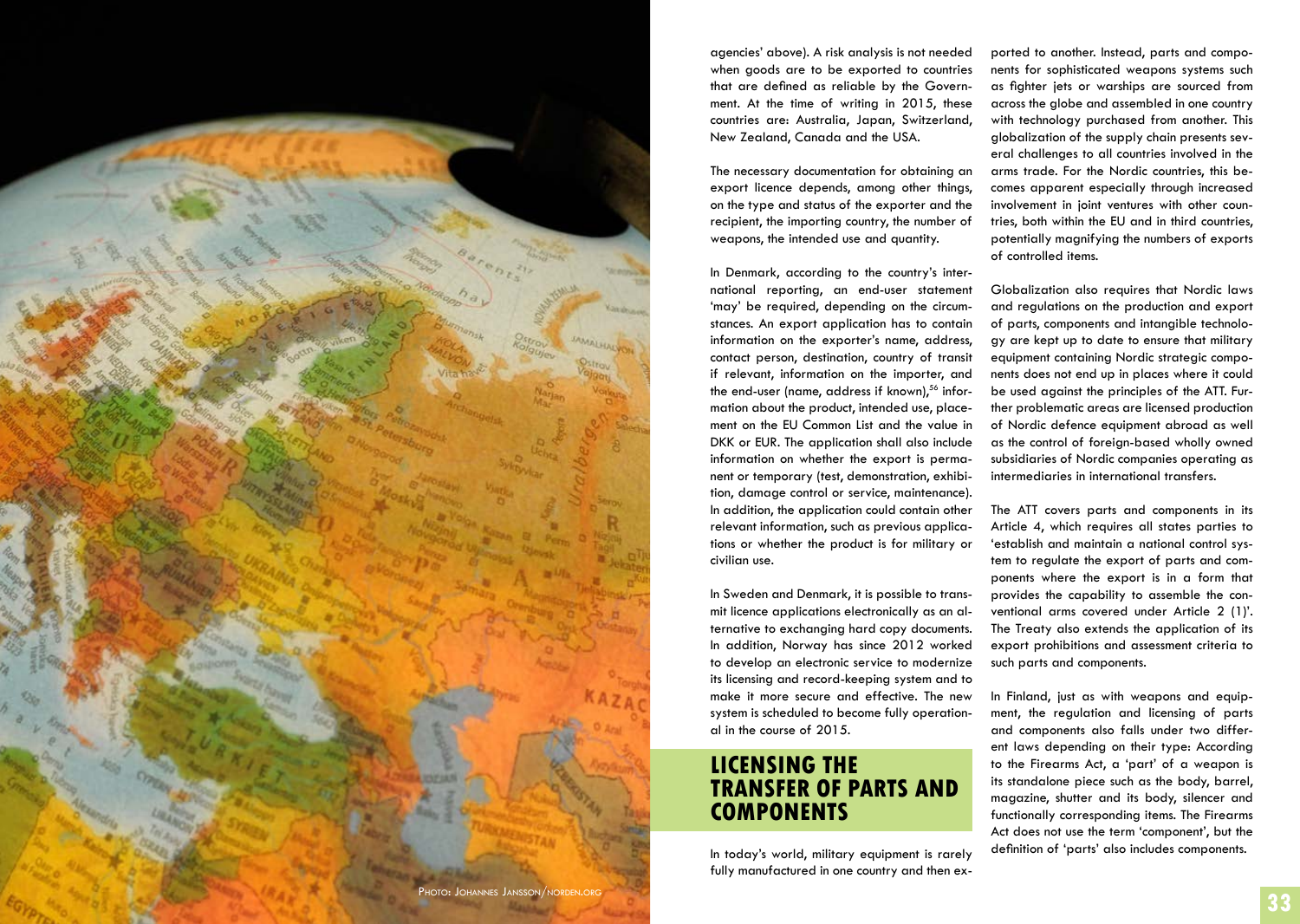The law on the exports of defence equipment notes that a 'component' means a product or apparatus intended to be incorporated into military equipment so that it does not constitute the dominant element of the final product's identity. When deciding upon the authorization of military parts and components, the MoD takes into account the export policy of the third country that wants to purchase the component or subsystem, as their possible re-export takes place under the authority of the third country. The starting point for repeated deliveries is approval, if the new delivery is by its nature similar to the previous export, it is part of the same delivery or otherwise bound with a previous transaction.

According to the Norwegian guidelines, the export of parts and components means the export of products that have no independent function. In cases where parts and components are to be exported in accordance with international cooperation agreements, 'an export licence shall be granted' if the agreement as a whole has been approved by the authorities. The guidelines also note that 'cooperation agreements with group 1 [see Figure 4] countries should normally be approved, provided that the Norwegian parts, subsystems or components are integrated with parts from other sources, and the finished product is not designated Norwegian'. In these cases, an EUC is not required. The designation also counts in exports of parts and components outside cooperation agreements: if the end product is not to be Norwegian, a licence is generally granted for all other destinations than group 4 countries, and an EUC is not required. In cases where the end product would be designated as Norwegian, it is dealt with in the same way as finished military products.

According to the Swedish regulations, licences for exports of spare parts for military equipment exported previously with the requisite licence should be granted, provided there are no unconditional obstacles. With specific reference to agreements with foreign partners on the joint development or manufacture of military equipment, the basic criteria mentioned above are to be applied when licence applications are assessed. Exports to the partner country under the agreement should be permitted unless an unconditional obstacle arises. If a cooperation agreement with a foreign partner is dependent on exports from the partner country to third countries, the issue of such exports should, insofar as the end product in question has a predominantly Swedish identity, be assessed in accordance with the guidelines for exports from Sweden.

As regards equipment with a predominantly foreign identity, exports from the partner country to third countries should be considered in accordance with the export rules of the partner country. If Sweden has a strong defence policy interest in cooperation and the partner country sets a condition that certain exports have to be allowed from that country, exports to a third country within the scope of the partner country's export rules may, in general, also be permitted. In cases involving more extensive and, for Sweden, more important cooperation with a foreign partner in the field of military equipment, an intergovernmental agreement should be concluded between Sweden and the partner country. The Advisory Council on Foreign Affairs should be consulted before such agreements are concluded.

## **Revoking approved licences**

In principle, in all Nordic countries it is possible to revoke already granted licences should such need arise. The Norwegian legislation, for instance, states that a licence for the export of military items may be revoked or suspended, or modified to be more restrictive in scope, if the exporter misuses the granted licence or fails to comply with the conditions specified therein. Furthermore, a licence can also be revoked if 'new information emerges or the political situation or conditions in the recipient state or area change, and this significantly alters the basis on which the licence was granted'.

In Sweden, an export licence that has been granted should be revoked not only if unconditional obstacles to exports arise, but also if the recipient state becomes involved in an armed conflict with another state or becomes the site of internal armed unrest. Exceptionally, revoking a licence may be foregone in the latter two cases if this is consistent with international law and the principles and objectives of Swedish foreign policy.

In practice, revocations of granted licences are rare and generally considered as something to be avoided to the extent possible through a comprehensive and cautious licensing procedure.

The differences in categorizing items in the Nordic countries subject to this study as well as the presented practical examples about challenging export cases lead to the following conclusions and recommendations:

- **The division of items into categories of goods designed for 'military' or 'civilian' use creates a potential loophole in arms control regulations, especially as in most cases, the division leads to different authorities being in charge. Although usually of insignificant quantities of low-risk transfers, the exports of 'civilian' firearms can – if not properly controlled – cause similar suffering to that caused by the use of military equipment.**
- **Comprehensive assessment of not only the situation in the recipient country or region but also in terms of previous licence applications for the same end-user or destination in different product categories should be conducted, and the respective authorities should strive to maintain an open and constructive dialogue.**

Even though all Nordic countries follow the EU ML in their categorization of items, they do not use product-by-product lists or other simple lists that could be used to define, for example, the authority under which the licensing of different products belongs. Indeed, the findings show that:

 **Establishing and maintaining a product-by-product list of items to form the basis of categorization might prove resource-intensive and difficult to keep up to date in light of new products and technological developments. Despite these limitations, countries could consider indicative lists based on products already on the market. Such listings might facilitate procedures at least in a majority of borderline cases and also prove useful guidance to customs authorities dealing with actual exports and the categorization of items at their end.** 

The same applies to creating simple country-lists of potential recipients or banned destinations:

 **Categorizing potential recipients of defence equipment is a reality in many exporting states even if they refrain from using 'negative lists' of recipient states or destinations apart from those based on international and regional sanction regimes. Utilizing 'positive lists' of trade partners considered as low-risk based on previous assessments and political particularities can prove an effective tool for licensing controls, but a balance should always be maintained between smooth licensing and retaining the necessary level of risk assessment and controls. If used, positive lists of recipient countries should be reviewed in real time to ensure a timely response to possible changes in their situation.**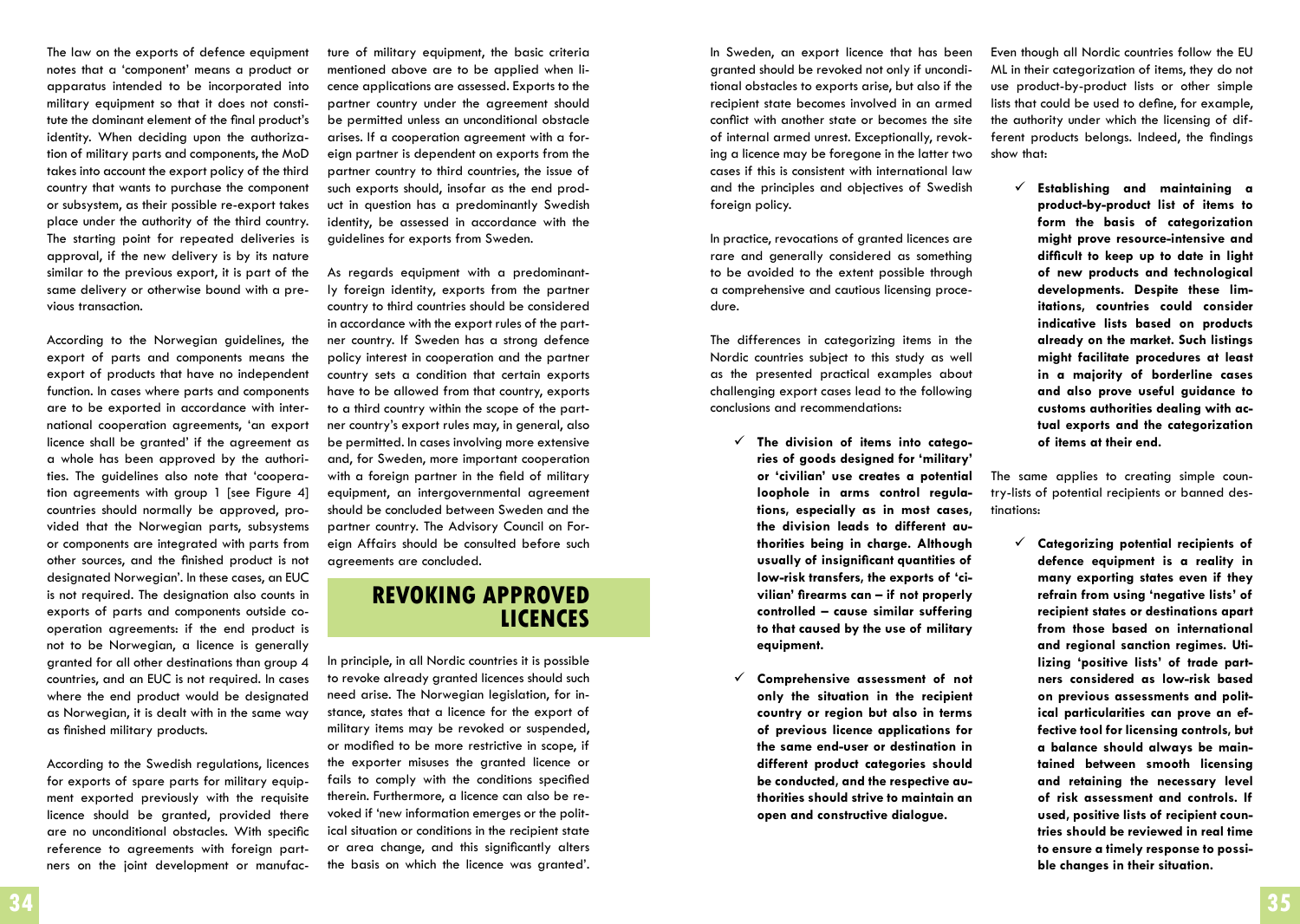Finally, as an additional suggestion to facilitate the categorization and recording of transferred items as well as to facilitate ATT implementation:

 **Further possibilities of aligning the export control lists categories and the scope of the ATT better with customs tariff codes used in the Harmonized System of the World Customs Organization should be explored. This would make it easier to follow and record licences versus actual deliveries, simplify the generation of trade statistics for reporting and improve the possibilities of the analysis of trade flows for export control purposes.**

## **Coordination and outreach**

### **Contacts between national authorities**

Despite their divergent structural approaches to arms transfer controls, all of the Nordic countries conduct regular domestic consultations involving all their relevant authorities. This is conducted mostly as informal day-today exchanges of information and advice related to specific licence applications such as shown above in examples from Sweden and Norway, but in some cases also supported by more formal discussion and consultation fora. In Finland, for instance, licence applications for military items processed by the MoD are discussed monthly in meetings of a joint committee (maastavientityöryhmä). The meetings, chaired by the MoD, are attended by representatives of the MFA, the Police Board, the Defence Command, the Finnish Security Intelligence Service (Supo) and Customs. Even though in small systems such as the Nordic ones the most functioning form of inter-departmental cooperation is often personal and informal, it would be useful to introduce some level of procedural/formal coordination in the system to avoid the risk of institutional memory loss at times when key personnel change, and ensure flexible operations irrespective of personalities involved.

Such meetings have been recognized as being beneficial, especially in terms of exchanging information about on-going licence applications and to bring together expertise from different areas in order to make comprehensive and well-informed decisions. In addition to national and EU-level coordination, Nordic officials also cooperate closely with each other, especially in cases involving joint cooperation agreements or exports of similar products to various destinations.

## **Outreach to the defence industry**

As noted in the preamble to the ATT, the defence industry is a stakeholder in the implementation of the ATT, mostly through being obliged to follow the respective national regulations of its states parties. This broad term includes not just manufacturers and integrators but logistics providers, freight forwarders and shippers, among others. All Nordic countries report having relatively close and well-functioning relations with their respective defence industry actors. As with the cooperation between different Government authorities, the outreach to industry in the four countries also relies heavily on personal contacts and informal enquiries. In general, the feeling in the Nordic countries is that the local defence industry is well informed about relevant transfer control regulations and practices and enjoys good cooperation with the authorities.

In order to maintain good working relations and ensure a good level of know-how amongst small and medium enterprises (SMEs), all Nordic authorities organize outreach events to the defence industry. Norway reports that it holds annual seminars for the export industry, and in 2013 started to organize training on export controls and licensing for companies involved in exporting military products. The training courses proved popular and were seen as

beneficial to both industry and the regulators, and further courses are being considered.

In Sweden, the primary responsibility for staying in touch with private industrial actors involved in the export of strategic products lies with the ISP. It maintains regular contact with the companies, who also have to regularly report to the ISP on their marketing activities abroad. These reports form the basis for the ISP's periodic briefings with the companies regarding their export plans. In conjunction with this dialogue, the ISP may issue positive or negative advance decisions to the companies concerning destinations that are sensitive or have not yet been assessed.

Based on interviews regarding the functioning of the four studied Nordic systems, one can draw a number of potentially general conclusions and recommendations:

- **Functioning arms transfer controls by their nature require active and functioning cooperation between different governmental authorities, regardless of the specific system in place. Particularly in countries with smaller regulatory bodies, this can be undertaken primarily through day-to-day informal contacts between the different officials in charge of the various aspects of controls. However, some degree of formalization and periodic meetings should be introduced in all systems to ensure the maintenance of institutional memory and the comprehensiveness of consultations.**
- **The Nordic countries have valuable experience in developing full-of-government approaches to export controls, with many lessons learned being useful for countries with defence industries that are considering joining and implementing the ATT: the national defence industry – whether private or nation-**

**alized – should be kept in the loop of all necessary regulatory changes and be invited to participate in their formation. As a practical measure, industry representatives should be invited to participate as partners, participants or advisors in all processes that will have an impact on that specific industry's business in the future.** 

- **Continued cooperation between the regulatory authorities and defence industry actors is crucial for the success of the ATT: joining a globally emerging norm is in the interest of the treaty actors in the UN and national governments, who therefore have to reach out more to other stakeholders to ensure optimal cooperation and build on each others' experience to ensure the full and comprehensive implementation of the Treaty. It is in the long-term interest of the defence industry to join global developments that otherwise might prove detrimental to its development. The ATT can prove crucially important for international cooperative agreements and joint ventures involving both the increasing ATT participation base and current non-members. The Nordic states could lead by example in this.**
- **To work more effectively with the defence sector, the Nordic countries, just like other governments exporting and/or importing conventional arms, should continue to develop their technical expertise and understanding of the functioning of the global defence industry in order to ensure that the ATT, through the actions of its states parties, will stay on top of technical developments and will also be able to respond to the future needs and requirements of the sector.**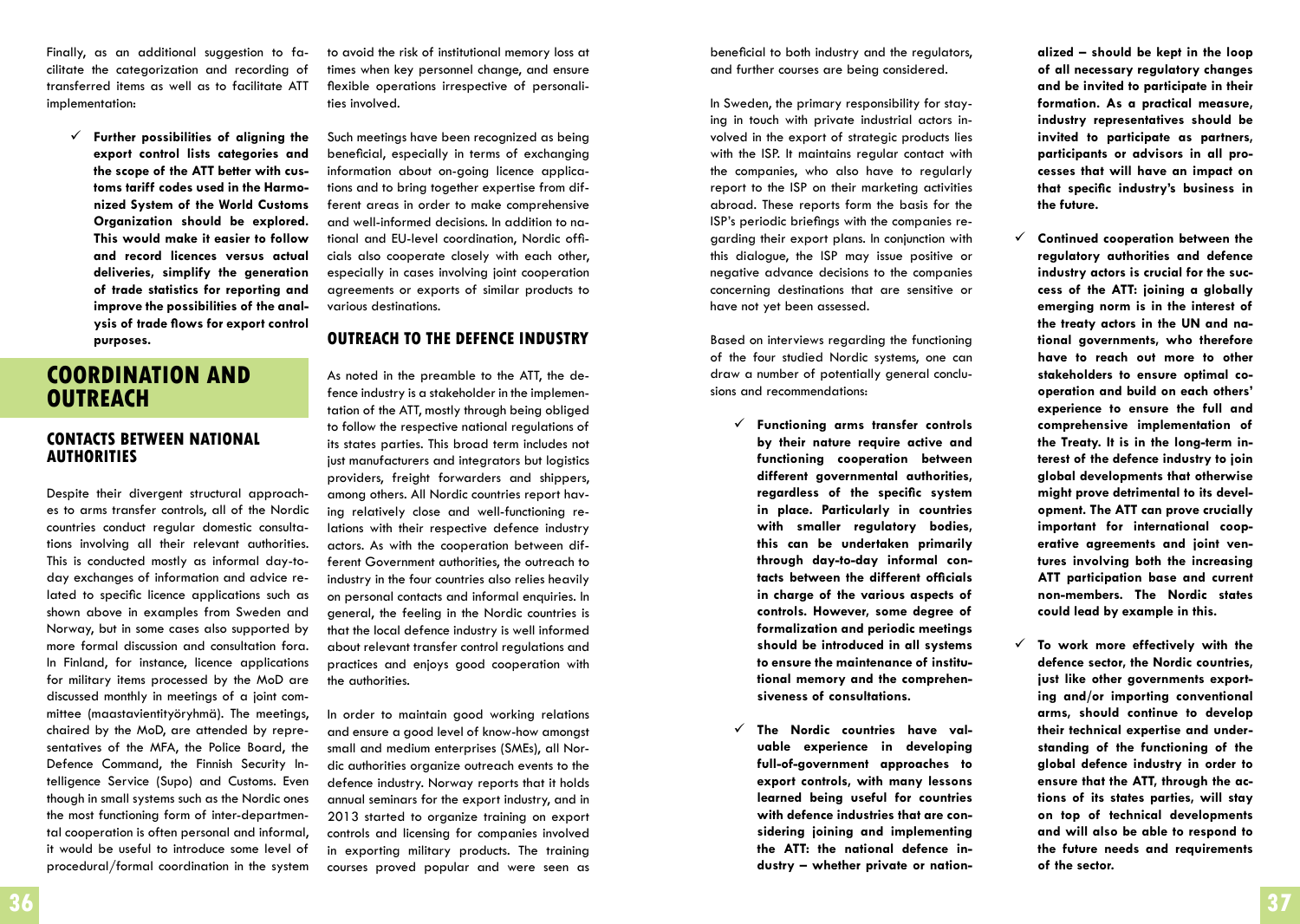# **RT 3**

### **current PRACTICES I a SELECTED KEY AREAS a**

This section concentrates on a number of key areas relevant to the implementation of the ATT, where background research conducted as part of the Nordic Arms Transfer Control project indicated particular strengths as well as challenges. Building on the overview of na tional defence structures and the overall nor mative framework on arms transfer controls, the section discusses Nordic reporting and transparency measures in both the domestic and multilateral contexts; the regulations and procedures in use to determine the end-use(r) of the exported items; definitions and resulting controls on the brokering, transit, re-transfer and import of conventional arms; penalties and sanctions; as well as outreach to the de fence industry. Together with the information presented in the previous sections, the findings of the section form the basis for the compila tion of recommendations and lessons learned presented in the next and final section of the report.

### **RECORD-KEEPING AND t ran spare ncy**

The Nordic countries traditionally rank high in comparisons of openness related to exports and imports of conventional arms.<sup>57</sup> With a long-standing culture of public accountability and democratic control of defence policy and procurement, they have a history of relatively active reporting on these matters, both for do mestic audiences and in different regional and international fora.

## **Record-keeping**

The first step towards transparency is often re cord-keeping, which allows a country to pro duce reports and maintain institutional memo ry of transactions. The ATT contains obligations for its states parties regarding record-keep ing: according to Article 12, '[e]ach State Par ty shall maintain national records, pursuant to its national laws and regulations, of its issuance of export authorizations or its actual exports of the conventional arms covered under Article 2 (1)'. In addition, states are encouraged to keep records of imported and transited weap ons. The information included in the records should include: the quantity, value, and model/ type of the arms authorized for transfer, as well as the arms actually transferred, details of exporting State(s), importing State(s), tran sit and trans-shipment State(s), and end-users, as appropriate.

In general, the Nordic Government authorities are required by law to save their records of both their licensing decisions and transfer ac tivities. However, the details of these, as well as the format and location where they are kept, vary. Instructions for culling archives are provided individually to each authority. There are no centralized national databases in use in the Nordic countries, but some explorations have been made, at least in Norway, as to the functionality and benefits of developing such a system. Currently, the authorities in charge of the difference licences and actual transfers maintain their own records.

With the exception of Finland, where the li cence applications and record-keeping of transfer authorizations is still based on hard copies, the Nordic states use electronic data bases for record-keeping. This allows them to be kept at least in theory indefinitely, but at least for the timeframe – 10 years – required in the ATT.58 The Swedish IS P comes closest to maintaining a national centralized database, as holders of Swedish export licences are obliged by law to report their annual actual arms exports to the IS P. Thus, the IS P possesses information both on licences granted and on actual exports. Also, in Norway, the suppliers of weapons are required to maintain records and licences for at least ten years from the end of the calendar year in which the export took place, allowing for the MFA – if it is seen as necessary – to request this information for control purposes.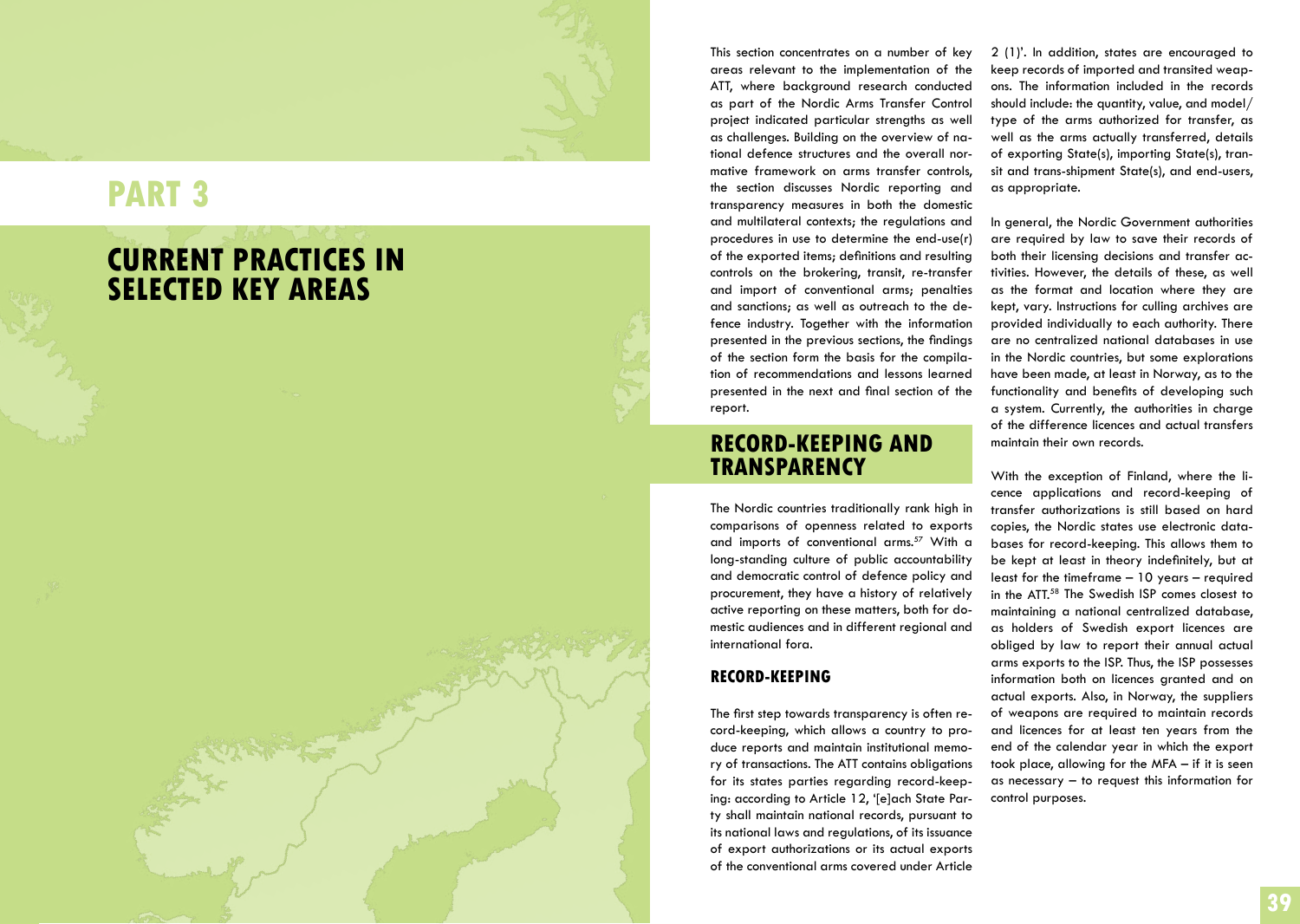## **Domestic reporting**

All of the Nordic countries produce annual parliamentary reports on their exports of conventional arms. The aim of the domestic reports is to provide a basis for the wider national discussion of issues related to export controls on military equipment and dual-use items. The responsible reporting bodies vary depending on the primary authority or authorities tasked with keeping records on exported material.

Sweden was the first of the Nordic countries to start annual domestic reporting, with its report dating back to 1985.<sup>59</sup> Its current reports are compiled by the ISP, based on the statutory annual reports made by the military equipment-exporting companies and the relevant authorities.<sup>60</sup> They contain statistics on the preceding year's export control activities as well as an overview of Sweden's export control policy. In Denmark, the Ministry of Justice reports to the Foreign Affairs Committee (Det Udenrigspolitiske Nævn) in Parliament on the number of companies that have been denied or have received export licences issued by the Ministry of Justice together with the number of exported goods.<sup>61</sup> In Finland, the MoD provides other authorities with information about granted and denied licence applications and collates the annual report, which is discussed at the Parliament. The licences for military items handled by the MoD are public, but those of the National Police Board concerning the export of civilian weapons are restricted and not accessible to other licensing bodies or the general public. In Norway, the Government reports annually to the Parliament (Stortinget) on exports of military goods. According to the country's official reports, this transparency measure plays an important role as reviews and recommendations by the politicians feed directly into the legislation and actual practices.<sup>62</sup>

The statistics on arms exports are quite comprehensive, however with some limitations concerning both the details of information provided as well as the timing with which they are made public. The timeframe in which the domestic reports on exports statistics from the previous calendar year vary depending on the country and the year in question: the goal in the Nordic states is to produce the information during the first quarter of the following year, but in practice the reporting often tends to be delayed until the parliaments' fall sessions.

The submission of the report is usually followed by a parliamentary debate, whereby the parliamentarians can comment on and ask questions about the reported exports as well as denied licences.

## **Regional and international transparency**

All of the Nordic countries are active in sharing their conventional arms transfer statistics in different regional and international fora. The responsible body for submitting the information in al the countries is the Ministry of Foreign Affairs, but the practical ways in which the information is gathered depends on the authority or authorities responsible for licensing and record-keeping. For more details on their recent reporting, see Table 4.

The ATT by its Article 13, 'Reporting' requires its states parties to submit two types of information to the Secretariat: within the first year after entry into force of this Treaty for the country in question, it has to provide an initial report of measures undertaken to implement the Treaty. Information to be reported includes national laws, national control lists and other regulations as well as administrative measures. After the initial report, countries have to send a report to the Secretariat whenever they have any relevant new information. In addition, states parties are encouraged to report on measures that they have taken and that have been proven effective in addressing the diversion of transferred conventional arms.

In addition, ATT states parties are required to submit annual information about authorized or actual exports and imports of conventionTable 4: Nordic participation in exchanges of information on conventional arms (according to reporting year)

|                                                                                                                   | <b>DENMARK</b>                   | <b>FINLAND</b>         | <b>NORWAY</b>              | <b>SWEDEN</b>     |  |  |  |  |  |
|-------------------------------------------------------------------------------------------------------------------|----------------------------------|------------------------|----------------------------|-------------------|--|--|--|--|--|
| UN Conventional Arms Register (UNROCA, calls for annual reporting) <sup>1</sup>                                   |                                  |                        |                            |                   |  |  |  |  |  |
| 2010                                                                                                              | X(E, I, H, S)<br>X(I, H)         |                        | X(E, I)                    |                   |  |  |  |  |  |
| 2011                                                                                                              | X (E, I, H, P, S)                | X(E, I, H)             | X(S)                       | X(E, I, H, P, S)  |  |  |  |  |  |
| 2012                                                                                                              | X(H, P, S)<br>X(H)<br>X(E, I, S) |                        |                            | X (E, I, H, P, S) |  |  |  |  |  |
| 2013                                                                                                              | X(H)                             | $X$ (E, I, H, P, S)    | X(E, I, S)                 | X(E, I, H)        |  |  |  |  |  |
| 2014                                                                                                              | X(H, S)                          |                        | X(E, I, S)                 | X (E, I, H, P, S) |  |  |  |  |  |
| UN Programme of Action on Small Arms and Light Weapons (encourages biannual reporting)                            |                                  |                        |                            |                   |  |  |  |  |  |
| 2008                                                                                                              | X                                | X                      | X (also 2009)              | X                 |  |  |  |  |  |
| 2010                                                                                                              | X                                | X (also 2011)          | X                          | X                 |  |  |  |  |  |
| 2012                                                                                                              | X                                | X                      | X                          | X                 |  |  |  |  |  |
| 2014                                                                                                              | X                                | -                      | X                          | X                 |  |  |  |  |  |
| <b>UN Legislation Exchange</b>                                                                                    |                                  |                        |                            |                   |  |  |  |  |  |
|                                                                                                                   |                                  | 2010                   | 2009, 2010,<br>2013, 2014  | 2005              |  |  |  |  |  |
| EU Reporting (restricted, compiled in a public EU Consolidated Report)                                            |                                  |                        |                            |                   |  |  |  |  |  |
|                                                                                                                   | Annually                         | Annually               | $\overline{\phantom{0}}^2$ | Annually          |  |  |  |  |  |
| OSCE Information Exchange on Transfers of Conventional Arms (calls for annual reporting, restricted) <sup>3</sup> |                                  |                        |                            |                   |  |  |  |  |  |
| 2014                                                                                                              | E, I, S (nil)                    | E, I, S (nil), D (nil) | E, I, S, D                 | E, I, S           |  |  |  |  |  |
| Wassenaar Arrangement (calls for biennial reporting, restricted)                                                  |                                  |                        |                            |                   |  |  |  |  |  |
| 2014                                                                                                              | X                                | X                      | x                          | X                 |  |  |  |  |  |

 $^1$  E=exports, I=imports, H=national holdings, P=procurement through national production, S=SALW<br><sup>2</sup> A specific information exchange system between the ELL and third countries aligned with the Comr

 $^2$  A specific information exchange system between the EU and third countries aligned with the Common Position such as Norway has been in place since 2012.

 $3$  E=exports, I=imports, S= Surplus destroyed, D= seized and confiscated SALW destroyed.

al arms covered under the Treaty's scope. The deadline for submitting this information is 31 May for information covering the preceding calendar year. It is noted that the report 'may contain the same information submitted by the State Party to relevant United Nations frameworks, including the United Nations Register of Conventional Arms. Reports may exclude commercially sensitive or national security information.'

ATT's reporting requirements should not pose great challenges to the Nordic states, as they have a long-standing tradition of submitting information to the UN Register and other reporting instruments, compile national reports on both the statistics and administrative framework of conventional arms transfers, and already for the most part also include information on their transfers of SALW in the reporting. The most demanding aspect of the reporting will probably relate to its timing: at the moment, the majority of countries miss the UN Register's deadline of 31 May, and as noted above, the Nordic countries often only compile their domestic reports during the parliamentary autumn session. In addition, the Nordic states will have to ensure to include all the relevant information in their reports each year, as currently, for instance, the UNROCA reporting shows some gaps in the data provided.

To facilitate effective ATT implementation and further increase the transparency of Nordic arms transfers: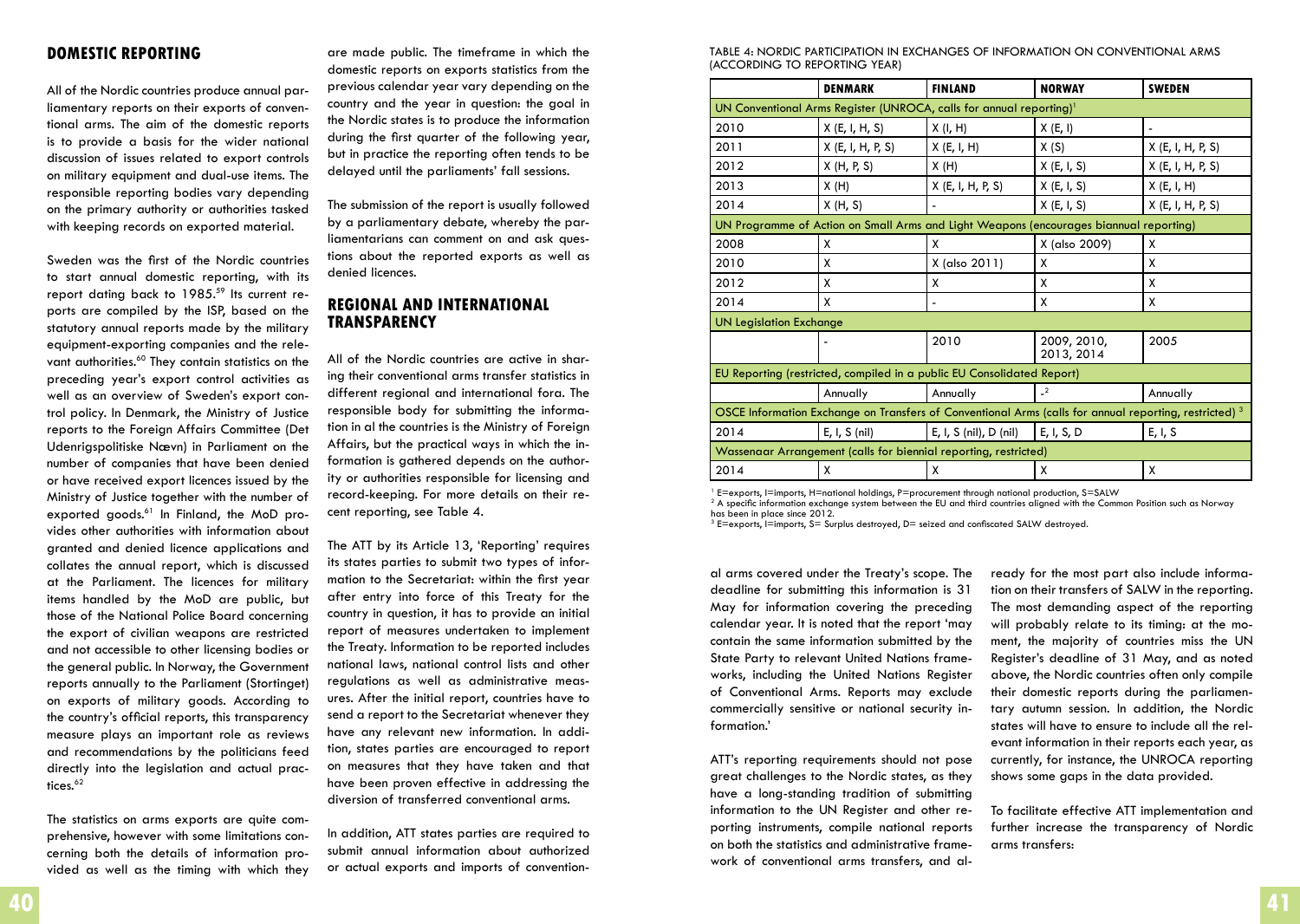- **The Nordic countries should strive to submit their statistical reports to the ATT by 31 May each year. Introducing comprehensive, centralized electronic record-keeping systems to maintain information on both licences and actual transfers of weapons would also assist in effectively producing timely reports as required by the ATT.**
- **Taking a comprehensive approach to the implementation of the ATT, all of the Nordic countries should strive to report on all of their exports (and imports), including items categorized as both military and civilian.**

In addition:

 **The transparency of Nordic conventional arms transfers could be enhanced by systematically including information on both granted licences and actual transfers, as well as on the quantity of exported items, their precise type and categorization, and the identity and location of the end-users in the international reports, keeping commercial sensitivities in mind.**

As a general recommentation it is suggested that:

 **The effectiveness of ATT reporting could be enhanced by developing the UN's electronic reporting system to include the possibility for ATT states parties to submit their annual information to the UN Register and the ATT simultaneously.**

## **Controlling imports**

The ATT includes imports in its definition of 'transfers', specified in Article  $2.2<sub>1</sub><sup>63</sup>$  and in Article 8 obliges countries to introduce measures that will allow it to regulate, 'where necessary', imports of arms under its jurisdiction. The Treaty does not specify what exact measures are to be taken or how. Importers are asked to cooperate with states exporting weapons to them by providing 'appropriate and relevant information' upon request, including, for example, end-use or end-user documentation, and to combat diversion by working together. Import statistics are also to be included in the ATT states parties' annual information exchange.<sup>64</sup> The Nordic countries have taken different approaches to controlling imports of conventional arms, reflecting their arms export policies.

In Denmark, it is in principle prohibited to import firearms, ammunition and other conventional military equipment, but individual licences for the import of weapons may be granted on a case-by-case evaluation. Sections 1(1) and (2) of the Weapons and Explosives Act list the weapons covered by the import ban. The import ban covers the physical movement of weapons etc. into Danish territory. The import ban applies neither to military authorities nor to the police (Sections 8(1) and 9(1) of the Weapons and Explosives Act).<sup>65</sup>

In Finland, imports of defence material are under the current law not subject to licensing. Import licences for commercial weapons fall under the Firearms Act and are granted by the National Police Board. The importer is obligated to report to the Finnish customs if the products are inspected for their user safety. The Finnish customs reports to the National Police Board on the imported commercial weapons every three months.

In Norway, to import strategic goods and technology, the importer must have an import certificate confirming that the importer has declared that the goods are to be imported to Norway, and that Norwegian legislation will be imposed by an re-export.

Sweden does not collectively control or record imports of military equipment or civilian weapons into its territory. The import of civil-

ian firearms and ammunition is covered by the Firearms Act (1996:67), supplemented by the Firearms Ordinance (1996:70). Imports of military equipment do not require an import licence. According to the Swedish authorities, the national control system allows them to interdict shipments that pass through the land territory in contravention of Article 6 of the ATT and the equivalent national and EU guidelines. Against this background, the Government is not considering introducing a general licensing system for imports of arms into Swedish legislation.

In general, the control and recording of imports of military items and civilian firearms in the Nordic countries is less centrally controlled and relies mostly on customs and police force monitoring and record-keeping. This is in line with the requirements of the ATT. However:

 **While import regulations in the Nordic countries are as such in conformity with the ATT, further development of national import controls could help to combat diversion and facilitate ATT-related information exchanges both with regard to discussing specific transfers and when preparing national reports.**

## **Brokers and brokering activities**

As with imports of conventional arms, brokering<sup>66</sup> is also included in the ATT's scope of  $ac$ tivities. Specifically, in its Article 10, the Treaty states that 'Each State Party shall take measures, pursuant to its national laws, to regulate brokering taking place under its jurisdiction for conventional arms covered under Article 2 (1). Such measures may include requiring brokers to register or obtain written authorization before engaging in brokering.'

In many parts of the world, brokering regulations are lagging behind the development of export and import controls for conventional arms.<sup>67</sup> The Nordic countries have, however, included brokering activities in their respective national legislations, and regulate brokering through both licensing and registering requirements.

Danish brokering controls are specified in Act No. 555 of 24 June 2005, according to which brokers need a licence from the Minister of Justice to negotiate or arrange transactions that involve the transfer of weapons between countries outside the EU. Furthermore, it is prohibited to buy or sell weapons as part of a transfer between countries outside the EU, or for the owner of the weapons to arrange such a transfer. Individual licences for arms brokering may be granted on a case-by-case basis.<sup>68</sup>

In Finland, brokering controls were introduced into the legislation in 2002 by a legislative amendment, the purpose of which was to bring the Finnish regulation in line with the Firearms Protocol and the OSCE Small Arms Document, as well as recommendations adopted by the EU Conventional Arms Exports Working Group (COARM) and the Wassenaar Arrangement. Later, this also came to encompass the 2003 EU Council's Common Position on arms brokering (2003/468/CFSP). In the territory of Finland, arms brokering between third countries is permitted only with a valid brokering licence. Extra-territorial brokering controls cover the citizens of Finland, Finnish corporations and foreign nationals permanently residing in Finland, again only with a valid licence. Brokering licences are granted by the Ministry of Defence.

Brokering activities, trade or other kind of assistance regarding the trade of strategic goods and/or technology from a foreign country to another also require a licence in Norway, where the responsible agency is the MFA. In Sweden, the control of arms brokering is guided by the provisions of the Military Equipment Act, and supplemented by the EU Common Position. In Sweden, some 25 companies are registered as brokers of products classified as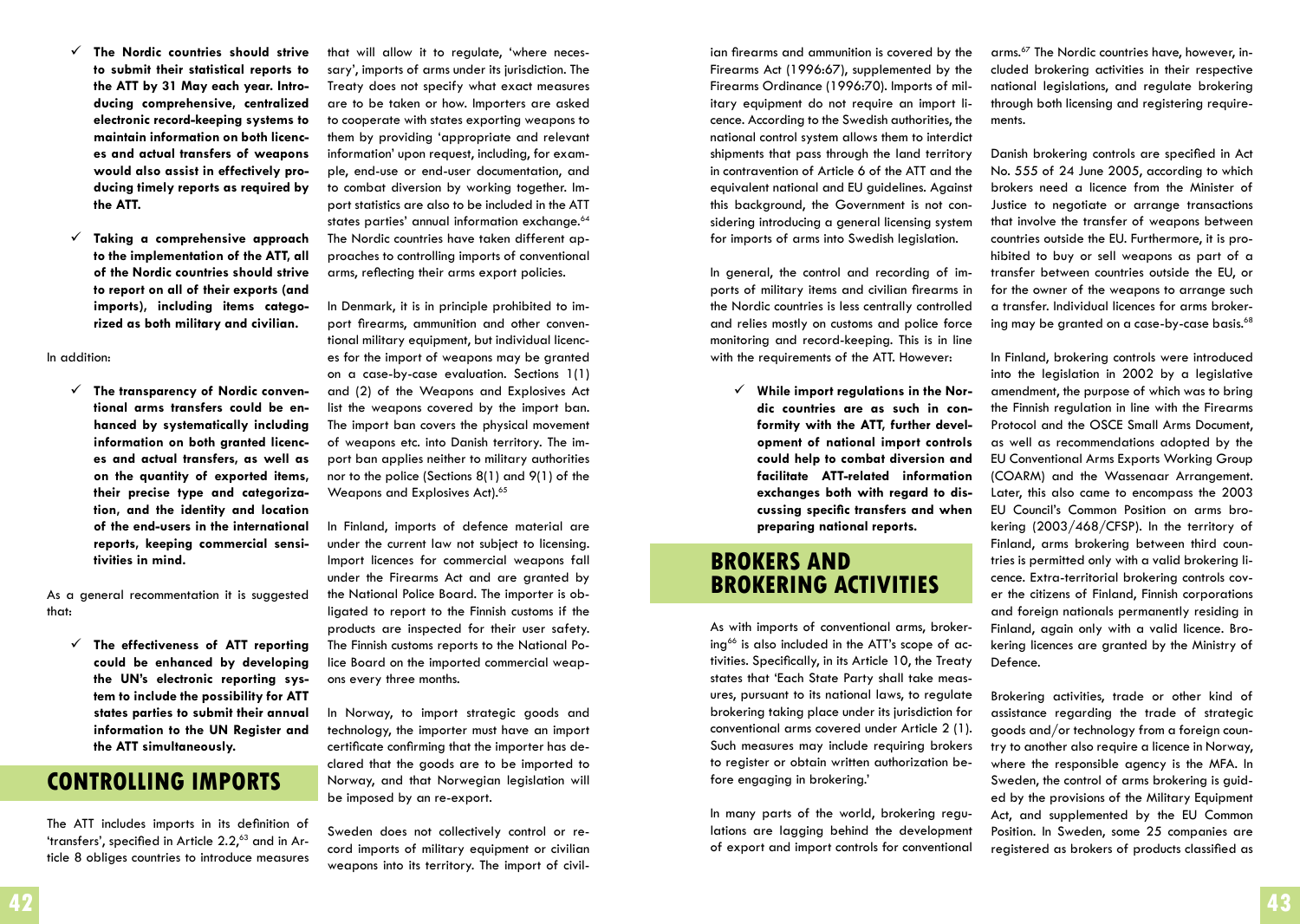military equipment. The EU Common Position is also incorporated in the legislation of the other Nordic countries.

The report suggests that:

 **As the Nordic countries have rel atively long-standing expertise in controlling the brokering of defence equipment and have also introduced extra-territorial controls, their les sons learned could be valuable for other ATT states parties which are only developing their national leg islation and regulations.** 

### **Transi t and t RANS-SHIPME**

The ATT covers transit and trans-shipment in its Article 9, according to which 'Each State Party shall take appropriate measures to regulate, where necessary and feasible, the transit or trans-shipment under its jurisdiction of conven tional arms covered under Article 2 (1) through its territory in accordance with relevant inter national law.'

In Denmark, 'transit' is considered to be an im port followed by an export, and is governed by the rules of import and export. Controlling transit and trans-shipment in the country is es pecially important. While being a relatively small exporter of conventional arms, Denmark is actively involved in the global transportation business, which involves transfers of strategic items. When applying for permission to transit through Denmark, there is a requirement that the applicant provides evidence that the recip ient country agrees to the transfer, for exam ple through a licence or international import certificate. The rules imply that transit through Denmark as a principal rule requires prior permissions to import and export. The Ministry of Justice issues the permissions as one joint li cence, called a transit licence. For a brief study of Danish trans-shipment controls, see Case 3.

In Finland, the concept of transit also covers all transports through Finnish territory. The nation al legislation does not use the term 'trans-ship ment'. Instead, transit regulations are covered in both the Firearms Act and Act on the Export of Defence Material. A transit licence granted by the Mo D, the Police Board or the Council of State (depending on the case) is needed if the exporter, consignee or both are from a non-EEA country.

In Norway, transit refers to the transport of goods across the Norwegian customs area without reloading, when the sender and recipi ent are located outside the Norwegian customs area, according to Section 1 of the Export Control Act of 2013/1987.

Up until today, the regulation of international transportation of arms remains limited and re lies mostly on national legislation. The report suggests that:

 **Going beyond the scope of the ATT, international regulation of weap ons transportation is an area where expertise developed, for example, through the development of a vol untary Code of Conduct for the transport sector could possibly feed into later evaluations and reviews of the Treaty.** 

### **C ontrolli ng re-ransfers: t NOTIFICATIONS AND e nd-use gu rantees a**

In its preamble, the ATT underlines 'the need to prevent and eradicate the illicit trade in con ventional arms and to prevent their diversion to the illicit market, or for unauthorized enduse and end-users, including in the commission of terrorist acts'. In the operative section, obli gations on end-use are left vague and placed mostly on the importer: Article 8.1 of the Treaty states that '[e]ach importing State Party shall

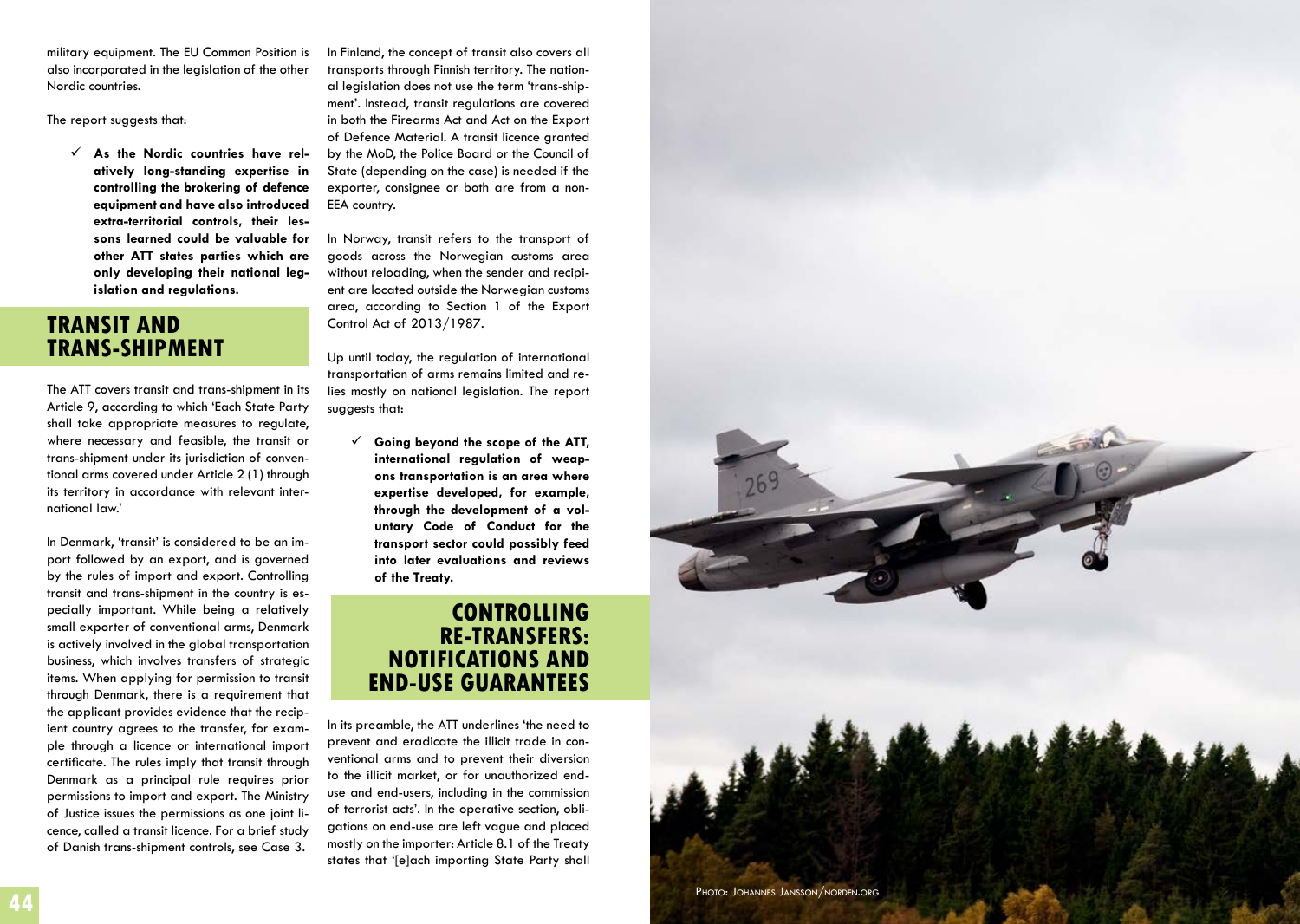## **Case 3: Working beyond the ATT: the Danish shipping industry and attempts to control illegal arms transportation1**

Denmark does not have a large national defence industry but is heavily involved in the international transport business, especially in the area of sea cargo. With almost 10 per cent of all maritime shipping worldwide, Denmark is one of the world's leading shipping nations. In recent decades, there have been several incidents where ships sailing under the Danish flag have been accused of being involved in illegal arms trafficking and have been found to have transported weapons and other military equipment to places such as the South African apartheid regime, African civil wars and the war between Iran and Iraq.

For many years there were attempts to regulate arms trafficking, and revelations of dubious deliveries to different warring parties and conflict regions around the world led to proposals for an outright ban of weapons transportation by private companies. The Danish shipping industry came out strongly against any such bans and managed to make a legitimate case for maintaining national employment and business opportunities in the area of strategic sea cargo.

Awareness of the risks related to the shipping business started to rise during the first years of the  $21<sup>st</sup>$  century, and measures to improve the accountability, transparency and responsibility of the Danish shipping industry were widely debated in the domestic arena. Instead of opting for a general prohibition of arms transfers, the process led to the establishment of a list of

'banned rogue states' to which Danish ships are forbidden to transport weapons. The list of 'red flag states' was the first step in improving regulations, but it has been criticized for several shortcomings and loopholes, including the possibility of using a foreign subsidiary, delivering weapons to an unblocked neighbouring country, mislabelling containers or tinkering with end-user licences. No Danish authorities or organizations, such as the Shipowners Association or the Ministry of Foreign Affairs, keep statistics about weapons transportation by Danish companies.<sup>2</sup>

Up until today, regulation of international transportation of arms has remained limited and relies mostly on national legislation. A relatively recent plague for the shipping business especially in and around the Horn of Africa, has brought out new incidents of Danish cargo vessels involved in illicit arms trafficking: for instance in early 2011, Somali pirates hijacked a Danish freighter outside Oman, and found the ship to be loaded with weapons and explosives. In 2007 a Danish coaster was also attacked by Somali pirates right after having taken a large load of ammunition on board.

Although the successful adoption of the ATT has greatly helped in building and enhancing international norms surrounding the international trade in conventional arms, it has failed to directly address the question of weapons transportation, leaving it largely unregulated. The only explicit reference regulating acts of transit or trans-shipment of conventional arms in the Treaty text is in its Article 9, which states that 'Each State Party shall take appropriate measures to regulate, where necessary and feasible, the transit or trans-shipment under its jurisdiction of conventional arms covered under Article 2 (1) through its territory in accordance with relevant international law' (ATT, 2013, Art. 9). As a result, the decision to transport or not to transport is still, to a significant extent, left to the transporting company itself.

During the ATT negotiations, Denmark was one of the most vocal supporters of a treaty that would have underlined the importance of taking into account the roles and responsibilities of global transport companies and the complex global supply and transport chain that underwrites the international movement of all goods, including the legitimate transfer of conventional arms. As advocated by Denmark, understanding the complex network that comprises the modern global supply chain and how the ATT will interrelate with different already existing instruments, will therefore be critical to the full and effective implementation of any global agreement on the regulation of conventional arms.3

As the then Danish Minister of Foreign Affairs, Villy Søvndal noted at a side event held in the margins of the 2013 ATT Conference, 'We need to think ahead. We owe this to the millions of people suffering from the consequences of unaccountable and immoral transport of weapons to conflict areas. It is certainly a paradox that a flagship can transport weapons between third countries for which they would not be able to obtain a national export license.'4

Trying to learn from its own past, Denmark is proposing solutions to improve transport regulations related to the ATT and other strategic goods. One proposed step on the road ahead is the development of a voluntary Code of Conduct for the transport sector, and work is reportedly on-going on developing its substance in close cooperation with industry and other stakeholders, including Amnesty International. According to Denmark, the focus of the Code will be on responsibility,

accountability and transparency. It aims to introduce 'golden rule-style' criteria in relation to the transport of weapons, while at the same time maintaining a level playing field for companies operating in the area.

1 The box is based on Paamand (2011). Danmarks Rederiförening (n.d.). Stimson (2013). 4 Søvndal (2013).

take measures to ensure that appropriate and relevant information is provided, upon request, pursuant to its national laws, to the exporting State Party, to assist the exporting State Party in conducting its national export assessment under Article 7. *Such measures may include enduse or end-user documentation'* (italics added by the author). The ATT 's requirements on this are left vague, as the Treaty does not explicitly require countries to include EUCs in their licensing documentation, nor to keep records of them.69

All of the Nordic countries are committed to implementing the EU Common Position's Criterion Seven, which calls for the assessment of a risk that the military technology or equipment to be licensed might be diverted within the buyer country or re-exported under undesirable conditions. This principle is also embedded in EU member states' national laws. The laws also note that end-user guarantees are often in principle requested, but in practice the policies on this vary. The decision about whether to request an EUC usually depends on the importing country: end-user requirements are more lax with regard to exports (or, as defined in the EU, 'transfers') to other EU/EEA countries, recipients otherwise classified as low-risk, or in the case of Denmark and Norway, NATO allies.

Denmark, as the principal rule and unless specifically agreed with the respective authorities, does not notify the original exporting state if it decides to re-export defence equipment. As a general rule, licence applications to export Danish products to EU and NATO countries do not require information on re-export, or the re-export of components when the application concerns bilateral and multilateral cooperation between military authorities in Denmark and these countries.70 With regard to licences to export to other countries (not EU nor NATO member states), the permission is assessed on a case-by-case basis so that the authorities can determine whether there should be any limitations or need to control possible re-export.

Prior to an application, exporters may obtain information about critical end-users and denials by contacting the Danish Business Authority. At the same time, it is possible to get an answer to whether it is necessary to apply for an export authorization, or whether the exporter themselves must decide whether an authorization is needed. Only in cases where definite critical information about the end-use of products exists will the authority require that exporters apply for an authorization.

According to the Finnish regulations, arms factories that use components produced in Finland do not normally need consent for re-exportation if they can verify that the purchased material will only be used in their own production. For other users, re-exportation is only granted with the prior written consent of the Government of Finland.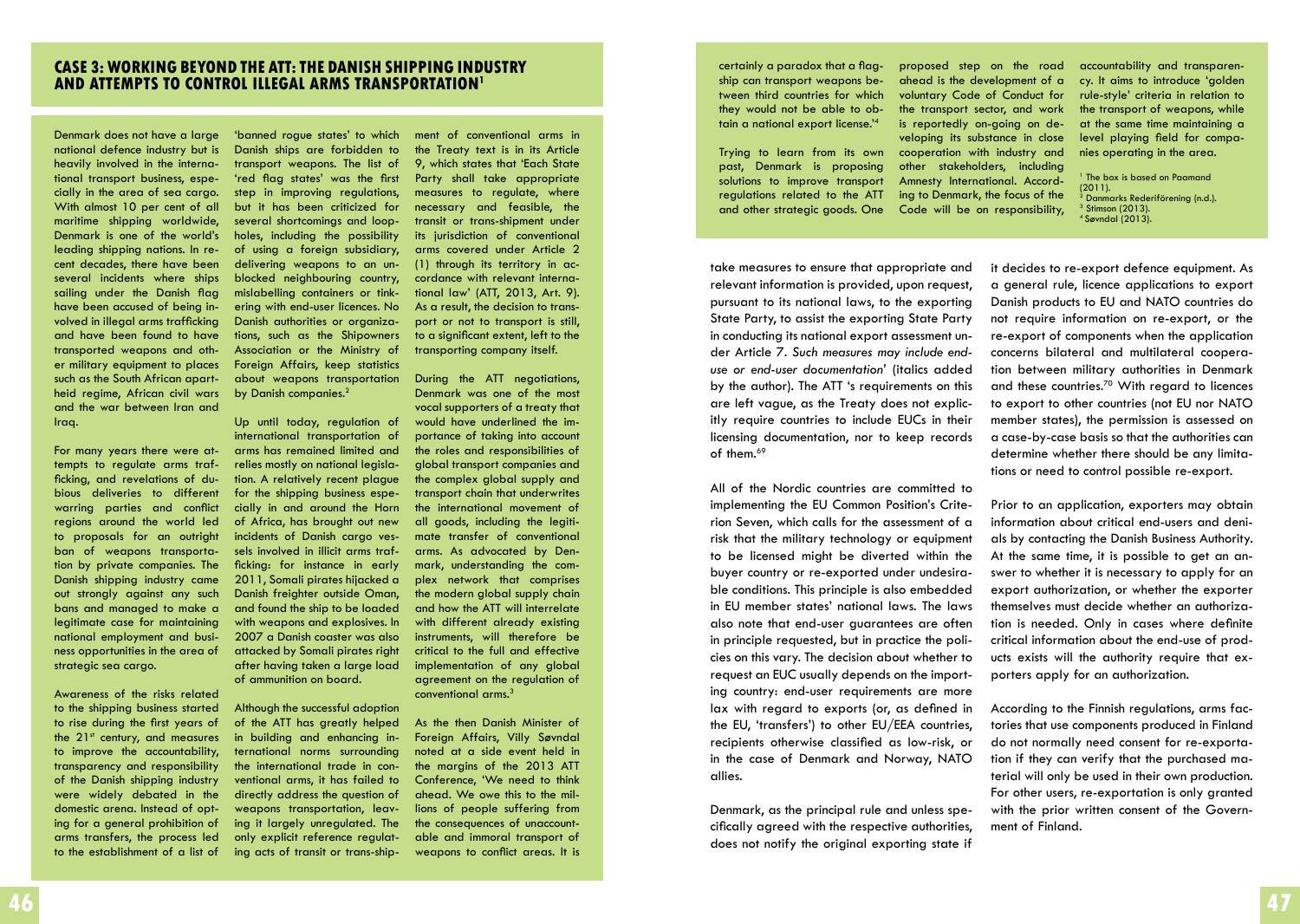### **CASE 4: UNINTENDED RE-EXPORT: NORWEGIAN WARSHIPS IN NIGERIA<sup>1</sup> military base outside Bergen.**

In 2012, the Royal Norwegian Navy started the process of selling off some decommissioned warships as part of the Navy's modernization plan that had started replacing them with new class equipment. Six of the warships that were removed from service were scrapped and two were retained as training target ships, while the rest were demilitarized by removing all weapons systems so that they could be sold on the private market. Among the demilitarized ships to be exported were six fastspeed Hauk-class guided missile boats and one KNM Horten, a fast-attack craft.

Initially largely unnoticed in the press, the selling of the ships became under increased domestic pressure and international media attention in the autumn of 2014, as it turned out that seven Hauk-class missile torpedo boats had ended up in the hands of a former illegal militant leader from the Niger Delta, Mr. Government Ekpemupolo, alias Tompolo. Mr. Ekpemupolo runs the private security firm Global West Vessel Specialist, which handles maritime security issues for the Nigerian Maritime Administration and Safety Agency (NIMASA). Tompolo's firm is widely considered as corrupt and also accused of piracy. The affair was first published by a Norwegian newspaper, Dagbladet, which reported that the ships had been re-equipped with weapons and were allegedly being used as gunboats for anti-piracy patrol and tax enforcement in the Nigerian coastal waters.<sup>2</sup>

As per its export control legislation, Norway refuses arms

export licences to conflict areas and former and current rebel leaders. Exporting the vessels directly from Norway to Nigeria would probably have resulted in a long investigation and a probable licence denial.<sup>3</sup> However, as was quickly picked up in the press, depending on the categorization of strategic goods and technology, some items can be exported from Norway to its NATO allies and for example other Nordic countries in a way that allows them  $-$  if it is seen as desirable – to re-export them to states that are excluded from being direct recipients of Norwegian strategic goods and technology.

In the case of Nigeria, the decommissioned warships were demilitarized and reportedly first sold to CAS Global, a British security company, which fully legally applied for and received a licence from the Norwegian Ministry of Foreign Affairs. According to various sources, Mr. Ekpemupolo then bought the ships from the British company, which did not inform the Norwegian authorities about its intentions to re-export the ships.

In investigating the events, Dagbladet reported that both the Norwegian Armed Forces and the Ministry of Foreign Affairs had confirmed that neither of them checked the background of the company CAS Global or asked if it planned to re-export or rearm the disarmed vessels. This was mostly because the company provided reassurances that it would be sailing the ships under the UK flag and with a British crew, and as demilitarized, the warships were de facto sold as a 'civilian sale'.4

As of early 2015, the connection between the British company and the former Nigerian rebel leader remained unclear, but tracking information on ships and image documentation seemed to indicate that the vessels operate from the port city of Lagos, and are part of the private Nigerian coast guard fleet.

Interviewed by Dagbladet shortly after the news about the Nigerian affair broke out, an MFA official responsible for export controls stated: 'If this is true, it is quite far from what it says in the retail statement we got from the company CAS Global. It all seems chaotic. Had we known what we know now, we would never have recommended a sale.' On the other hand, according to the head of communications of the Norwegian State Department, Mr. Frode Andersen, the export of the vessels 'followed correct procedure and terms of export to Great Britain. The re-export from Great Britain to Nigeria is a question to be handled solely by British export control authorities.'5 In the UK investigations into the matter, two British businessmen were arrested in January 2015 on suspicion of bribing a Norwegian official alleged to be involved in the controversial sale of the vessels to Mr. Ekpemupolo's private security company.

Wether Norwegian governmental employees knew about the re-exportation seems unclear. A 2014 governmental report into the affair says that the Navy held private meetings with Mr. Ekpemupolo in Norway, with visits to the Håkonsvern

Large amounts of documents and contracts have also been classified as disappeared.

The case resulted in one of the most comprehensive hearings for many decades in Norway, when the Standing Committee on Scrutiny and Constitutional Affairs opened a case against both the Ministry of Defence (MoD) and the Ministry of Foreign Affairs (MFA). By January 2015, talks about the incident were also still on-going in the Norwegian Parliament and the case was under investigation at the time when this report went to print in June 2015.<sup>6</sup> In an open letter from the Minister of Defence to the Standing Committee, Ms. Ine Marie Eriksen Søreide confessed to 'reprehensible conditions', lack of expertise and inadequate procedures related to the assessment of export control regulations, documentation,

Norway does not require end-user declarations preventing re-exports of weapons from its Nordic and NATO allies or under circumstances such as peacekeeping and equipment needed for training exercises, as such exports are 'taken on trust'.<sup>71</sup> For other countries, Norway normally requires an EUC in the original prior to authorizing an export.<sup>72</sup> Norway does not require information on other parties involved in the transaction, nor certification by the relevant Government authorities of the authenticity of the end-user. Norway does not require a Delivery Verification Certificate (DVC) to confirm that weapons or equipment have reached their intended end-user or intended importer in the importing State.

Even though it is politically an understandable stance, not requiring EUCs from other allied countries is not standard practice amongst NATO countries: for example, the US and Germany do not offer formal preferential/differ-

background research, and information exchange amongst the responsible authorities. $7$ 

A key factor in what went wrong in the sale of the decommissioned ships seems to relate to them first being sold to an European country as well as their classification as List-II items (demilitarized) and the resulting procedures regarding end-user guarantees: whereas a military items such as a warship would have required an authenticated end-use certificate as part of the export licence, such is not required for licensing List-II items. Also, according to the Norwegian legislation, had the original purchaser been a country outside the EU/NATO, the licence request would have been dealt with by the Government, and the granting of a licence would have required the submission of an officially confirmed end-user statement that would

have had to contain a re-export clause, i.e. a statement to the effect that re-export must not take place without the approval of the Norwegian authorities. Such a clause is not required in Norway for exports into the EU/ EEA region.

Late in 2014, largely as a result of the warship case, the Norwegian MFA made a regulatory amendment to strengthen the licensing requirement for any products that have been used by the military, regardless of the equipment's control status under the Munitions List.

1 The case study is based on Nødtvedt (2015); Egeberg (2014); Bøås (2014); and PWC Norway (2014). <sup>2</sup> See Egeberg (2014).<br><sup>3</sup> See Bøås (2014).<br><sup>4 See Egeberg (2014).</sup> See Egeberg (2014). 5 Nigerian Bulletin (2014). <sup>6</sup> The Norwegian Parliament, the Standing Committee on Scrutiny and Constitutional Affairs, www.stortinget. no/no/Saker-og-publikasjoner/Saker/  $Sak/2p=61285$ 7 The Norwegian Parliament (2015).

entiated treatment to other members of the alliance as part of their national arms export control system.

In 2014, following a scandal involving the re-export of Norwegian military equipment (see Case 4), the MFA made a regulatory amendment to strengthen the licensing requirement for any products that has been in use by the military. This implies that any product owned and/or used by Military Forces, regardless of the control status for such equipment, as given in the Norwegian Munitions List (List-I) is now controlled.

In Sweden, an end-user certificate or an own production declaration should normally be presented in connection with exports of military equipment, regardless of the destination. According to the export control guidelines, 'licences should be granted for exports of spare parts for military equipment exported previ-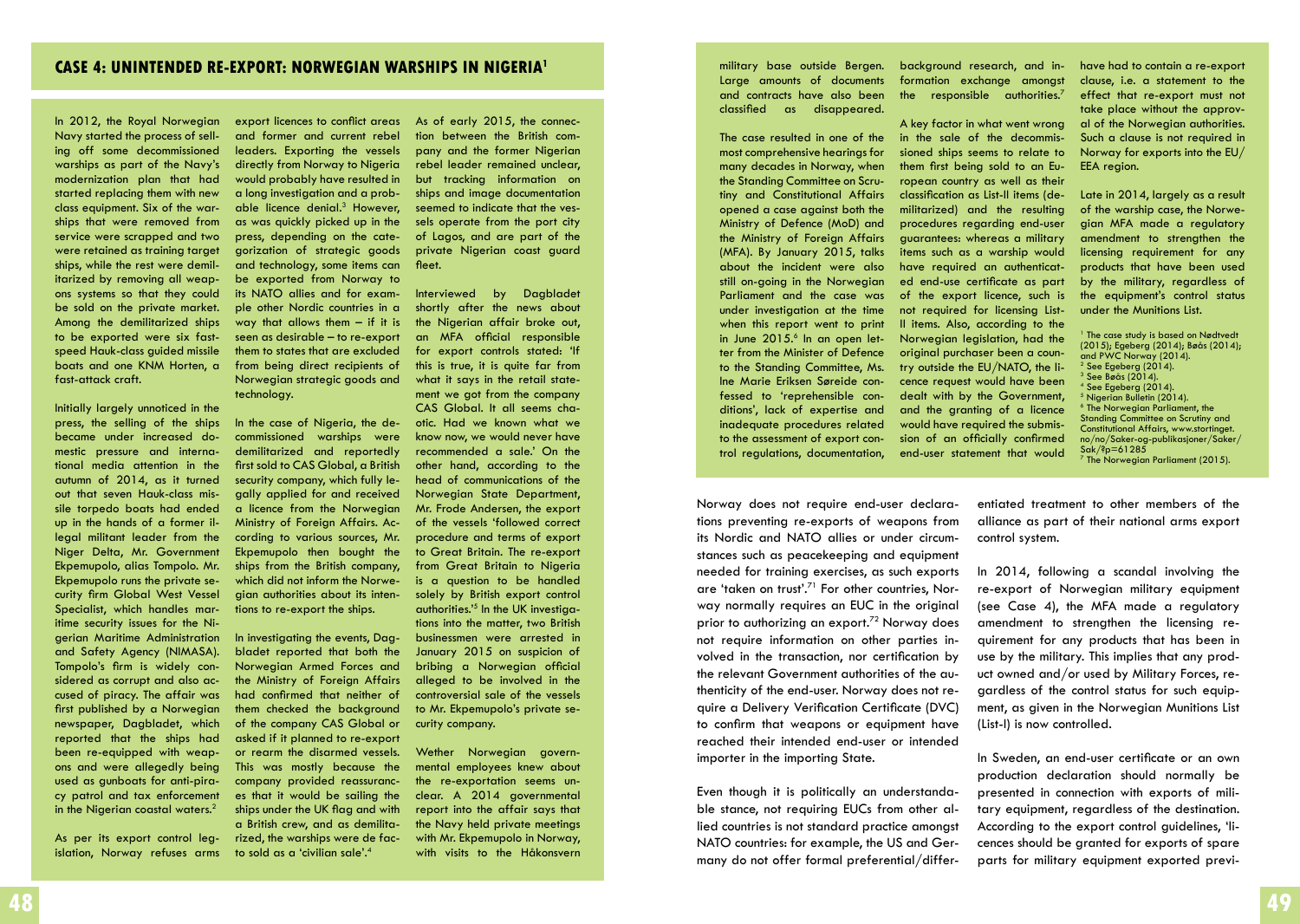ously with the requisite licence, provided there are no unconditional obstacles. The same should apply to other deliveries, e.g. of ammunition, linked to previous exports, or where it would otherwise be unreasonable to refuse a licence.' A state which, despite undertakings given to the Swedish Government, allows, or fails to prevent, unauthorized re-export of Swedish military equipment will not, as a rule, be eligi ble to receive such equipment from Sweden as long as these circumstances persist. However, in the past there have been some cases where EUCs have not been required and the export ed items have later been re-exported to an end-user that would probably not have been approved to receive Swedish equipment.

An issue of consideration in Sweden is also that of cooperation with other countries and the 'identity' of the exported item in cases where they are to be used as parts or components of products produced or assembled abroad. According to the guidelines, in the case of co operation with foreign partners, exports to third countries should be assessed in accord ance with the Swedish guidelines if the item has a predominantly Swedish identity. If the item has a predominantly foreign identity, or if Sweden has a strong defence policy interest in the partnership, the export rules of the partner country may be applied.

According to the Finnish authorities, when it comes to exports of items with a military clas sification, the MoD always requires an EUC or an OPD as part of the licence application. In the certificate, the recipient has to clarify the use and the end-user of the products in ques tion and a declaration that the products will not be exported or re-exported without the prior written consent of Finland. By agreeing to the EUC, the end-user also confirms the pos sibility of an on-site inspection of the receipt of the goods performed by representatives authorized by Finland. In contrast to the Mo D, the Police Board in charge of exports of ci vilian arms and related equipment does not always require end-user certificates as part of the licence request.

While requiring authenticated EUCs is an im portant first step in responsible export con trols, they cannot effectively address the prob lem of unintended arms proliferation unless they are adequately monitored and enforced. The first and most important step in avoiding re-transfer violations and combating diversion is to ensure effective and comprehensive risk assessment *prior* to granting a licence. If there is any doubt of the authenticity or reliability of the end-use guarantees, an export licence should not be granted.

Often a practical obstacle in conducting thor ough EUC verifications and post-delivery checks on exported products is the lack of fi nancial and human resources, even in devel oped countries such as the Nordics, which all note that the number of checks they perform on their exports is very limited – the number of recent cases can be counted on two hands. However, practice has shown that conducting even rare random checks on delivered prod ucts increases the motivation of the recipients to obey their commitments and refrain from possible subsequent transfers or other contrac tual breaches. Further, some form of cooper ation – for instance between Nordic countries, or amongst EU and/or NATO members in this could be considered, taking into account na tional sensitivities and business interests. For example US-UK cooperation on post-delivery verification has provided encouraging results that could be taken up also by other ATT states parties.

The report finds that re-export and end-use clauses or the lack of them are potentially one of the weaknesses of the Nordic arms export control systems. Therefore, it is recommended that:

 **Nordic countries should maintain and incorporate re-export and enduse clauses in all of their licensing, irrespective of the recipient and/or intended final user. Seeking explic it guarantees from those that pur chase Nordic weapons that they will** 

**not subsequently be transferred to governments or other parties that would use them to violate ATT obli gations would present a helpful step towards ensuring that Nordic equip ment does not in the future end up in the wrong hands.** 

Lessons learned in the Nordic states with re gard to end-user documentation and post-de livery verifications could be used in future im plementation overviews and reviews of the ATT as an encouragement to all states parties to introduce them as standard features in their national export and import licensing proce dures. Furthermore:

 **To ensure better compliance with EUCs and other end-use documenta tion, Nordic states should continue to strive to conduct ad hoc verification visits to verify that exported items actually reach the intended end-us er and are employed as intended. As post-delivery verifications are resource-intensive, further coopera tion with, for instance, other Nordic and/or EU diplomatic representa tions in the relevant countries could be considered, however taking into account commercial sensitivities and confidentiality needs.**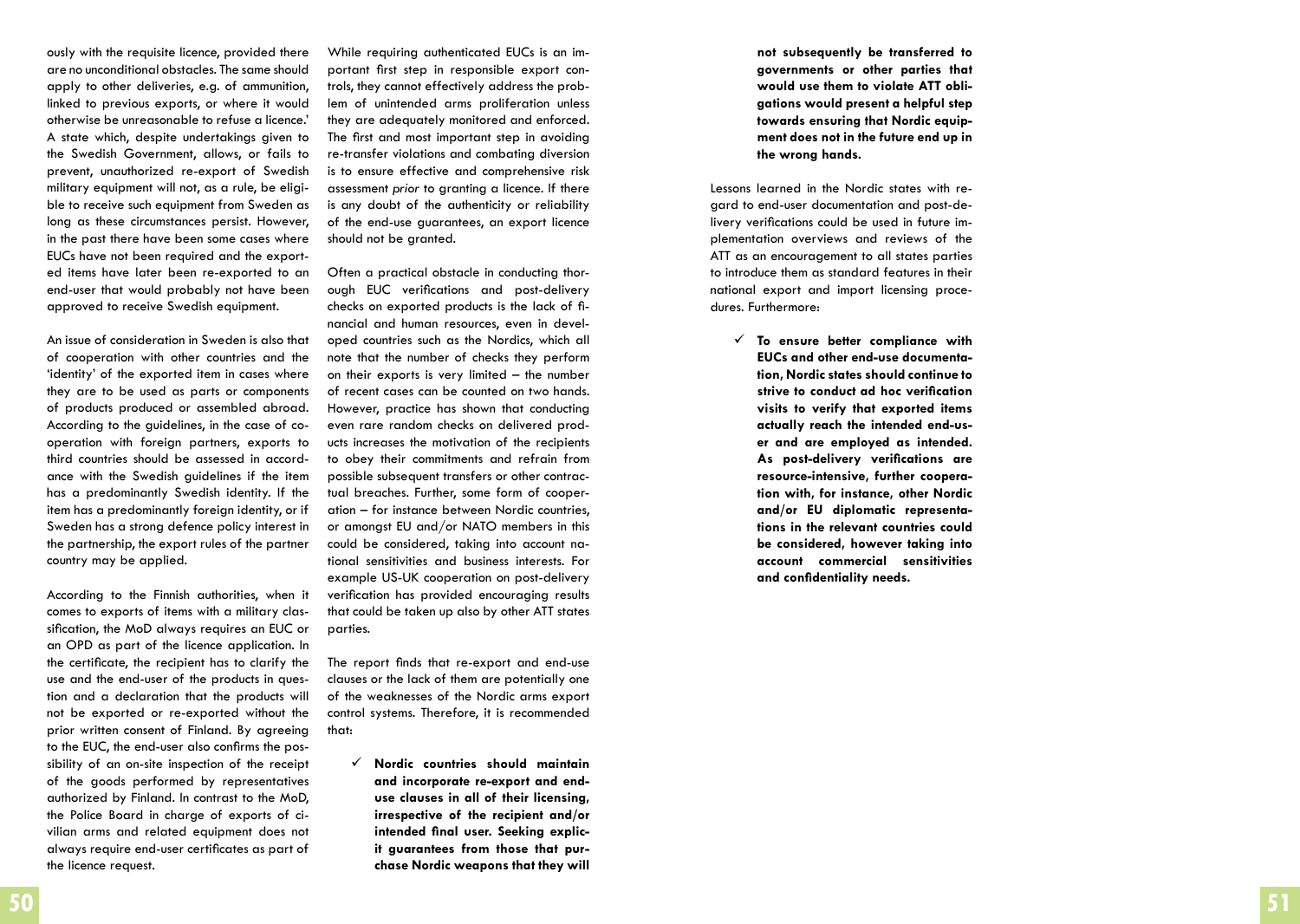# **RT 4**

## **C o nclusio ns: NORDIC STRENGTHS and ch alle nges**

Over the past decades, the Nordic countries have developed comprehensive regulations concerning transfers of arms and other war material. They also have a long and active his tory of participating in different multilateral export control regimes. The most recent exam ple of international norm building in the field of conventional arms is the adoption of the legal ly binding treaty on transfers of conventional arms, the Arms Trade Treaty. The four Nordic countries have been firm supporters of the ATT since the beginning and were also amongst the first countries to join it. They remain committed to promoting the active implementation and universalization of the Treaty, among other means, through funding capacity-building pro jects and other assistance measures.

The ATT sets the minimum standards for the ex port, import and transfer of conventional arms by committing its states parties to introducing certain measures and applying a set of com mon criteria to be followed when considering granting national export licences. The Treaty does not specify the practical ways in which its different goals and objectives are to be implemented, but leaves this to be the nation al prerogative of the participating countries. Indeed, the ways in which states parties have incorporated the Treaty into their national leg islation and developed their practical controls vary widely. There is no one-size-fits-all solu tion to effective and responsible arms transfer controls. However, experience has shown that certain lessons learned and good practices are almost universal and can be applied to countries irrespective of their size, economic structure or geographical location.

This also applies to the Nordic countries: despite their historical, cultural and administra tive differences regarding arms control, they share many common elements, especially as it comes to practically controlling the licensing and transfer of conventional arms. All of them also have indigenous national defence indus tries that produce weapons and equipment for exports, even though the size of annual

exports, usual recipients and types of product vary.

Initiating the implementation of the Treaty did not require any changes in the respective na tional legislation, and the Nordic countries had already de facto incorporated ATT's export criteria (Articles 6 and 7) into their national licensing systems. Nevertheless, Nordic country officials have stated that they are prepared to continue to review their controls and improve cooperation between the national authorities. Annex 1 of this report presents an overview of ATT-related controls and structures in place in the four Nordic countries (Annex 1 is available electronically on SaferGlobe website).

The report shows that there are a number of general recommendations as well as specific challenges and problematic areas where the experience gained in the Nordic countries could prove beneficial to other ATT parties.

In terms of ATT's general implementation the report finds that:

- **To remain accurate and effective, arms control legislation and regula tions have to be regularly reviewed and updated. A national system that is based on constant re-evaluation of risks and follows international and regional developments is likely to be more successful and reliable than one reviewed only after gaps are identified through media scan dals.**
- **Regulations, guidelines and user guides are an efficient way of com plementing and concretizing legisla tion, as they allow for more timely and small adjustments and can give helpful guidance to practitioners on how to implement the relevant laws.**
- **The ingredients of a well-function ing transfer control agency include adequate resources and technical**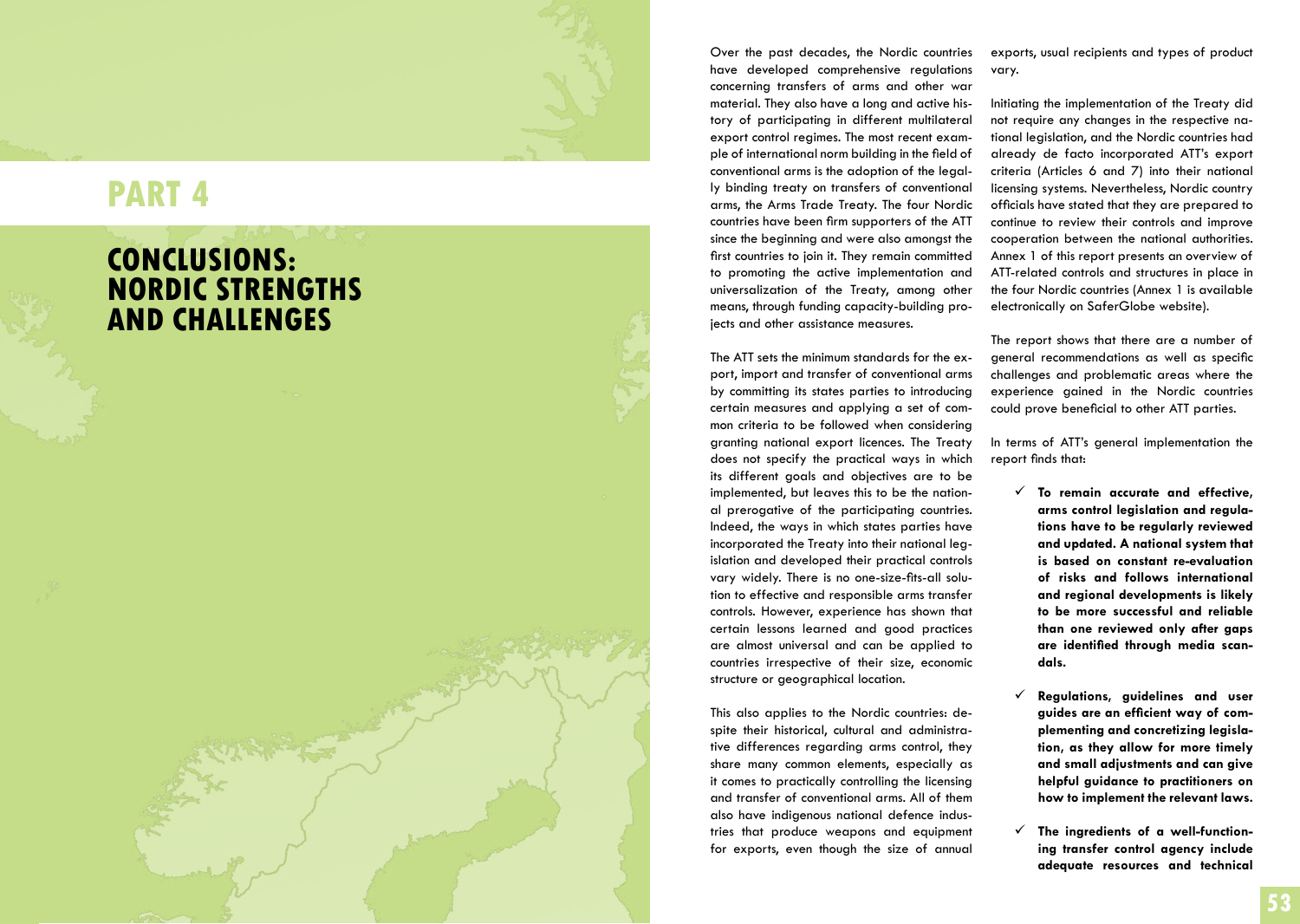**know-how, access to all relevant information, openness and dialogue, as well as readiness to reassess both structures and practices whenever necessary.**

- **Combining the licensing authorities in charge of all conventional weapons and related equipment regardless of their specification as 'military' or 'civilian' does seem to have many positive consequences ranging from optimization of resources to clarity of controls and the comprehensiveness of risk assessments.**
- **Examples from the Nordic countries show that having a parliamentary committee or other form of practical and timely parliamentary guidance on licensing decisions is a good way to ensure parliamentary oversight of arms transfers and to increase their public legitimacy.**

Concerning the categorization of items under the ATT and their licensing procedures, the report notes the following:

- **The division of items into categories of goods designed for 'military' or 'civilian' use creates a potential loophole in arms control regulations. The exports of 'civilian' firearms can – if not properly controlled – cause similar suffering to that caused by the use of military equipment. Comprehensive assessment of previous licence applications for the same end-user or destination in different product categories should always be conducted, and the respective authorities should strive to keep up dialogue.**
- **Utilizing 'positive lists' of trade partners considered as low-risk based on previous assessments and political particularities can prove an ef-**

**fective tool for licensing controls, but a balance should always be maintained between smooth licensing and retaining the necessary level of risk assessment and controls. If used, positive lists of recipient countries should be reviewed in real time to ensure a timely response to possible changes in their situation.** 

On cooperation and outreach the report concludes inter alia that:

- **Functioning arms transfer controls by their nature require active and functioning cooperation between different governmental authorities, regardless of the specific system in place.**
- **The Nordic countries have valuable experience in developing full-of-government approaches to export controls, with many lessons learned being useful for countries that are considering joining and implementing the ATT: the national defence industry should be kept in the loop of all necessary regulatory changes and be invited to participate in their formation.**
- **The ATT can prove crucially important to international cooperative agreements and joint ventures involving both the increasing ATT participation base and current non-members. The Nordic states could lead by example in this.**
- **To work more effectively with the private sector, the Nordic countries, just like other governments exporting and/or importing conventional arms, should continue to develop their technical expertise and understanding of the functioning of the global defence industry in order to ensure that the ATT will stay on top**

**of technical developments and will also be able to respond to the future needs and requirements of the defence sector.**

On specific ATT-related thematic areas, the report puts forward the following notions and recommendations:

- **The Nordic countries should strive to submit their statistical reports to the ATT by 31 May each year. Introducing comprehensive, centralized electronic record-keeping systems to maintain information on both licences and actual transfers of weapons would also assist in effectively producing timely reports.**
- **The transparency of Nordic conventional arms transfers could be enhanced by systematically including information on both granted licences and actual transfers, as well as on the quantity of exported items, their precise type and categorization, and the identity and location of end-users in the international reports.**
- **Taking a comprehensive approach to the implementation of the ATT, all of the Nordic countries should strive to report on all of their exports, including items categorized as both military and civilian.**
- **The effectiveness of ATT reporting could be enhanced by developing the UN's electronic reporting system to include the possibility for ATT states parties to submit their annual information to the UN Register and the ATT simultaneously.**
- **To facilitate the implementation of the ATT, further possibilities of aligning the export control lists categories and the scope of the ATT better with the customs tariff codes**

**used in the Harmonized System of the World Customs Organization should be explored.** 

- **While import regulations in the Nordic countries are as such in conformity with the ATT, further development of national import controls could help combat diversion and facilitate ATT-related information exchanges.**
- **As the Nordic countries have relatively long-standing expertise in controlling the brokering of defence equipment and have also introduced extra-territorial controls, their lessons learned could be valuable for other ATT states parties which are only developing their national legislation and regulations.**
- **Up until today, regulation on international transportation of arms has remained limited and relies mostly on national legislation. Going beyond the scope of the ATT, the international regulation of weapons transportation is an area where expertise developed, for example, through the development of a voluntary Code of Conduct for the transport sector could possibly feed into later evaluations and reviews of the Treaty.**

The report finds that the most pressing challenge of Nordic states in implementing effective arms transfer controls is ensuring full control of their full transfer cycle. More specifically:

 **Nordic countries should incorporate re-export and end-use clauses in all of their licensing, irrespective of the recipient and/or intended final user. Seeking explicit guarantees from those that purchase Nordic weapons that they will not subsequently be transferred to governments or other**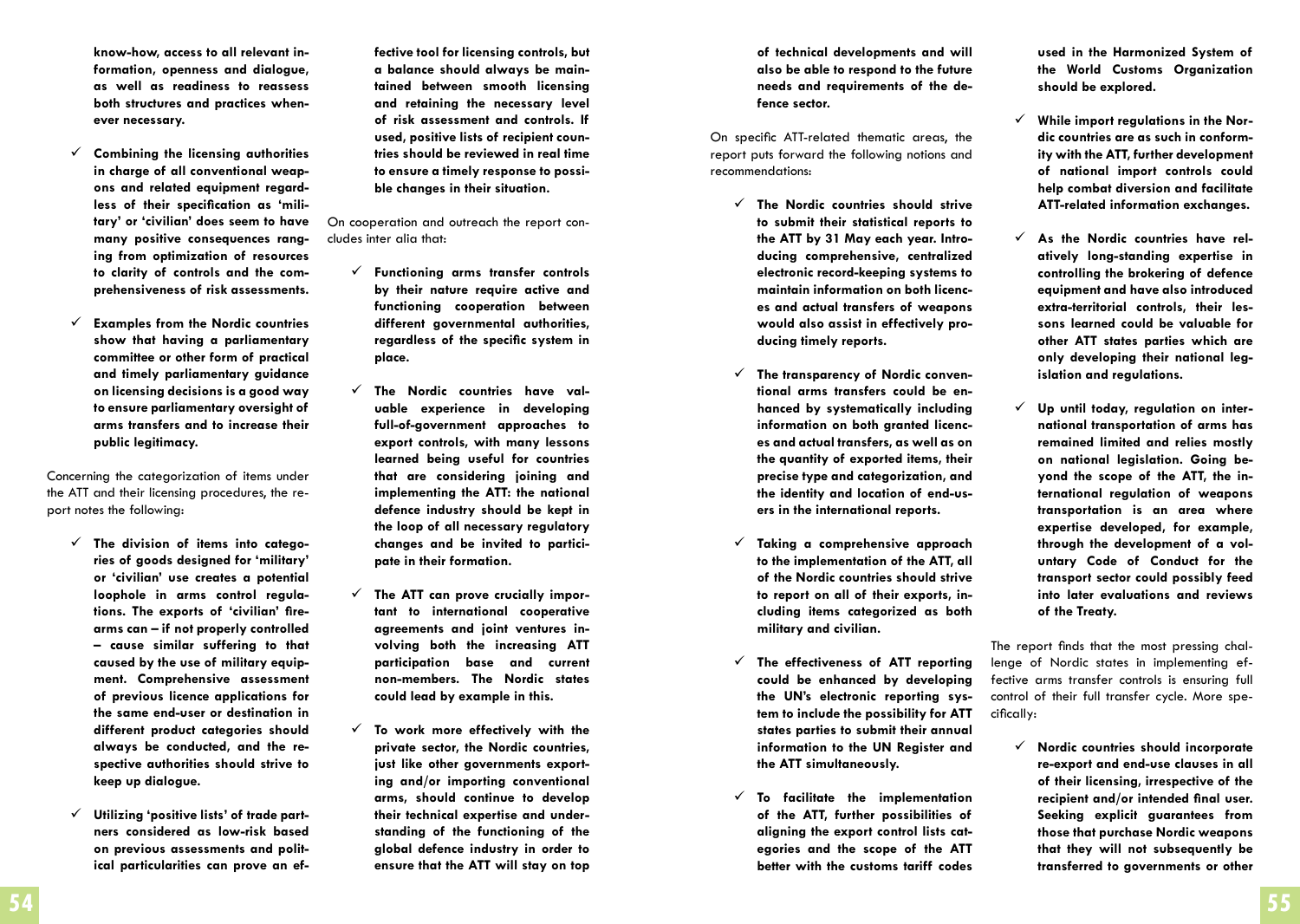**parties that would use them to violate ATT obligations would present a helpful step towards ensuring that Nordic equipment does not in the future end up in wrong hands.** 

- **Lessons learned in the Nordic states with regard to end-user documentation and post-delivery verifications could be used in future implementation overviews and reviews of the ATT as an encouragement to all states parties to introduce them as standard features in their national export and import licensing procedures.**
- **To ensure better compliance with EUCs and other end-use documentation, Nordic states should continue to strive to conduct ad hoc verification visits to verify that exported items actually reach the intended end-user and are employed as intended. As post-delivery verifications are resource-intensive, further cooperation with, for instance, other Nordic and/or EU diplomatic representations in the relevant countries could be considered, however taking into account commercial sensitivities and confidentiality needs.**

Increased attention on the possible unintended negative causes of arms transfers in recent years is increasingly challenged on one hand by the globalization of the defence industry and the growing complexity of supply chains, and on the other hand because of the global economic downturn and cuts in many Western defence budgets. For the Nordic countries, this has meant that many of their traditional European trade partners have cut their purchases, leading the defence sector to look for new markets and reach out – not only to new products and technologies, but also to new geographical regions. This 'branching out' has led critics of arms transfers to charge that the Nordic countries have also, despite the strengthening of international control regimes, become more inclined to arm non-democratic regimes and countries accused of human rights abuses, as demand from Western nations has declined.

Taking into account the findings and recommendations of this report and ensuring the continued effective implementation and constant development of comprehensive arms transfer controls will hopefully assist both Nordic countries and other ATT states parties in further improving the responsibility and transparency of legal arms trade and combating the illicit trade and diversion of weapons that all too often have devastating consequences for people and communities around the world.

## **notes**

1 According to Article 2.2 of the ATT, 'transfers' comprise export, import, transit, trans-shipment and bro- kering of conventional arms.

2 Following the scope of the ATT, the report does not include analysis of dual use items (DUIs), i.e. items produced for legitimate civil uses which may also tion of weapons of mass destruction or military equip-<br>ment.

3 Iceland, also generally considered as part of Scandinavia and a Nordic country, was omitted from the study mainly because it does not have extensive production of items that come under export control, or a stand-<br>ing army. For more information about Iceland's export control system, see http://www.mfa.is/foreign-policy/ security/export-control-system/.

4 Instead of referencing each source document and interview separately, the references – apart from direct quotes – are comprehensively included in the bibliography.

5 Unless otherwise specified, the report uses terms such as 'defence material/products/items' and 'war material' interchangeably to refer to the range of conventional arms included in the ATT.

6 In this context meaning that all inhabitants are obliged to participate in national defence in case of emergency or war.

7 For a useful brief overview of the history of Nordic cooperation, see Norden (n.d.)

8 Contrary to the term used here, 'Scandinavia'<br>is usually used to refer to those Nordic countries that belong to the same linguistic family and speak Scandinavi-<br>an languages, Sweden, Norway, Denmark and Iceland, whereas 'Nordic countries' comprise all the five countries in the geographic Nordic region (including Finland), irrespective of linguistic affiliation.

9 For an elaboration of the 'Nordic balance', see Rieker (2004).

10 Following a continuum of gradually devel- oping joint ventures related to defence spending and policies, a significant milestone in this cooperation was a memorandum of understanding on Nordic defence cooperation (NORDEFCO) signed in 2009 to strengthen mon synergies and streamline defence cooperation. For a brief history and explanation of NORDEFCO's current structure and activities, see www.nordefco.org.

11 Sweden, 2014a, p. 9.

12 The countries are also considering joint Nordic contributions to the UN's peacekeeping activities more closely (Tuomioja, 2013).

13 A recent joint project was the formation of the military force Nordic Battle Group. It consists of troops from Finland, Sweden and Norway along with Estonia and Ireland, with allegiance to the EU.

14 Søreide et al. (2015).

15 Denmark, Finland and Norway uphold conscription armies, with Norway also requiring women to enlist for service since 2009, whereas service for women is voluntary in Denmark and Finland. Sweden gave up its system of compulsory military service in 2010 and replaced it with a voluntary system, and in Denmark the vast majority of conscripts today are also volunteers.

16 See, for instance Small Arms Survey (2007).

17 See, for instance, Sullivan,(2014) and Global Security (2011a).

18 Westerlund (2015).

19 The first major corporate integration took place in 1997 with the takeover of Swedish Hägglunds by the British company Alvis. In 1998 British Aerospace, now known as BAE Systems, became Saab's largest owner, acquiring 35 per cent of the shares (now owning 20 per cent). In 2000, the then US-based defence contractor United Defense bought Bofors Defence, and the German shipbuilding company HDW (Howaldtswerke-Deutsche Werft) acquired Kockums. Further, in 2004, the British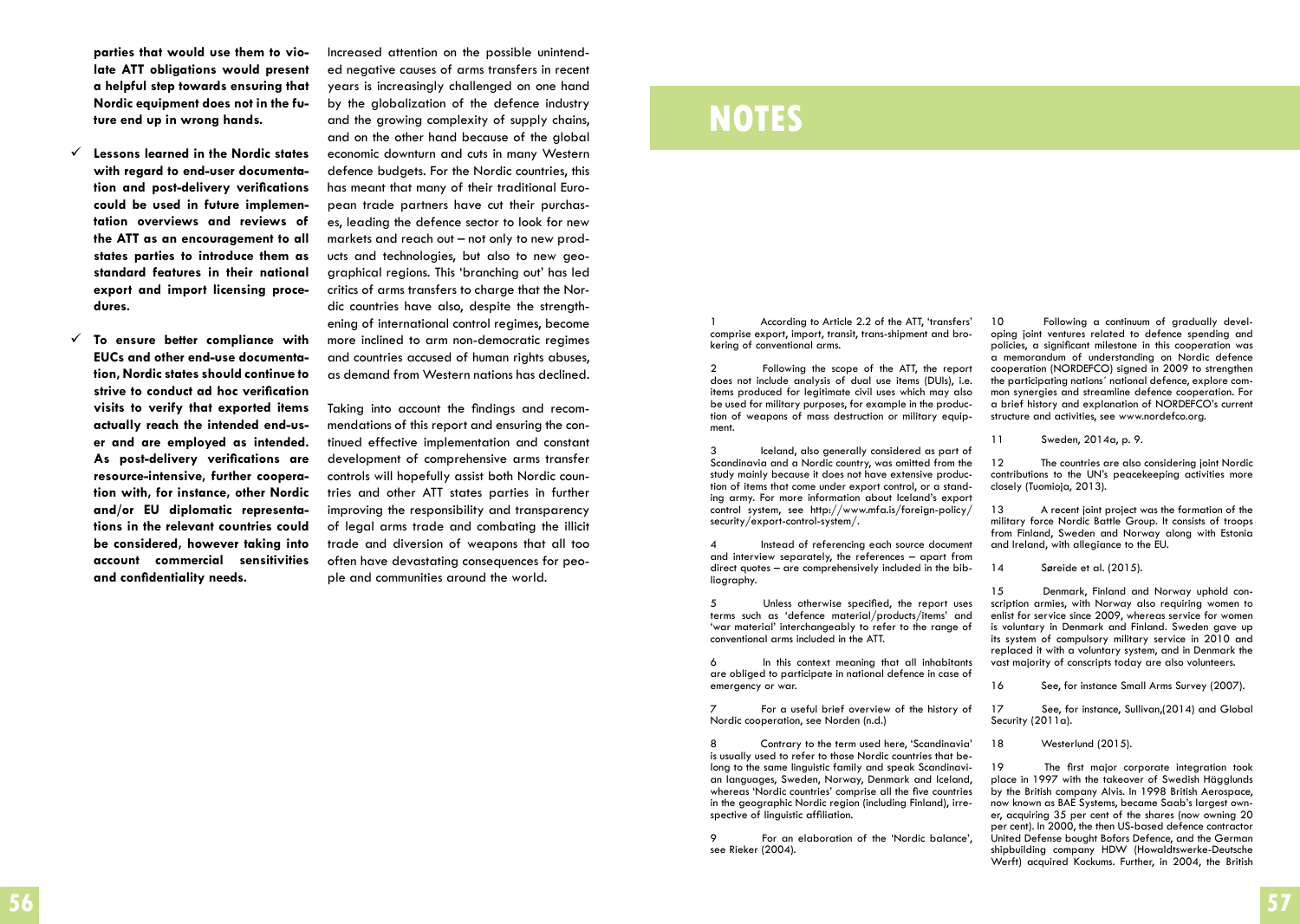BAE Systems bought Alvis and formed LandSystems Hägglunds. In 2005, Thyssen Werften and HDW merged to form ThyssenKrupp MarineSystems AG, a civil-military shipbuilding group that also includes Kockums. In 2006, Saab acquired Ericsson Microwave Systems. See Global Security (2011a).

20 For more information, see www.eda.europa. eu.

21 Making comparisons on the number of employees is complicated by the fact that, for example, in Norway there are around 4,800 person years working in defence-related businesses, but the total of employees in the 120 companies is around 25,000.

22 Svensgård (2011); Westerlund (2015).

23 PIA,(2014).

24 SaferGlobe (2014).

25 At the time of writing in March 2015, figures for 2012 and 2013 were not available. Westerlund (2015).

26 Global Security (2011b).

27 The section builds heavily on Westerlund (2015).

28 Wezeman and Wezeman (2015), p. 1.

29 See www.sipri.org/research/armaments/ transfers/measuring/recent-trends-in-arms-transfers.

30 Small Arms Survey (2015).

31 SIPRI uses the Trend Indicator Value (TIV) to express the volume of arms transfers. TIV is based on the known unit production costs of a core set of weapons and is intended to represent the transfer of military resources rather than the financial value of the transfer.

32 At the time of writing in March 2015, the Danish figures for 2012 and 2013 were not available.

33 EU Council Common Position 2008/944/CFSP of 8 December 2008 defining common rules governing control of exports of military technology and equipment.

34 In addition, Norway, as noted in its 2014 re- port to the Parliament (Innst. 103 S), conducts regular dialogue with the EU about export controls as well as the development of the implementation of criteria specified in the EU Common Position.

35 As a regional organization, the OSCE is not a 'multilateral export control regime' per se, even though its documentation and information exchanges have certain similarities with the WA, etc.

36 Resolutions 61/89 of 6 December 2006; 63/240 of 24 December 2008; 64/48 of 2 December 2009; 67/234 A of 24 December 2012, and 67/234 B of 2 April 2013, as well as decision  $66/518$  of 2 December 2011.

- 37 UN Document A/RES/67/234 B.
- 38 Norway ratified the ATT on 12 February, Den-

mark (approval) and Finland on 2 April, and Sweden on 16 June.

39 'Laki sotatarvikkeiden maasta viennistä' (318/1938).

40 The Government's statement was immediately affirmed by a Parliamentary (Storting) decision taking note of it and declaring that 'arms and munitions may be exported from Norway only after a careful assessment of the foreign and domestic policy situation in the area in question', and that the 'assessment must be conclusive of the question whether such goods are to be exported'.

Even though the ATT did not require legislatory changes in the Nordic countries, references to it have been added to the relevant national regulations.

42 The criminal provisions governing breach of the export control rules in Denmark are laid down in the Enabling Act, which makes it possible to apply EU trade-controlling regulations in the national system.

43 Council Common Position 2008/944/CFSP of 8 December 2008 defining common rules governing control of exports of military technology and equipment.

44 See www.wassenaar.org/guidelines/index. html.

45 See for example the OSCE Document on Small Arms and Light Weapons of 2000 and the Principles Governing Conventional Arms Transfers of 1993.

46 Regulation (EU) No 258/2012 of the European Parliament and of the Council implementing Article 10 of the Protocol against the Illicit Manufacturing of and Trafficking in Firearms, Their Parts and Components and Ammunition, supplementing the United Nations Convention against Transnational Organized Crime (UN Firearms Protocol), and establishing export authorisation, and import and transit measures for firearms, their parts and components and ammunition was adopted on 14 March 2012.

47 For more information, see www.danishbusinessauthority.dk/various-authorisations

48 As in the other Nordic countries, the number of denied licences is explained by Norwegian officials as being the result of an effective pre-licensing process and dialogue as well as the high knowledge of the national industry about limitations concerning their export activi- ties.

49 For more information, see www.isp.se.

50 ATT's Article 5 notes that 'Each State Party is encouraged to apply the provisions of this Treaty to the broadest range of conventional arms. National definitions of any of the categories covered in Article 2 (1) (a-g) shall not cover less than the descriptions used in the United Nations Register of Conventional Arms at the time of entry into force of this Treaty. For the category covered in Article 2 (1) (h), national definitions shall not cover less than the descriptions used in relevant United Nations instruments at the time of entry into force of this Treaty.'

51 The Common Military List of the European Union, covering equipment included in the Council Common

Position 2008/944/CFSP defining common rules governing the control of exports of military technology and equipment. The EU list is updated annually based on – and being identical to – the list (also called the 'Munitions List') produced by the Wassenaar Arrangement. At the time of writing, the latest EU Council update was from 09 February 2015.

52 ML 1 covers 'Smooth-bore weapons with a calibre of less than 20 mm, other arms and automatic weapons with a calibre of 12.7 mm (calibre 0.50 inches) or less and accessories, as follows, and specially designed components therefor:': ML 2 'Smooth-bore weapons with a calibre of 20 mm or more, other weapons or armament with a calibre greater than 12.7 mm (calibre 0.50 inches), projectors and accessories, as follows, and specially designed components therefor'; and ML 3 'Ammunition and fuse setting devices, as follows, and specially designed components therefor', with certain exceptions. For more information, see www.eur-lex.europa.eu/LexUriServ/ LexUriServ.do?uri=OJ:C:2013:090:0001:0037:EN:PDF.

53 Directive 2009/81/EC, Article 1(6).

54 For more information, see http://danishbusinessauthority.dk/various-authorisations.

55 The ICT Directive aims at improving the competitiveness of defence equipment markets across the EU by unifying and simplifying the terms and conditions of transfers of defence-related products within the Union.

56 Despite this requirement, Denmark also notes that 'if an export application does not include an end-user declaration, the Ministry of Justice may demand it, if necessary'. This implies that in practice an EUC is not always required.

57 See for example the Transparency Barometer of the Small Arms Survey, available at www.smallarmssurvey.org/weapons-and-markets/tools/the-transparency-barometer.html; transparency-related research by SIPRI, accessible through www.sipri.org/research/armaments/transfers/transparency; and the work of Transparency International, including its corruption barometer: www.transparency.org.uk/rss/12-blog/679-global-corruption-barometer-2013/679-global-corruption-barometer-2013.

58 According to ATT's Article 12.4, '[r]ecords shall be kept for a minimum of ten years.'

59 Denmark's annual parliamentary reporting dates back to 1999; and Norway's to 1996.

60 Swedish exports of military equipment are also reported in the general statistics on foreign trade, den by Swedish Customs. However, the statistics from Statistics Sweden differ from those reported by ISP. Statistics Sweden's statistics under the heading 'Arms and ammunition' include both items classified as military equipment and civilian products. Military aircraft, vehicles and vessels are reported under other headings. Furthermore, Statistics Sweden's statistics include items that crossed the border to be repaired in Sweden or abroad. In the ISP statistics, these are not reported as exports for sale. Consequently, Statistics Sweden's figures are not comparable with the ISP statistics.

61 Denmark's statistics can be accessed through www.um.dk/da/udenrigspolitik/sikkerhedspolitik/ nedrustning-og-ikke-spredning/udfoerselsrapporter/ arkiv/; Finland publishes its reports at www.defmin.fi/ index.phtml?l=en&s=2; Norway at XX; and Sweden at www.government.se/sb/d/574/a/243515.

62 Norway's voluntary national response to UN GA resolution 68/44 in 2015.

63 'For the purposes of this Treaty, the activities of the international trade comprise export, import, transit, trans-shipment and brokering, hereafter referred to as "transfer".'

64 For a discussion of the importance of import controls in the ATT, see Bromley and Holtom (2011) and Control Arms (2012).

See www.poa-iss.org/CASACountryProfile/ PoANationalReports/2012@54@PoA-Denmark-2012. pdf.

66 According to a 2007 UN report, broker is 'a person or entity acting as an intermediary that brings together relevant parties and arranges or facilitates a potential transaction of small arms and light weapons in return for some form of benefit, whether financial or otherwise' (UN doc. A/62/163, para. 8).

67 For more information, see for instance www. smallarmssurvey.org/regulations-and-controls/control-measures/brokering.html.

68 www.poa-iss.org/CASACountryProfile/Po-ANationalReports/2012@54@PoA-Denmark-2012. pdf

69 Article 12.3. 'encourages' states to also include in their records of transferred items information about end users, 'as appropriate'.

70 This change of practice with respect to documentation requirements for exports of firearms, parts and ammunition entered force with the Ministry of Justice memorandum of 10 May 2000 to the Legal Affairs Committee (1999-2000 - Legal Affairs, General. Part - Annex 892). In accordance with the European Union with the adoption of the EU firearms regulation and ratification of the UN Firearms Protocol, only import permits are required as documentation. Furthermore, any transit country must agree to the transit.

71 Holm and Marsh (2006), p. 8.

72 Information required in the EUC includes: de- tailed description (type, quantity, characteristics) of the erence and date; final destination country; description of the end-use; exporter's details (name, address and business name); end-user information (name, position, full address and original signature); and date of issue.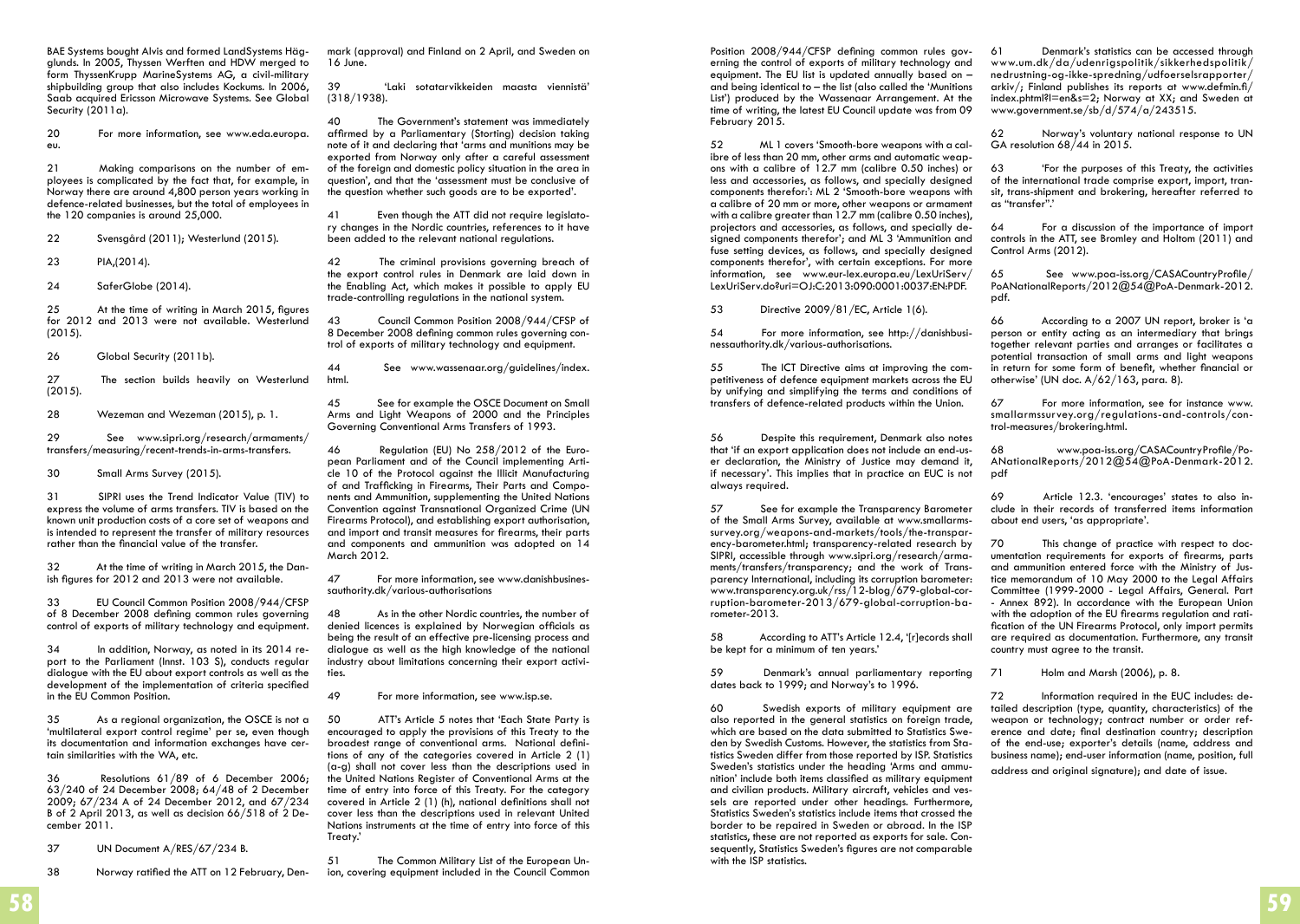## **Bibliography**

Bailes, Alyson, Gunilla Herolf, and Bengt Sundelius (eds.). 2006. *The Nordic Countries and the European Security and Defence Policy*. Oxford: Oxford University Press.

Bandagare, Asoka. 2011. `The "Norwegian Model": Political Economy in of NGO Peacemaking.' *The Brown*  Journal of World Affairs. Volume XVII, Issue II, pp. 221-242.

BICI (Bahrain Independent Commission of Inquiry). 2011. Report of the Bahrain Independent Commission of Inquiry, 23 November, p. 298. Last accessed 25 February 2013. <http://files.bici.org.bh/BICIreportEN. pdf>.

Bildt, Carl. 2015. 'Sverige har skadats.' Blog post. 10 March. Last accessed on 9 April 2015. <https://carlbildt.wordpress.com/2015/03/10/ sverige-har-skadats/>.

Birkelund, Mats Tony. 2012. `Utviklingskriteriet for våpeneksport. En norsk og europeisk tilnærming.' *Utgitt av Norges Fredslag.* March 2012.

Blom Martin, Castellacci Fulvio and Fevolden Arne Martin. 2012. `The trade-off between Innovation and Defence Industrial Policy. A Simulation Model Analysis of the Norwegian Defence Industry.' *NUPI Working Paper 801.* Department of International Economics. Oslo: Norwegian Institute of International Affairs.

Bromley, Mark and Paul Holtom. 2011. 'Import Controls and an Arms Trade Treaty.' SIPRI (Stockholm International Peace Research Institute) Background Paper. July. <http://books.sipri.org/files/misc/SIPRIBP1107b.pdf>.

Bøås, Morten. 2014. 'How seven Norwegian small warships ended up in the hands of a former Niger Delta militant.' *Matsutas.wordpress.com* (blog post)*.* 16 December. <https://matsutas.wordpress.com/2014/12/16/ how-seven-norwegian-small-warships-ended-up-inthe-hands-of-a-former-niger-delta-militant-by-mortenboas/>.

Control Arms. 2012. *Import and Transit Considerations in an Arms Trade Treaty. Findings Based on Case Studies of Barbados, Estonia, and Namibia*. London: Control Arms. March.

Council of the European Union. 1991. Council Directive session of weapons. Document 91/477/EEC. <http:// eurlex.europa.eu/LexUriServ/LexUriServ.do?uri=CELEX- :31991L0477:en:HTML>.

Crouch, David. 2015. 'Clash between Sweden and Saudi Arabia escalates as ambassador is withdrawn.' *The Guardian.* 11 March. <http://www.theguardian.com/world/2015/mar/11/ clash-sweden-saudi-arabia-escalates-ambassador-withdrawn-human-rights>.

Cusik, James and Paul Beachey. 2015. 'Two British businessmen arrested on suspicion of involvement in sale of warships to Nigerian security company.' *The Independent*. 20 January.

<http://www.independent.co.uk/news/uk/crime/ two-british-businessmen-arrested-on-suspicion-of-involvement-in-sale-of-naval-vessels-to-nigerian-security-company-9991217.html>.

Danish Institute for International Studies. 2009. `Denmark and Modern Non-proliferation Assistance and Disarmament.' *Policy brief Non-Proliferation and disarmament*. October.

Danish Ministry of Foreign Affairs (Udenrigsministeriet). 2011. `Udførsel af våben og produkter med dobbelt anvendelse fra Danmark.' <http://um.dk/da/udenrigspolitik/sikkerhedspolitik/nedrustning-og-ikke-spredning/udfoerselsrapporter/arkiv/>.

Danmarks Rederiförening. N.d. 'Transportation of Weaponry and Other Dangerous Goods.' Last accessed 8 April 2015.

<https://www.shipowners.dk/.../policy-paper-on-transportation-of-dangerous- goods.pdf $\square$ >.

Denmark. 2011. `Danish statement on the scope of the ATT.' *Second ATT Preparatory Committee*. New York, 28 February.

\_\_\_\_\_. 2012a. 'Act on War Material.' Act No. 1004, 22 October.

. 2012b. 'Weapons and Explosives Act.' Act No. 1005, 22 October.

. 2013a. 'Weapons and Ammunition Circular.' Circular No. 9597, 30 October.

\_\_\_\_\_. 2013b. 'Weapons and Ammunition Order.' Order No. 1248, 30 October.

Consolidated Act No. 704 of 22 June 2009 on Weapons and Explosives as previously amended by Act No. 538 of 26 May 2010 and Act No. 413 of 9 May 2011.

Valtioneuvoston asetus puolustustarvikkeiden vientiä koskevan lupaharkinnan yleisistä edellytyksistä (311/2013).

\_\_\_\_\_. 2012b. `Statement by Ambassador Uffe A. Balslev Undersecretary for Disarmament, Ministry of Foreign Affairs of Denmark. Statement made at the UN General Assembly's First Committee, Thematic Debate on Conventional Weapons. New York, 23 October.

Denmark's Ministry of Foreign Affairs (Utenriksminister- iet). 2014. `Svar på spørsmål fra kontroll og konsti- tusjonskomiteen vedrørende salg av marinefartoy.` 24 October.

Denmark's Ministry of Justice (Justitsministeriet). 2012a. `Forslag til Lov om ændring af våbenloven og lov om krigsmateriel m.v.' Lovforslag nr. L 116. Folketinget 2011-12.

. 2012b. `Bekendtgørelse af lov om våben og eksplosivstoffer.' <https://www.retsinformation.dk/Forms/ r0710.aspx?id=142859>.

Egeberg, Kristoffer. 2014. 'Norske krigsskip havnet I Nigeria.' Dagbladet. 14 June. <http://www.dagbladet. no/2014/06/14/nyheter/forsvaret/innenriks/utenriks/ forsvarspolitikk/33821427/>.

European Commission. 2013. `Firearms and the internal security of the EU: protecting citizens and disrupting illegal trafficking.' *Communication from the Commission to the Council and the European Parliament.* COM(2013) 716 final. Brussels, 21 October.

Finland. 1998a. 'Ampuma-aselaki.' Document 1/1998. 9 January. <https://www.finlex.fi/fi/laki/ajanta $sa/1998/19980001$ 

\_\_\_\_\_. 1998b. 'Ampuma-aseasetus.' Document 145/1998. 27 February. <https://www.finlex.fi/fi/laki/ajanta- $\frac{1}{998}/19980145$ 

\_\_\_\_\_. 2002. 'Valtioneuvoston päätös puolustustarvikkeiden maastavientiä, kauttakuljetusta ja välitystä koskevista yleisistä suuntaviivoista.' Document 1000/2002. 3 December. <http://www.finlex.fi/fi/laki/al $kup/2002/20021000$ 

\_\_\_\_\_. 2008. `Hallituksen esitys laiksi puolustustarvikkeidenviennistä, siirrosta, kauttakuljetuksesta ja välityksestä. Lausuntoyhteenveto.' FI.PLM.2010-3719. 1891/40.02.00/2008.

\_\_\_\_\_. 2009. `Annual Report According to the Council Common Position (2008/944/CFSP) defining common rules governing control of exports of military technology and equipment.' <http://www.defmin.fi/files/1699/  $v$ uosiraportti $2009$ final.pdf $>$ 

\_\_\_\_\_. 2012. 'Laki puolustustarvikkeiden viennistä.' Document 282/2012. 8 August. <http://www.finlex.fi/fi/laki/alk $up/2012/20120282$ >.

\_\_\_\_\_. 2013a. 'Valtioneuvoston asetus puolustustarvikkeiden vientiä koskevan lupaharkinnan yleisistä edellytyksistä.' Document 311/2013. 25 April.  $\frac{1}{2}$  <http://www.edilex.fi/smur/20130311>.

\_\_\_\_\_.2013b. `Annual Report According to the Council Common Position (2008/944/CFSP) defining common rules governing control of exports of military technolo- gy and equipment.' <http://www.defmin.fi/files/1699/ vuosiraportti2013final.pdf>.

Gerdfeldter, Mathias. 2015. 'Saudiavtalet förlängs inte.' *Sveriges Television AB (SVT)*. 11 March. <http://www.svt.se/nyheter/saudiavtalet-forlangs-in $to$ 

Global Security. 2011a. 'Sweden - Defense Industry.' Last accessed 20 April 2015. <http://www.globalsecurity.org/military/world/europe/industry-se.htm>.

2011b. 'Denmark - Defense Industry.' Last accessed 20 April 2015. <http://www.globalsecurity.org/military/world/europe/dk-industry.htm>.

Harang, Alexander. 2014. ` Tjener fett på diktatoreksport.' *Nytid.* 6 June. Index Mundi. 2014. `Denmark - Arms exports.' <http:// www.indexmundi.com/facts/denmark/armsexports>.

Holm, Kyrre and Nicholas Marsh. 2006. *Bullets Without Borders: Improving Control and Oversight over Norwegian Arms Production, Exports and Investments*. Oslo: Kirkens Nødhjelp and Amnesty International Norge. <https://www.kirkensnodhjelp.no/contentassets/ c1403acd5da84d39a120090004899173/2006/control-arms-rapport1.pdf>.

Kytömäki, Elli and Jarmo Pykälä. 2013. Mitä viedään ja kenelle – selvitys asevientivalvontajärjestelmän nykytilasta. Taustapaperi 5. Helsinki: SaferGlobe Finland.

Leponiemi, Timo. 2013. 'Sako: Vientiluvat Bahrainiin kunnossa.' *Yle Uutiset Kotimaa*. 16 April. <http://yle.fi/uutiset/sako\_aseiden\_vientiluvat\_bahrainiin\_kunnossa/6581090>.

Merrell Wetterwik, Anne-Charlotte and Kevin Mara. 2012. `Controlling parts and components of conventional weapons in the Arms Trade Treaty — a necessity and a challenge.' Center for International Trade and Security, University of Georgia. July.

*Nigerian Bulletin*. 2014. 'Tompolo: Why Did Norway Sell Six Warships to a Nigerian Ex-Militant?' Online discussion. 13 December.

<http://www.nigerianbulletin.com/threads/tompolowhy-did-norway-sell-six-warships-to-a-nigerian-ex-militant.103806/>.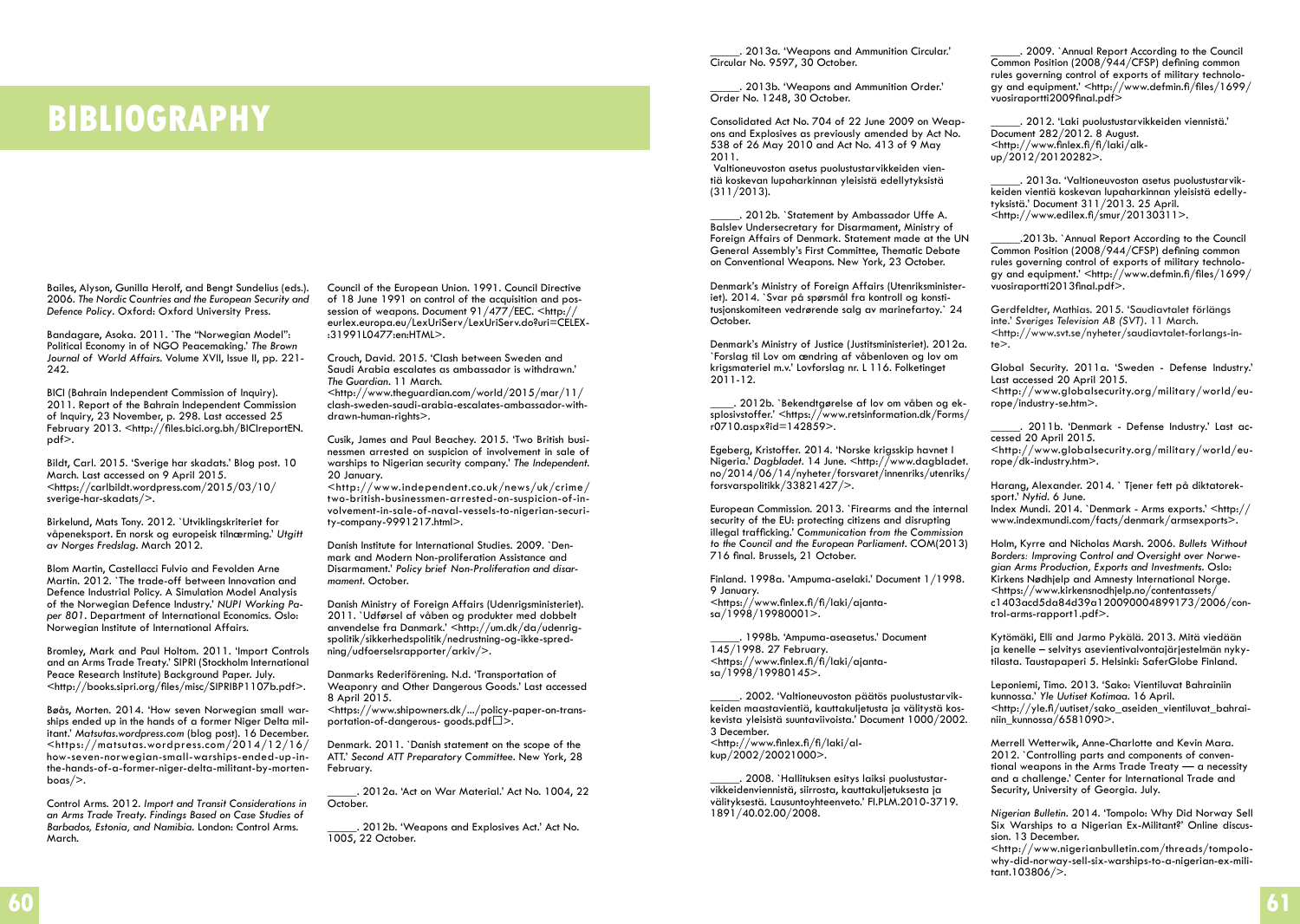NORDEFCO (Nordic Defence Cooperation). 2014. 'Nordic Defence Industry Seminar 2014.' Last accessed 22 April 2015.

<http://www.nordefco.org/NORDIC-DEFENCE-INDUS-TRY-SEMINAR-2014>.

Norden. N.d. 'The History of Nordic Co-operation.' Website of the Nordic Council and Nordic Council of Ministers. Last accessed 20 April 2015. <http://www.norden.org/en/om-samarbejdet-1/ the-history-of-nordic-co-operation>.

Norway. 1987. 'Act of 18 December 1987 relating to Control of the Export of Strategic Goods, Services, Technology, etc.' Royal Decree No. 967. <https://www.regjeringen.no/no/dokumenter/Actof-18-December-1987-relating-to-Control-of-the-Export-of-Strategic-Goods-Services-Technology-etc/ id420613/>.

\_\_\_\_\_. 1992. 'Guidelines of 28 February 1992 for the Ministry of Foreign Affairs when dealing with applications concerning the export of weapons and military materiel, as well as technology and services for military purposes.'

<http://www.vertic.org/media/National%20Legislation/Norway/NO\_Guidelines\_MFA\_Applications\_Export.pdf>.

. 2005. `Statement by H.E. Ms. Mona Juul Charaé d`Affaires at the Second Biennial Meetinf of States to Consider the Implementation of the UN Programme of Action to Prevent, Combat and Eradicate the Illicit Trade in Small Arms and Light Weapons in all its Aspects.' New York, 11 July.

\_\_\_\_. 2008a. `Innstilling fra utenrikskomiteen om eksport av forsvarsmateriell frå Noreg i 2007, eksportkontroll og internasjonalt ikkje-spreiingssamarbeid*.' St.meld. nr. 29 (2007–2008).*

\_\_\_\_. 2008b. `Norwegian Statement on Illicit Brokering.' New York. 15 July. <http://www.norway-un. org/TIL-SLETTING/Statements/2008/Other-Statements/15072008 Illicit\_brokering/#.VX6W10Z8vFE>.

\_\_\_\_. 2010a*.* `Eksport av forsvarsmateriell fra Norge I 2009, eksportkontroll og internasjonalt ikke-spredningssamarbeid.' *Meld. St. 21 (2009–2010) Melding til Stortinget*. Departementenes servicesenter.

\_\_\_\_. 2010b. `National legislation on transfer of arms, gy.' *Ref: GA Res 64/4*0. <https://unoda-web.s3.am-<br>azonaws.com/wp-content/uploads/assets/convarms/ NLDU/docs/NLDU\_2010/Norway%28E%29.pdf>.

\_\_\_\_. 2013a. `Samtykke til ratifikasjon av avtale om  $\overline{v}$ åpenhandel av 2. april 2013.` Prop. 186 S (2012– 2013) Proposisjon til Stortinget (forslag til stortingsvedtak).

\_\_\_\_. 2013b. `Retningslinjer for Utenriksdepartementets behandling av søknader om eksport av forsvarsmateriell, samt teknologi og tjenester for militære formål, som revidert 16. september 2013.' <https://www. regjeringen.no/globalassets/upload/ud/vedlegg/ sikkerhetspol/eksportkontroll/130901retningslinjer-eksport-forsvarsmateriell.pdf>.

\_\_\_\_. 2013c. `Samtykke til ratifikasjon av avtale om våpenhandel av 2. april 2013.' Prop. 186 S (2012– 2013) Proposisjon til Stortinget (forslag til stortingsvedtak).

. 2014a. `Eksport av forsvarsmateriell fra Norge i 2013, eksportkontroll og internasjonalt ikke-spredningssamarbeid.` Meld. St. 8 (2014–2015) Melding til Stortinget. Departementenes servicesenter.

\_\_\_\_. 2014b. `Innstilling til Stortinget fra utenriks- og forsvarskomiteen.` Meld. St. 49 (2012–2013). Departementenes servicesenter.

\_\_\_\_. 2014c. `Innstilling fra utenriks- og forsvarskomiteen om eksport av forsvarsmateriell fra Norge i 2012, eksportkontroll og internasjonalt ikke-spredningssamarbeid.` *Meld. St. 49 (2012–2013).* Departementenes servicesenter.

Norway's Ministry of Economy (Oekonomi- og erhvervsministeriet). 2003. `Lov om ændring af lov om anvendelsen af De europæiske Fællesskabers retsakter om økonomiske forbindelser til tredjelande.` Lovforslag nr. L 180. Folketinget 2002-03.

Norwegian Parliament. 2014. 'Question and Answer from the the Standing Committee on Scrutiny and Constitutional Affairs regarding sale of maritime ships.' 24 October. <https://www.stortinget.no/Global/pdf/ initiativsaker/Vedrorende\_salg\_av\_marinefartoy/svarbrev%20UD%20marinefat%C3%B8y.pdf>.

Nødtvedt, Oda. 2015: 'Nigeria uses seven Norwegian warships as "gunboats".' SaferGlobe background paper. Unpublished. January 2015.

Olsen, Tarjei Kidd. 2008. `Norway: Talking Peace, Exporting Weapons.' *Inte*r Press Service. <http://www. ipsnews.net/2008/06/norwaytalkingpeaceexportin $gw$ eapons $/$ .

Paamand, Tom Vilmer. 2011. 'Danmark hjælper diktatorerne til våben.' *Fred.dk.* March. <http://fred.dk/artikler/krigrisk/arabesk/01032011. htm>.

PIA (Suomen puolustus- ja ilmailuteollisuusyhdistys, Association of Finnish Defence and Aerospace Industries). 2014. 'In English.' Last accessed 22 Apri 2015. <http://pia.teknologiateollisuus.fi/node/60>.

PWC Norway. 2014. 'Rapport etter gjennomgang av salg av fartøy.' Forsvarets logistikkorganisasjon. 31 Oc-<br>tober.<br><https://www.regieringen.no/globalassets/depar-

 $t$ ementene/fd/dokumenter/marinefartoy/2015 pwc-rapport\_fornyet-vurdering\_sladdet-og-offentligg-<br>jort\_del-1.pdf>.

Reportingpoint.net. n.d. 'Raufoss Mk 211.' Last accessed 5 May 2015.

<http://www.reportingpoint.net/5bcfcba270ddc01e. html>.

Royal Danish Ministry of Foreign Affairs. 2008. `Report by Denmark on the Implementation of the United Nations Programme of Action to Prevent, Combat and Eradicate the Illicit Trade in Small Arms and Light Weapons in All Its Aspects.' 26 March.

Rørhus, Jan Olav. 2014. `Norsk våpeneksport 2009- 2013. Markant fall i våpeneksporten.' *Statistic Norway.* January.

Small Arms Survey. 2007. *Small Arms Survey 2007: Guns and the City.* 'Annexe 4. The largest civilian firearms arsenals for 178 countries.' Cambridge: Cambridge University Press.

<http://www.smallarmssurvey.org/fileadmin/docs/A-Yearbook/2007/en/Small-Arms-Survey-2007-Chapter-02-annexe-4-EN.pdf>.

\_\_\_\_. 2015. *Small Arms Survey 2015: Weapons and the World.* 'Annexes 1 and 2.' Cambridge: Cambridge University Press.

<http://www.smallarmssurvey.org/fileadmin/docs/A-Yearbook/2015/eng/Small-Arms-Survey-2015-Chapter-04-Annexes-4.1-4.2-EN.pdf>.

Stimson. 2013. 'Conference Summary Report: ATT Implementation: Arms Transfers and the Global Supply and Transport Chain.' An event hosted by the Ministry of Foreign Affairs of Denmark in cooperation with Stimson. 19 March.

<http://www.stimson.org/images/uploads/ATT\_UN\_ Event  $3$  19 13.pdf>.

Sullivan, Tom. 2014. 'Sweden's Dirty Secret: They Arm Dictators.' *Business Insider*. 20 May. <http://www.businessinsider.com/swedens-dirty-secretthey-arm-dictators-2014-5?IR=T>.

Sunberg, Marit. 2015 'Så måste Sverige besluta om vapenexporten till Saudiarabien.' *Dagens Nyheter.* 26 January.

<http://www.dn.se/nyheter/sverige/sa-maste-sverige-besluta-om-vapenexporten-till-saudiarabien/>.

Svensgård, Sullivan. 2011. 'Forging Close Cooperation.' Nortrade.com. 11 November. <http://www.nortrade.com/sectors/publications/nor-

wegian-defence-and-security-industries-association-fsi/ forging-close-cooperation/>.

Sweden. 1992a. ' Lag om krigsmateriel.' Law No. SFS1992:1300. 12 October. <http://www.notisum.se/rnp/sls/lag/19921300.htm>.

\_\_\_\_\_. 1992b. 'Förordning om krigsmateriel.' Document No. SFS1992:1303. 12 October.

<http://www.riksdagen.se/sv/Dokument-Lagar/Lagar/ Svenskforfattningssamling/Forordning-19921303-om $kriq$  sfs-1992-1303/?bet=1992:1303>.

\_\_\_\_\_. 2013. 'Förordning om kontroll av vissa skjutvap- en, delar till skjutvapen och ammunition.' 10 September.  $\frac{1}{\pi}$ drings- $\frac{2}{5}$ FS/1742207/SFS-2013\_707-Fo $\frac{1}{2}$ rord- ning-om-kontroll-av-vissa-skjutvapen-delar-till-skjutvapen-och-ammunition?pageid=189442>.

\_\_\_\_\_. 2014. 'Strategic Export Control in 2013 – Military Equipment and Dual-Use Items.' Government Communication 2013/14:114. Stockholm, 13 March. (English version)

\_\_\_\_. 2015. 'Nedrustning och icke-spridning.' Ministry of Foreign Affairs Update. 14 January.  $\frac{1}{100}$  //www.regeringen.se/sb/d/2563/a/252757>.

Søvndal, Villy. 2013. '*ATT Implementation: Arms Transfers and the Global Supply and Transport Chain.' Remarks at* Arms Trade Treaty Side Event at the United Nations. 19 March.

<http://www.stimson.org/images/uploads/remarks\_ sovndal.pdf>.

Søreide, Ine Eriksen, et al. 2015. 'Fem nordiske ministre i felles kronikk: Russisk propaganda bidrar til å så splid.' *Aftenposten*. 9 April.

<http://www.aftenposten.no/meninger/kronikker/Femnordiske-ministre-i-felles-kronikk-Russisk-propagandabidrar-til-a-sa-splid-7967230.html>.

Tuomioja, Erkki. 2013. 'Minister Tuomioja's speech in Seminar on United Nations Peacekeeping.' Speeches, 5/13/2013. 13 May. <http://formin.finland.fi/public/default.aspx?contentid=276319&contentlan=2&culture=en-US>.

Tvetbråten, Kari. 2013. `Forsvarsindustrien i Norge – statistikk 2012.' *FFI-rapoort*. 2013/02681. November.

Tvetbråten Kari, Alexander Bråthen. 2013. `Er norsk forsvarsindustri klar for konkurranse?' *FFI-Fokus Forsvarsfaglig tidsskrift utgitt av forsvarets forskningsinstitutt.*  01/2013.

United Nations General Assembly. 2013. *The Arms Trade Treaty.* Adopted on 2 April 2013 by resolution 67/234B. <https://treaties.un.org/pages/ViewDetails. aspx?src=TREATY&mtdsg\_no=XXVI-8&chapter=26&lang=en>.

Wallström, Margit. 2015. 'Statement of Government Policy in the Parliamentary Debate on Foreian Affairs.' 11 February.

<http://www.government.se/content/1/c6/25/41/19/ fd $1$ df $89a$ .pdf $\geq$ .

Westerlund, Nora. 2015. 'Figures of Annual Exports from Nordic Countries.' SaferGlobe Background Paper. Unpublished. March 2015.

Westin, Josefin, Wolfgang Hansson, and Mathias Asplund. 2015. 'Saudiarabien anklagar Sverige för inblandning.' *Aftonbladet*. 11 March. <http://www.aftonbladet.se/nyheter/article20451856.

Wezeman, Pieter D. and Siemon T. Wezeman. 2014. 'Trends in International Arms Transfers, 2014.' SIPRI (Stockholm International Peace Research Institute) Fact Sheet. March.

<http://books.sipri.org/files/FS/SIPRIFS1503.pdf>.

YLE (Suomen Yleisradio). 2013. 'Suomen hämärät ase- kaupat levottomaan Bahrainiin.' A-Studio. 15 April. <https://www.youtube.com/watch?v=FbO3i4bVV5E>.